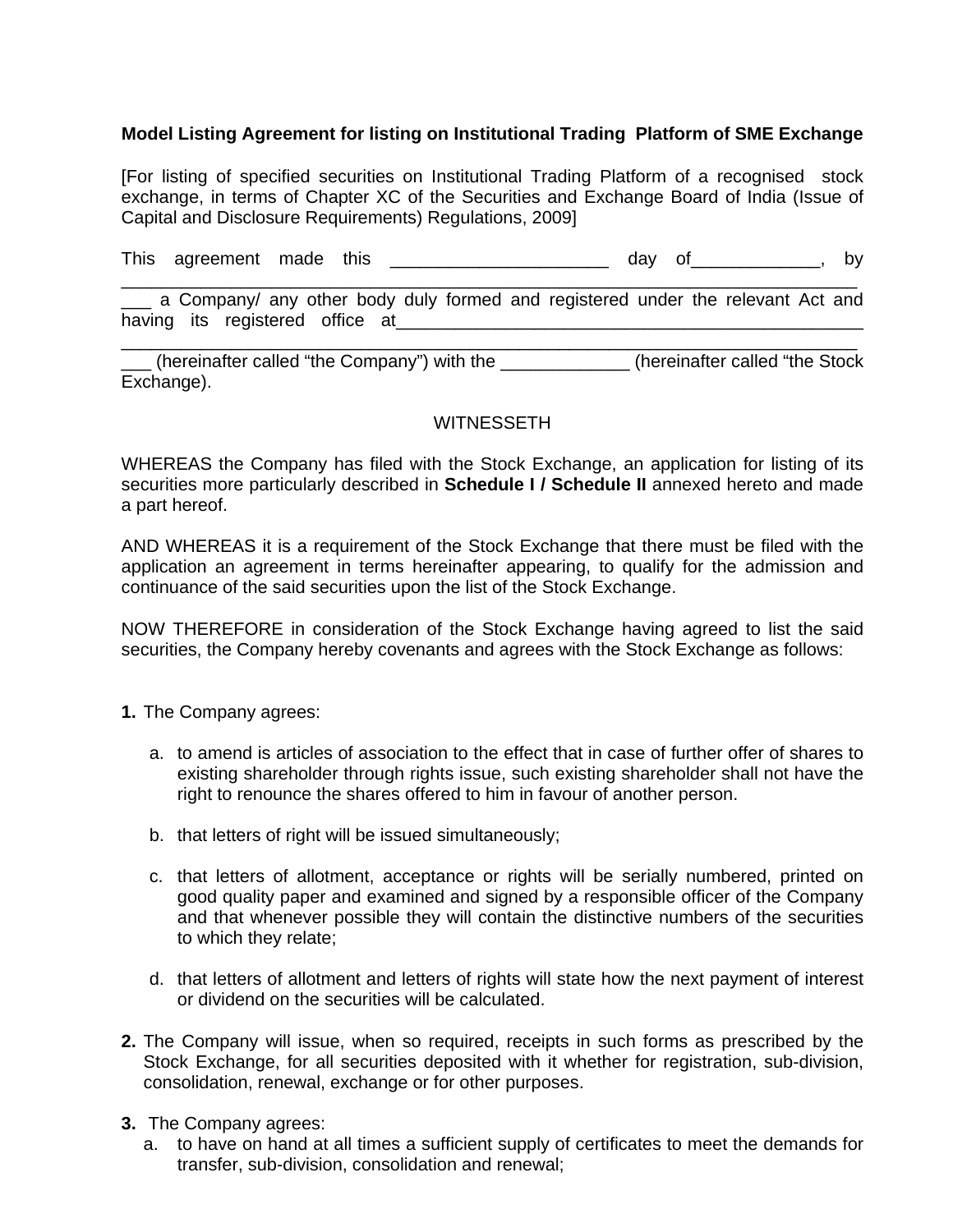- b. to issue certificates within 15 days of the date of lodgement for transfer, sub-division, consolidation, renewal, exchange or endorsement of calls/allotment monies or to issue within fifteen days of such lodgement for transfer, pucca transfer receipts in denominations corresponding to the market units of trading autographically signed by a responsible official of the Company and bearing an endorsement that the transfer has been duly approved by the directors or that no such approval is necessary;
- c. to issue without charge balance certificates, within one month, if so required;
- d. to issue new certificates in replacement of those which are lost within six weeks of notification of loss and receipt of proper indemnity.
- **4.** The Company agrees:
	- a. to issue, unless the Stock Exchange otherwise agrees and the parties concerned desire, allotment letters, share certificates, call notices and other relevant documents in such units of trading (market units) as may be specified by the Stock Exchange;
	- b. to split certificates, letters of allotment, letters of right, and split, consolidation, renewal and pucca transfer receipts of large denominations into smaller units;
	- c. to consolidate certificates of small denominations into denominations corresponding to the market units of trading or other units as may be decided by the Stock Exchange from time to time;
	- d. to issue within one week split, consolidation and renewal receipts duly signed by an official of the Company and in denominations corresponding to the market units of trading, particularly when so required by the Stock Exchange;
	- e. to exchange `rights' or 'entitled' shares into coupons or fractional certificates when so required by the Stock Exchange;
	- f. to issue call notices and splits and duplicates thereof in a standard form acceptable to the Stock Exchange, to forward a supply of the same promptly to the Stock Exchange for meeting requests for blank, split and duplicate call notices, to make arrangements for accepting call moneys at all centres where there are recognized stock exchanges in India and not to require a discharge on call receipts.
	- g. to accept the discharge of the member of the Stock Exchange on split, consolidation and renewal receipts as good and sufficient without insisting on the discharge of the registered holders.
- **5.** When documents are lodged for sub-division, consolidation or renewal through the clearing house of the Stock Exchange, the Company agrees:
	- a. that it will accept the discharge of an official of the Stock Exchange and Clearing House on the Company's split, consolidation and renewal receipts as good and sufficient without insisting on the discharge of the registered holders;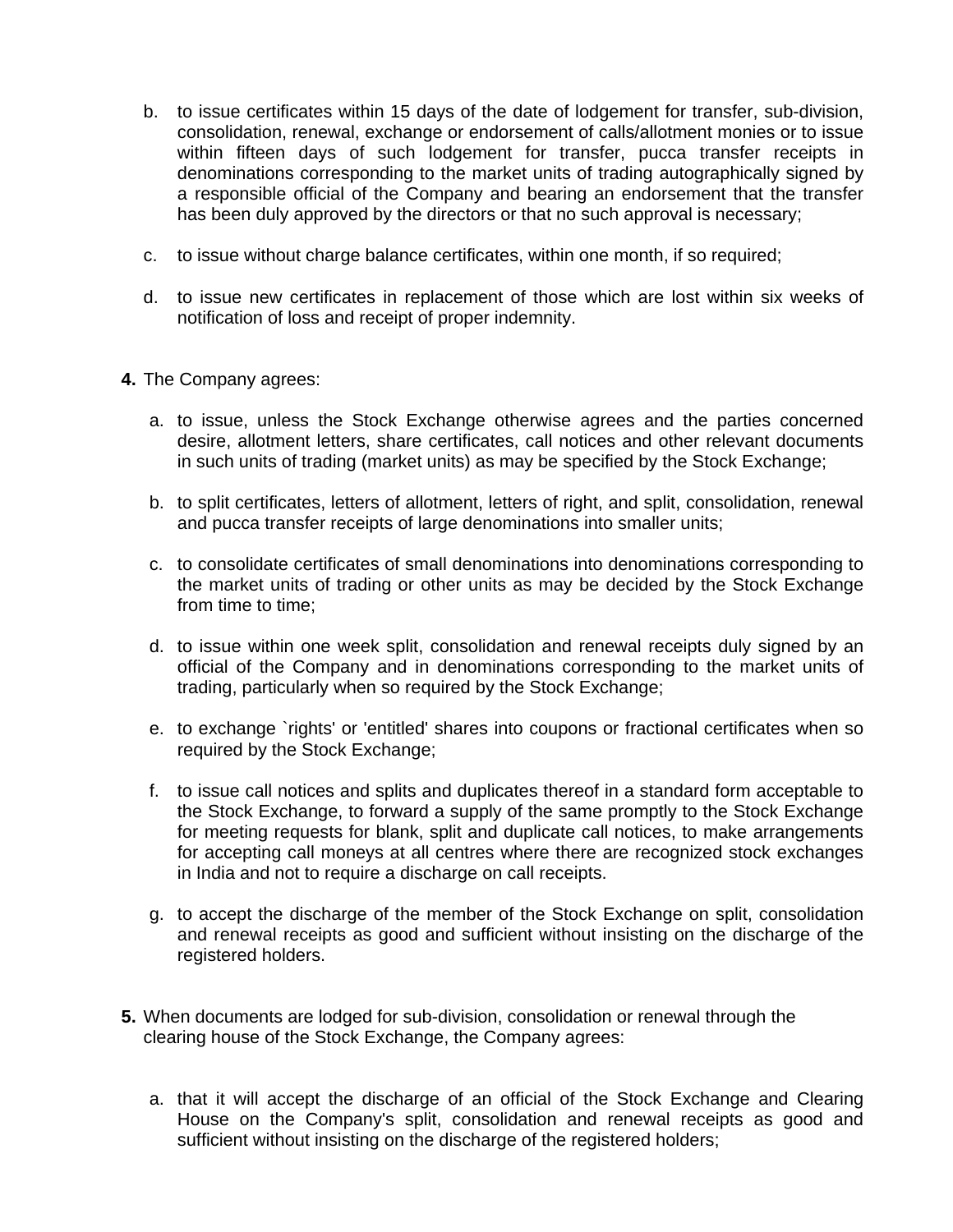- b. that when the Company is unable to issue certificates or split, consolidation or renewal receipts immediately on lodgment, it will verify whether the discharge of the registered holders on the documents lodged for sub-division, consolidation or renewal and their signature on the relative transfers are in order.
- **6.** The Company will, if so required by the stock exchange, certify transfer against letters of allotment, certificates and balance receipts and in that event the Company will promptly make on transfers an endorsement to the following effect;

Name of Company \_\_\_\_\_\_\_\_\_\_\_\_\_\_\_\_\_\_\_\_\_\_\_\_\_\_\_Certificate/Allotment Letter No. \_\_\_\_\_\_\_\_\_\_ for the within mentioned **Example 2** securities is deposited in the Company's Office against this transfer No. The Signature (s) of Official(s) \_\_\_\_\_\_\_\_\_\_\_\_\_\_\_\_\_\_\_\_\_\_ Date

- **7.** On production of the necessary documents by security holders or by members of the stock exchange, the Company will make on transfer an endorsement to the effect that the Power of Attorney or Probate or Letters of Administration or Death Certificate or Certificate of the Controller of Estate Duty or similar other documents have been duly exhibited to and registered by the Company.
- **8.** The Company agrees that it will not make any charge:
	- a. for registration of transfers of its share and debentures;
	- b. for sub-division and consolidation of share and debenture certificates and for subdivision of letters of allotment and split, consolidation, renewal and pucca transfer receipts into denominations corresponding to the market unit of trading;
	- c.
	- d. for issue of new certificates in replacement of those which are old, decrepit or worn out, or where the cages on the reverse of recording transfers have been fully utilised;
	- e. for registration of any power of attorney, probate, letters of administration or similar other documents
- **9.** The Company agrees that it will not charge any fees exceeding those, which may be agreed upon with the Stock Exchange–
	- a. for issue of new certificates in replacement of those that are torn, defaced, lost or destroyed;
	- b. for sub-division and consolidation of share and debenture certificates and for subdivision of letters of allotment and split, consolidation, renewal and pucca transfer receipts into denominations other than those fixed for the market units of trading.
- **10.** 10. The Company will promptly verify the signatures of shareholders on allotment letters, split, consolidation, renewal, transfer and any other temporary receipts and transfer deeds when so required by the shareholders or a member of the Stock Exchange or by a Clearing Member.
- **11.** The Company agrees that it will entertain applications for registering transfers of its securities when: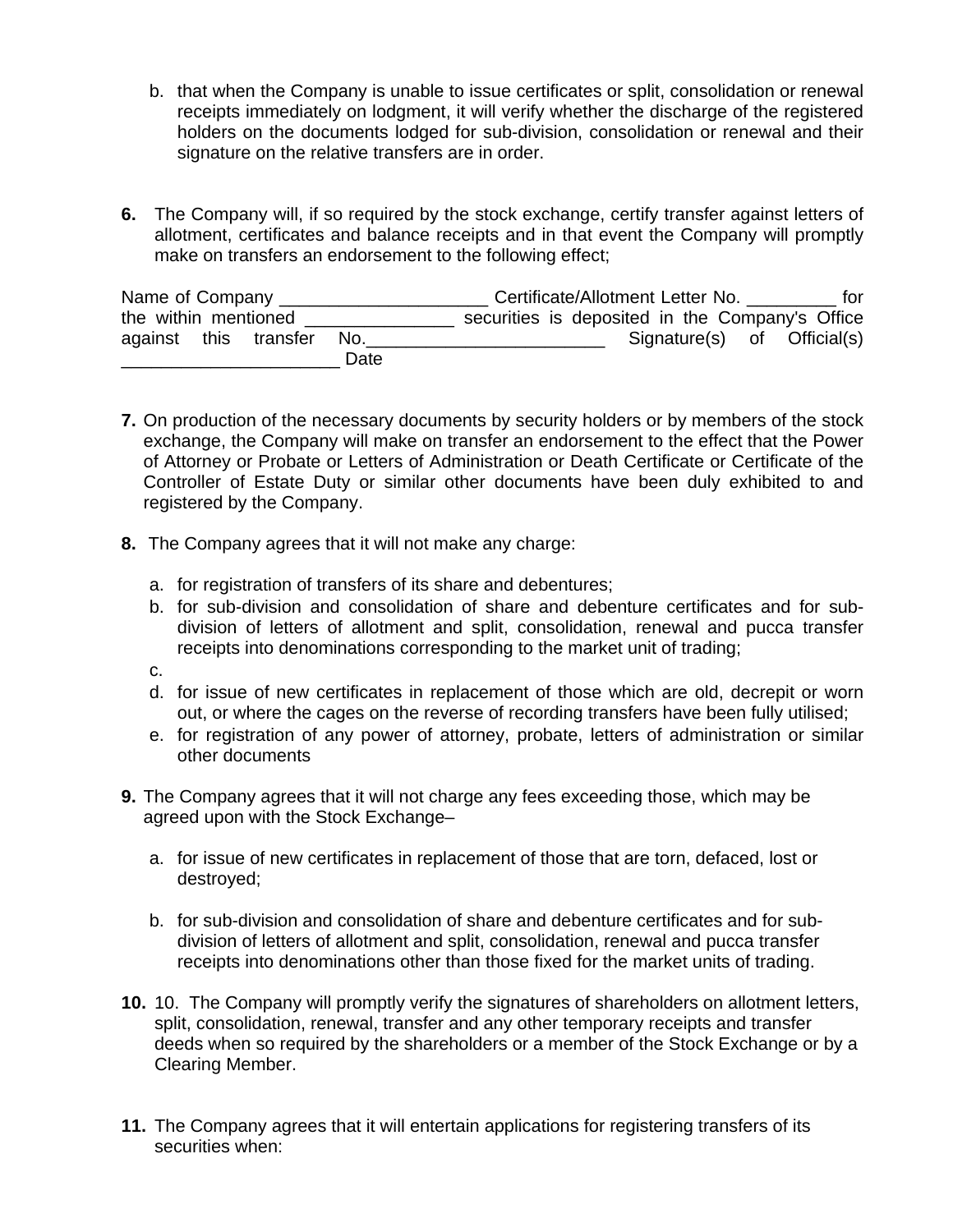- a. the instrument of transfer is in any usual or common form approved by the Stock Exchange; and
- b. the transfer deeds are properly executed and accompanied either by certificates or by letters of allotment, pucca transfer receipts, split, consolidation or renewal receipts duly discharged either by the registered holders or, in the case of split, consolidation or renewal receipts, by the members of the Stock Exchange or an official of Clearing House as provided herein. and
- c. the transferee(s) furnish a copy of their PAN card to the Company/RTA's for registration of transfer of shares, for securities market transactions and off-market / private transactions involving transfer of shares in physical form.
- **12.** On lodgement of the proper documents, the Company agrees that it will register transfers of its securities in the name of the transferee except:
	- a. when the transferee is, in exceptional circumstances, not approved by the Directors in accordance with the provisions contained in the Articles of Association of the Company, in which event the Managing Director of the Stock Exchange will be taken into confidence, when so required, as to the reasons for such rejection;
	- b. When any statutory prohibition or any attachment or prohibitory order of a competent authority restraints the Company from transferring the securities out of the name of the transferor.
	- c. when the transferor objects to the transfer provided he serves on the Company within a reasonable time a prohibitory order of a Court of competent jurisdiction.

## **13.**

- a. The Company agrees that when proper documents are lodged for transfer and there are no material defects in the documents except minor difference in signature of the transferor(s),
	- (i) then the Company will promptly send to the first transferor an intimation of the aforesaid defect in the documents, and inform the transferor that objection, if any, of the transferor supported by valid proof, is not lodged with the Company within fifteen days of receipt of the Company's letter, then the securities will be transferred;
	- (ii) if the objection from the transferor with supporting documents is not received within the stipulated period, the Company shall transfer the securities provided the Company does not suspect fraud or forgery in the matter.
- b. The Company agrees that in respect of transfer of shares where the Company has not effected transfer of shares within 15 days or where the Company has failed to communicate to the transferee any valid objection to the transfer within the stipulated time period of 15 days, the Company shall compensate the aggrieved party for the opportunity losses caused during the period of the delay.
- c. The Company agrees that any claim, difference or dispute arising out of abovementioned provisions may be referred to and decided by arbitration as provided in the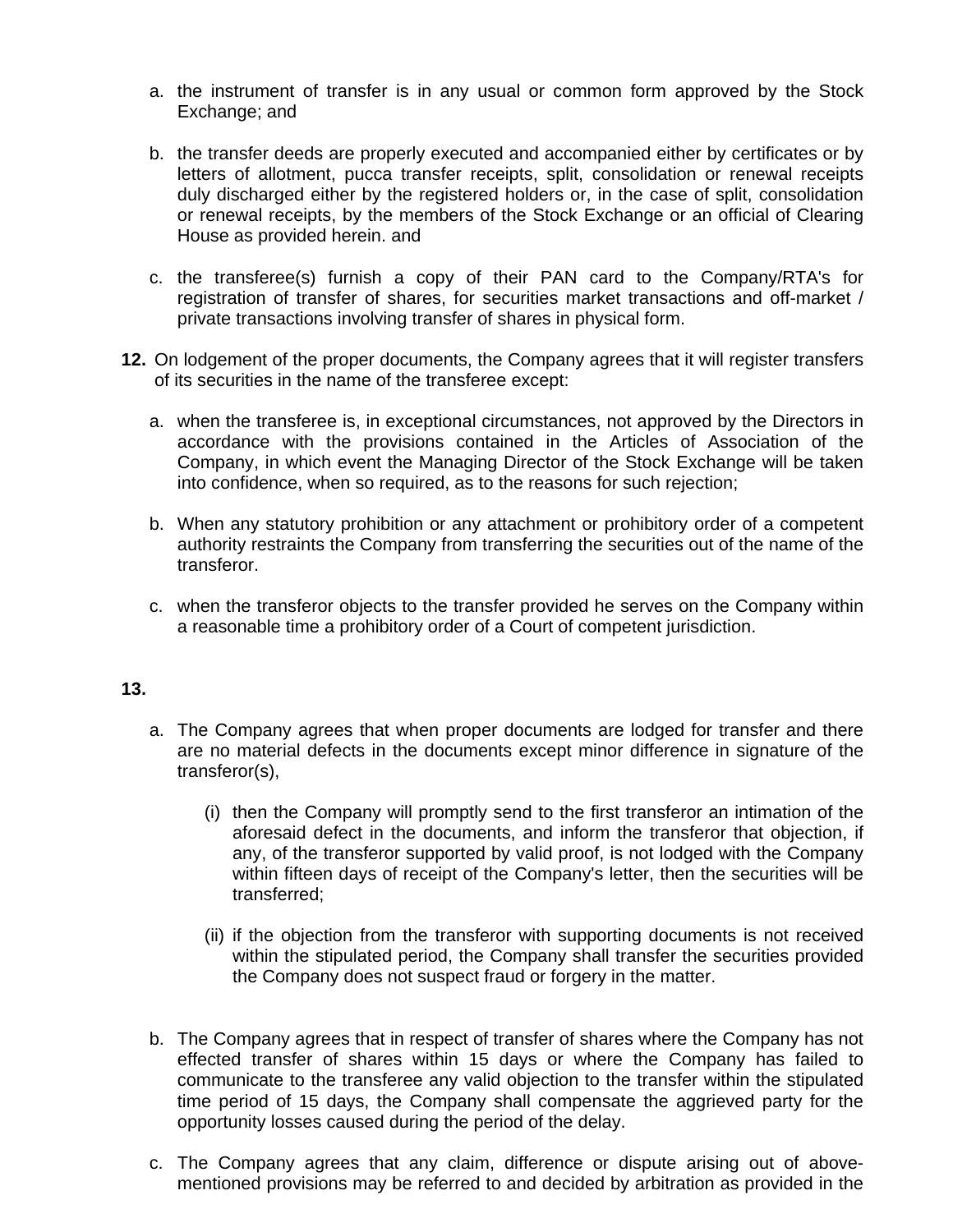Bye-Laws and Regulations of the Exchange. The Company further agrees to actively participate in any arbitral proceeding so initiated and comply with the arbitration award.

- d. In addition, the Company keeping in view the provisions of ection 206A of the Companies Act, 1956 and section 27 of the Securities Contracts (Regulation) Act, 1956, shall provide all benefits (i.e. bonus shares, right shares, dividend) which accrued to the investor during the intervening period on account of such delay.
- e. The Company agrees that when the signature of the transferor(s) is attested by a person authorised by the Department of Company Affairs, u/s 108(1A) of the Companies Act, 1956, then it shall not refuse to transfer the securities on the ground of signature difference unless it has reasons to believe that a forgery or fraud is involved.
- **14.** The Company will promptly notify the Stock Exchange of any attachment or prohibitory orders restraining the Company from transferring securities out of the names of the registered holders and furnish to the Stock Exchange particulars of the numbers of securities so affected, the distinctive numbers of such securities and the names of the registered holders thereof.
- **15.** The Company agrees that it will not close its transfer books on such days (or when the transfer books are not to be closed, fix such date for the taking of a record of its shareholders or debenture holders) as may be inconvenient to the Stock Exchange for the purpose of settlement of transactions, of which due notice in advance shall have been given by the Stock Exchange to the Company.
- **16.** The Company agrees to close its transfer books for purposes of declaration of dividend or the issue of right or bonus shares or issue of shares for conversion of debentures or of shares arising out of right attached to debentures, or for such other purposes as the Stock Exchange may agree to or require and further agree to close its transfer books at least once a year at the time of the Annual General Meeting if they have not been otherwise closed at any time during the year and to give to the Stock Exchange the notice in advance of at least seven working days, or of as many days as the Stock Exchange may from time to time reasonably prescribe, stating the dates of closure of its transfer books (or, when the Transfer books are not to be closed, the date fixed for taking a record of its shareholders) and specifying the purpose or purposes for which the transfer books are to be closed (or the record is to be taken) and to send copies of such notices to the other recognized stock exchanges in India. The Company further agrees to ensure that the time gap between two book closures and record dates would be atleast 30 days.
- **17.** The Company will accept for registration transfers that are lodged with the Company upto the date of closure of the transfer books (or when the transfer books are not closed, up to the record date) and save as provided in Clause 12 will register such transfers forthwith; and unless the Stock Exchange agrees otherwise, the Company will defer, until the transfer books have reopened, registration of any transfer which may be received after the closure of the transfer books

#### **18.**

a. The Company will notify the Stock Exchange at least 2 working days in advance of the date of the meeting of its Board of Directors at which the recommendation or declaration of a dividend or the passing over of the dividend or the issue of right is due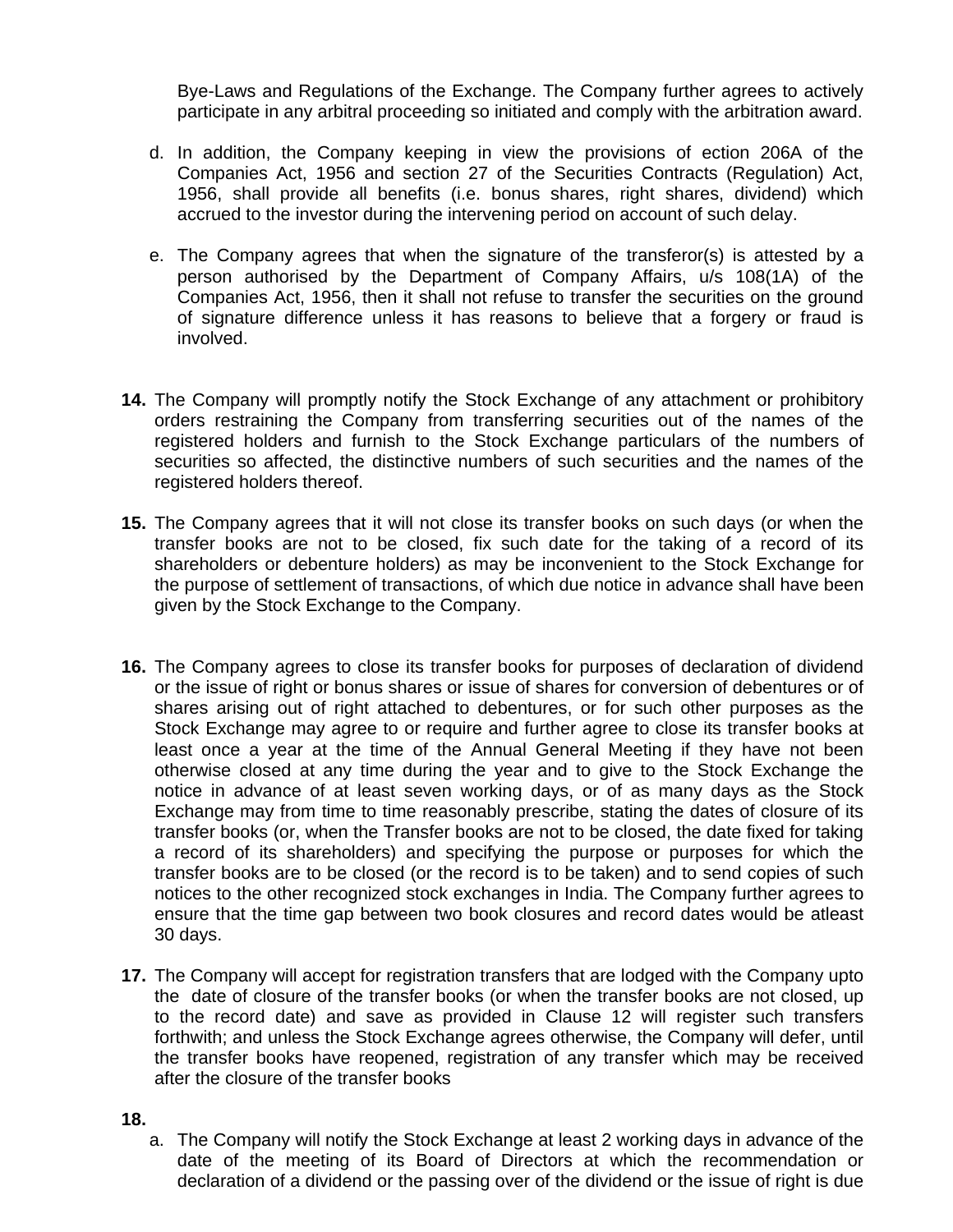to be considered and will recommend or declare all dividend and/or cash bonuses at least five days before commencement of the closure of its transfer books or the record date fixed for the purpose.

- b. The Company will give notice simultaneously to the Stock Exchange in case the proposal for declaration of bonus is communicated to its Board of Directors as part of the agenda. No prior intimation is required about the Board Meeting in case the declaration of bonus by the Company is not on the agenda of the Board Meeting.
- c. The Company shall be required to give prior notice of at least 2 working days to the stock exchanges about the Board meetings at which the proposal for Buy Back of Securities is to be considered.
- **19.** The Company will, immediately after the meeting of its Board of Directors has been held to consider or decide the same, intimate to the Stock Exchanges where the securities of the Company is listed, within 15 minutes of the closure of the board meeting by phone, fax, telegram, e-mail (cmlist@the Stock Exchange.co.in):
	- a. all dividends and/or cash bonuses recommended or declared or the decision to pass any dividend or interest payment;
	- b. the decision on buy-back of specified securities.
- **20.** The Company agrees to declare and disclose the dividend on per share basis only.
- **21.**
- a. The Company will fix and notify the Stock Exchange at least twenty-one days in advance of the date on and from which the dividend on shares, interest on debentures and bonds, and redemption amount of redeemable shares or of debentures and bonds will be payable and will issue simultaneously the dividend warrants, interest warrants and cheques for redemption money or redeemable shares or debentures and bonds, which shall be payable at par at such centres as may be agreed to between the Stock Exchange and the Company and which shall be collected at par, with collection charges, if any, being borne by the Company, in any bank in the country at centres other than the centres agreed to between the Stock Exchange and the Company, so as to reach the holders of shares, debentures or bonds on or before the date fixed for payment of dividend, interest on debentures or bonds or redemption money, as the case may be.
- b. Wherever possible, the Company shall use the facility of ECS/ RTGS/ NEFT for payment of dividends.
- **22.** The Company will, immediately after the meeting of its Board of Directors has been held to consider or decide the same, intimate to the Stock Exchanges where the Company is listed, (within 15 minutes of the closure of the board meeting) by phone, fax, telegram, email(cmlist@the Stock Exchange.co.in):
	- a. short particulars of any increase of capital whether by issue of bonus shares through capitalization, or by way of right shares to be offered to the shareholders or debenture holders, or in any other way;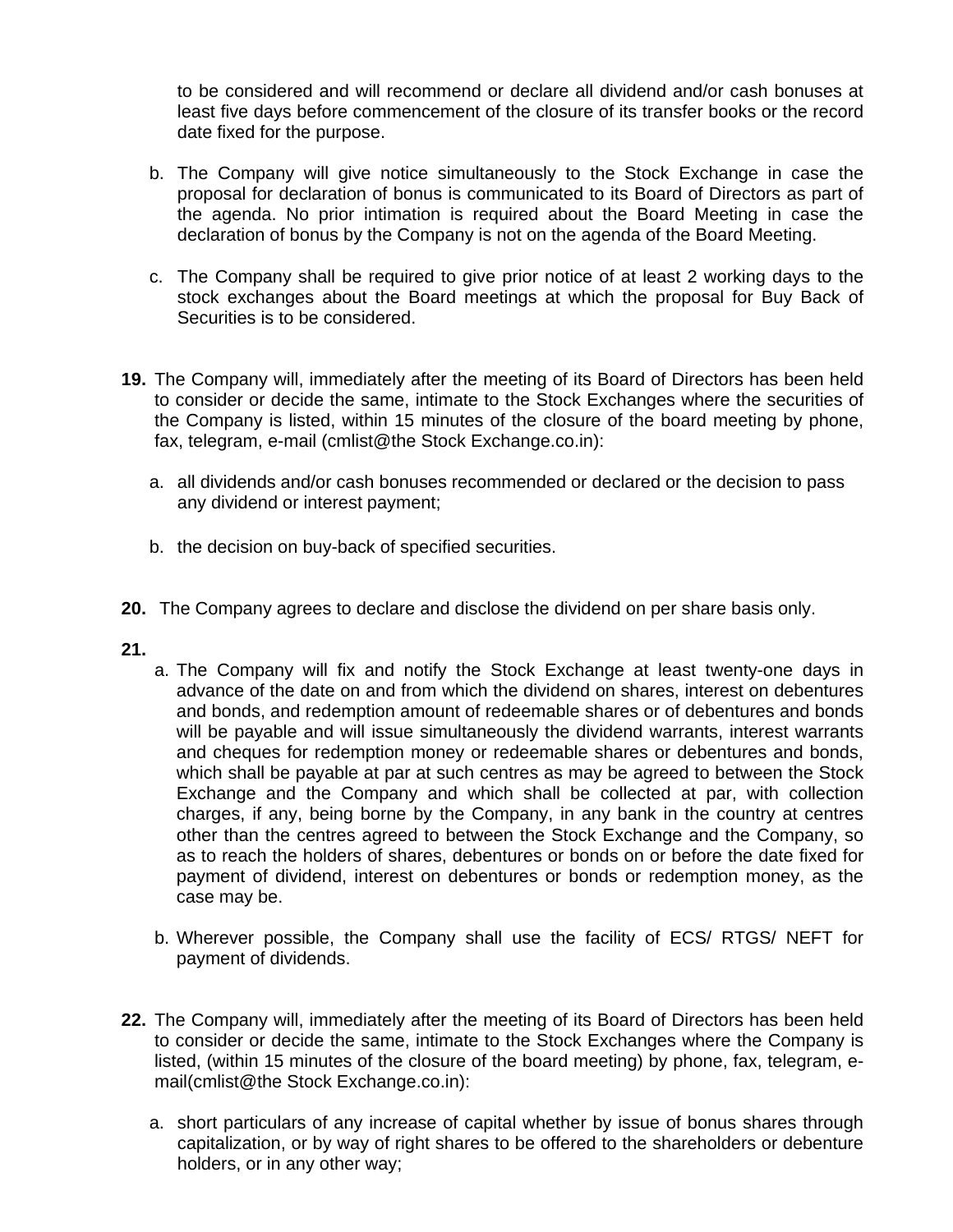- b. short particulars of the reissues of forfeited shares or securities, or the issue of shares or securities held in reserve for future issue or the creation in any form or manner of new shares or securities or any other rights, privileges or benefits to subscribe to ;
- c. short particulars of any other alterations of capital, including calls;
- d. any other information necessary to enable the holders of the listed securities of the Company to appraise its position and to avoid the establishment of a false market in such listed securities.
- **23.** The Company agrees:
	- a. To give to the shareholders reasonable time, not being less than four weeks, within which to record their interest and exercise their rights;
	- b. to issue letters of allotment or letters of right within six weeks of the record date or date of reopening of the transfer books after their closure for the purpose of making a bonus or right issue and to issue allotment letters or certificates within six weeks of the last date fixed by the Company for submission of letters of renunciation or applications of new securities.

## **24.**

- (a) The Company agrees disclose to the stock exchange in detail, regarding further issue of securities and to obtain "in-principle" approval for listing from the stock exchange where it is listed, before issuing such further shares or securities. The Company also agrees to make an application to the Stock Exchange for the listing of any new issue of shares or securities and of the provisional documents relating thereto
- (b) The Company agrees that it shall file any scheme/petition proposed to be filed before any Court or Tribunal under sections 391, 394 and 101 of the Companies Act, 1956, with the Stock Exchange, for approval, at least a month before it is presented to the Court or Tribunal.
- (c) The Company agrees to ensure that any scheme of arrangement/ amalgamation/ merger/ reconstruction/ reduction of capital, etc., to be presented to any Court or Tribunal does not in any way violate, override or circumscribe the provisions of securities laws or the Stock Exchange requirements.

Explanation.- For the purposes of this sub-clause, the term 'securities laws' means the SEBI Act, 1992, the Securities Contracts (Regulation) Act, 1956, the Depositories Act, 1996 and the relevant provisions of the Companies Act, 1956 which are administered by SEBI under section 24 of the Companies Act, 2013 thereof, the rules, regulations, guidelines etc. made under these Acts and the Listing Agreement, or any statutory modification or re-enactment thereto, as the case may be.

(d) The Company agrees that in the explanatory statement forwarded by it to the shareholders u/s 393 of Companies Act, 1956 or a proposed resolution to be passed u/s 66 of the Companies Act, 2013 it shall disclose the pre and postarrangement or amalgamation (expected) capital structure and shareholding pattern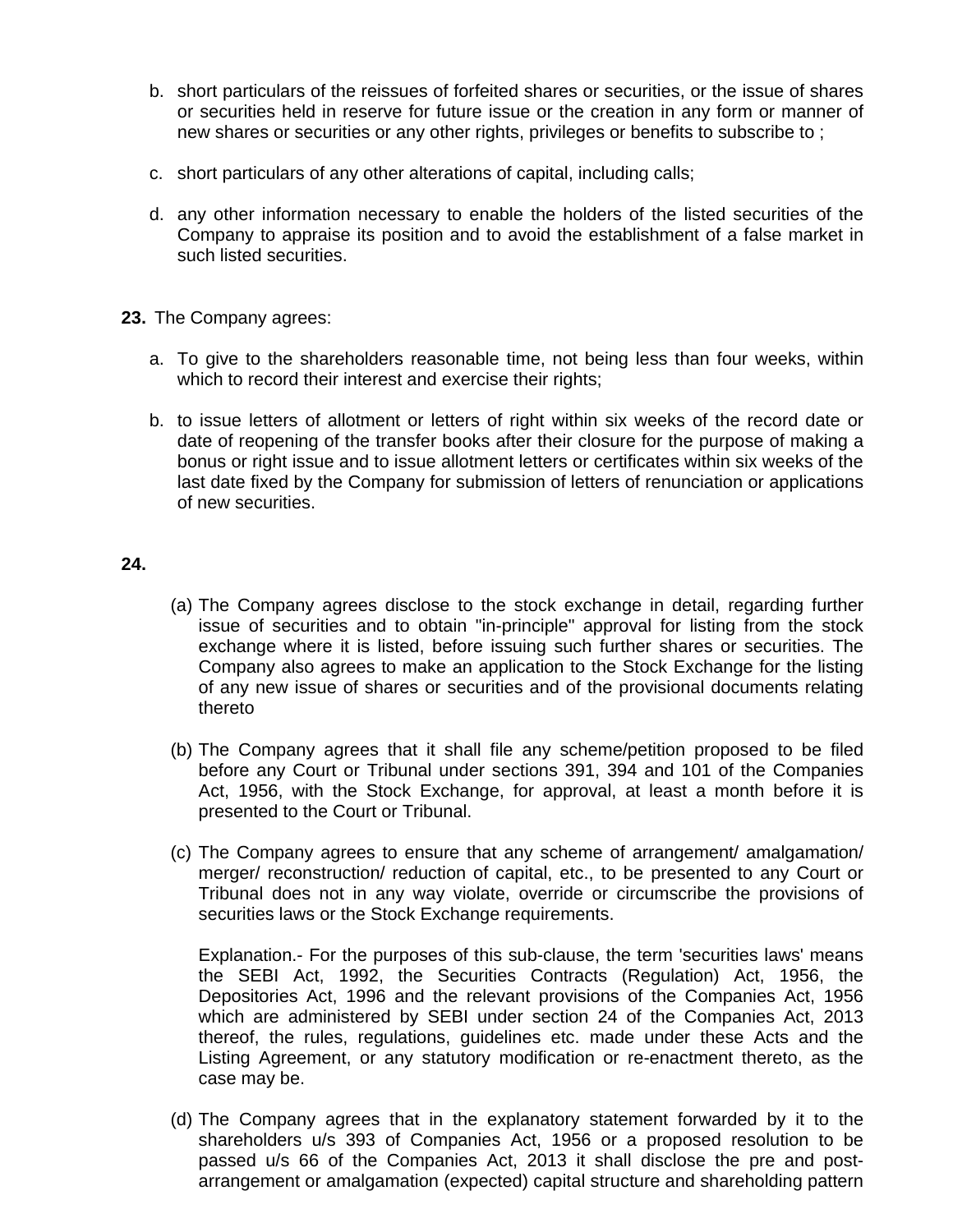and the "fairness opinion" obtained from independent merchant bankers on valuation of assets / shares done by the valuer for the Company and the unlisted company;

(e) The Company agrees that, while filing for approval any draft Scheme of amalgamation / merger / reconstruction, etc. with the stock exchange under subclause (f), it shall also file an auditors" certificate to the effect that the accounting treatment contained in the scheme is in compliance with all the Accounting Standards specified by the Central Government in section 133 of the Companies Act, 2013.

Provided that in case of companies where the respective sectoral regulatory authorities have prescribed norms for accounting treatment of items in the financial statements contained in the scheme, the requirements of the regulatory authorities shall prevail.

Explanation. – For this purpose, mere disclosure of deviations in accounting treatments as provided in para 42 of AS-14 shall not be deemed as compliance with the above.

- **25.** In the event of the Company granting any options to purchase any shares of the Company, the Company will promptly notify the Stock Exchange:
	- (a) of the number of shares covered by such options, of the terms thereof and of the time within which they may be exercised;
	- (b) of any subsequent changes or cancellation or exercise of such options.
- **26.** The Company will not make any change in the form or nature of any of its securities that are listed on the Stock Exchange or in the rights or privileges of the holders thereof without giving twenty-one days' prior notice to the Stock Exchange of the proposed change and making an application for listing of the securities as changed if the Stock Exchange shall so require.
- **27.** The Company agrees that it shall not issue shares in any manner which may confer on any person, superior rights as to voting or dividend vis-a-vis the rights on equity shares that are already listed.
- **28.** The Company will promptly notify the Stock Exchange of any proposed change in the general character or nature of its business.
- **29.** The Company will promptly notify the Stock Exchange:
	- a. of any change in the Company's directorate by death, resignation, removal or otherwise;
	- b. of any change of Managing Director, Managing Agents or Secretaries and Treasurers and other key management personnel.
	- c. of any change of Auditors appointed to audit the books and accounts of the Company.
- **30.** The Company shall display the following on its website and forward a copy of the following, to the Stock Exchange, promptly and without application:-
	- (a) Statutory and Directors' Annual Reports, Complete Balance Sheets and Profits & Loss Accounts and of all periodical and special reports as soon as they are issued;
	- (b) all notices, resolutions and circulars relating to new issue of capital prior to their dispatch to the shareholders;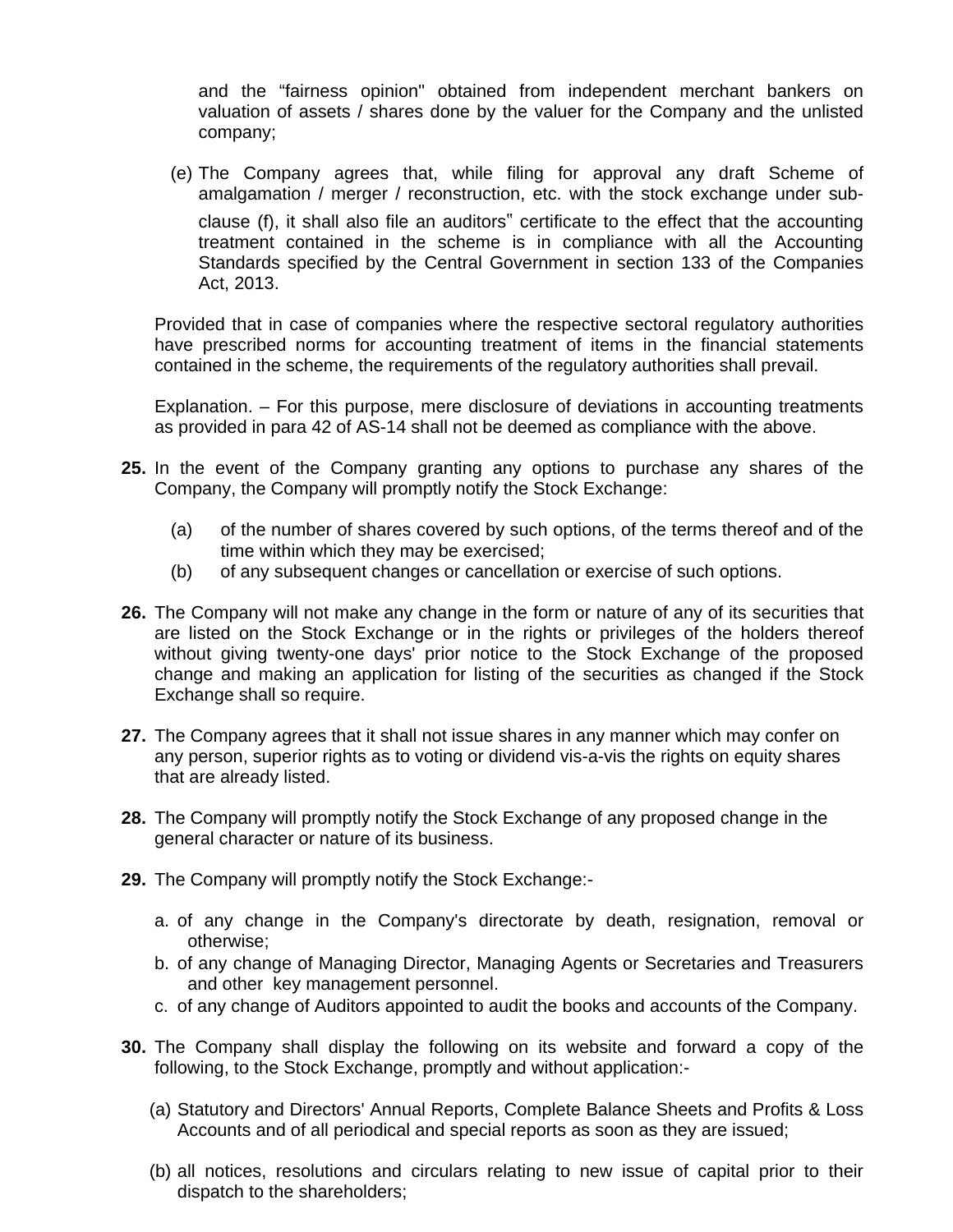- (c) all the notices sent to shareholders and their outcome;
- (d) all the notices, call letters or any other circulars including notices of meetings convened u/s 391 or section 394 read with section 391 of the Companies Act, 1956, together with Annexures thereto, at the same time as they are sent to the shareholders, debenture holders or creditors or any class of them or advertised in the Press;
- (e) proceedings at all Annual and Extraordinary General Meetings of the Company;
- (f) all notices, circulars, etc., issued or advertised in the press either by the Company, or by any company which the Company proposes to absorb or with which the Company proposes to merge or amalgamate, or under orders of the court or any other statutory authority in connection with any merger, amalgamation, re-construction, reduction of capital, scheme or arrangement, including notices, circulars, etc. issued or advertised in the press in regard to meetings of shareholders or debenture holders or creditors or any class of them and copies of the proceedings at all such meetings.

## **31.**

- (a) The Company agrees to provide:
	- (i) Soft copies of full annual reports containing its Balance Sheet, Profit & Loss account and Directors' Report to all those shareholder(s) who have registered their email address(es) for the purpose;
	- (ii) Hard copy of statement containing the salient features of all the documents, as prescribed in sub-clause (iv) of clause (b) of proviso to section 219 of the Companies Act, 1956 to those shareholder(s) who have not so registered;
	- (iii) Hard copies of full annual reports to those shareholders, who request for the same.
- (b) The Company shall maintain a website of its own wherein a complete copy of the Annual Report including Balance Sheet, Profit and Loss Account, Directors report, Corporate Governance Report etc shall be uploaded as soon as the above mentioned statement has been issued to the Shareholders. A copy of same shall also be made available to the Stock Exchange.
- (c) The Company will also give cash flow statement, prepared in accordance with the Accounting Standard on Cash Flow Statement (AS-3) issued by the Institute of Chartered Accountants of India, under the Indirect Method in their website.
- (d) Consolidated Financial Statement:
	- Companies shall be mandatory required to include the Consolidated Financial Statements in the annual report in addition to the individual financial statements.
	- Audit of Consolidated Financial Statements by the statutory auditors of the Company shall be mandatory.
- (e) Related Party Disclosures: Company shall make disclosures in compliance with the Accounting Standard on "Related Party Disclosures" in the annual reports.
- (f) The Company agrees to make the following disclosure in the Annual Report: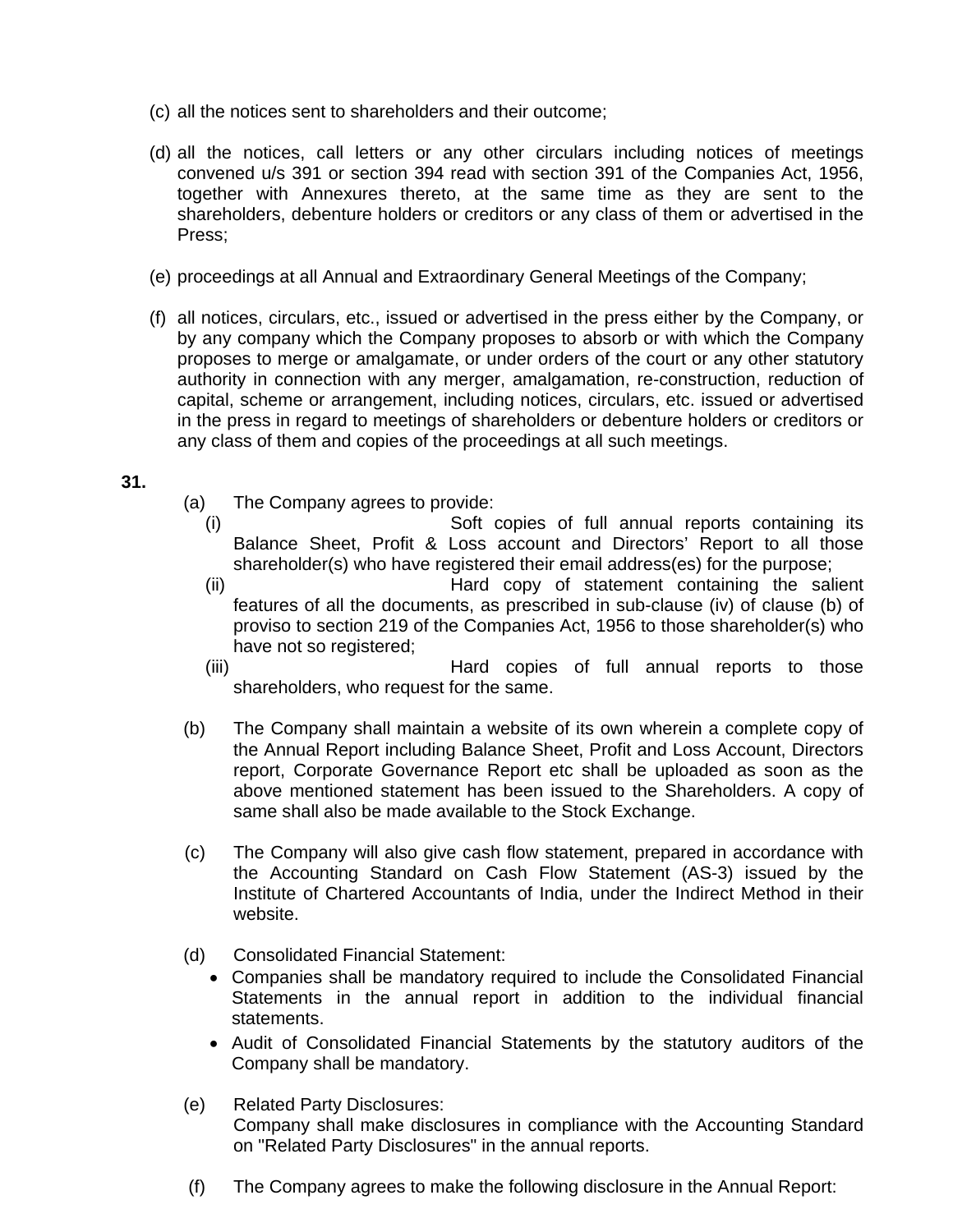- (i) In case the shares are delisted, it shall disclose the fact of delisting, together with reasons thereof in its Directors Report
- (ii) In case the securities are suspended from trading, the Directors Report should explain the reason thereof
- (iii) The name and address of each stock exchanges at which the Company's securities are listed and also confirm that Annual Listing Fee has been paid to each of such stock exchanges.
- (g) The following disclosure requirements are prescribed for the listed companies in the annual accounts of the Company.

| S.No | In the<br>accounts<br>οf | Disclosures of amounts at the year end and<br>the maximum amount of loans/advances/<br>investments outstanding during the year.                                                                                                                                                                                                                           |
|------|--------------------------|-----------------------------------------------------------------------------------------------------------------------------------------------------------------------------------------------------------------------------------------------------------------------------------------------------------------------------------------------------------|
| 1.   | Parent                   | Loans and advances in the nature of loans to<br>subsidiaries by name and amount.<br>Loans and advances in the nature of loans to<br>associates by name and amount<br>Loans and advances in the nature of loans<br>where there is<br>(i) no repayment schedule or repayment beyond<br>seven years or<br>(ii) no interest or interest below section 372A of |
|      |                          | Companies Act, 1956 by name and amount.<br>Loans and advances in the nature of loans to<br>firms/companies in which directors are<br>interested by name and amount                                                                                                                                                                                        |
| 2    | Subsidiary               | Same disclosures as applicable to the parent<br>Company in the accounts of subsidiary<br>company.                                                                                                                                                                                                                                                         |
| 3    | Parent                   | Investments by the loanee in the shares of<br>parent Company and subsidiary company,<br>when the Company has made a loan or<br>advance in the nature of loan.                                                                                                                                                                                             |

#### *Note:*

For the purpose of the above disclosures the terms "parent" and "subsidiary" shall have the same meaning as defined in the Accounting Standard on Consolidated Financial Statement (AS21) issued by ICAI.

For the purpose of the above disclosures the terms "Associate" and "Related Party" shall have the same meaning as defined in the Accounting Standard on "Related Party Disclosures (AS 18)" issued by ICAI

For the purpose of above disclosures directors interest shall have the same meaning as given in section 299 of Companies Act, 1956.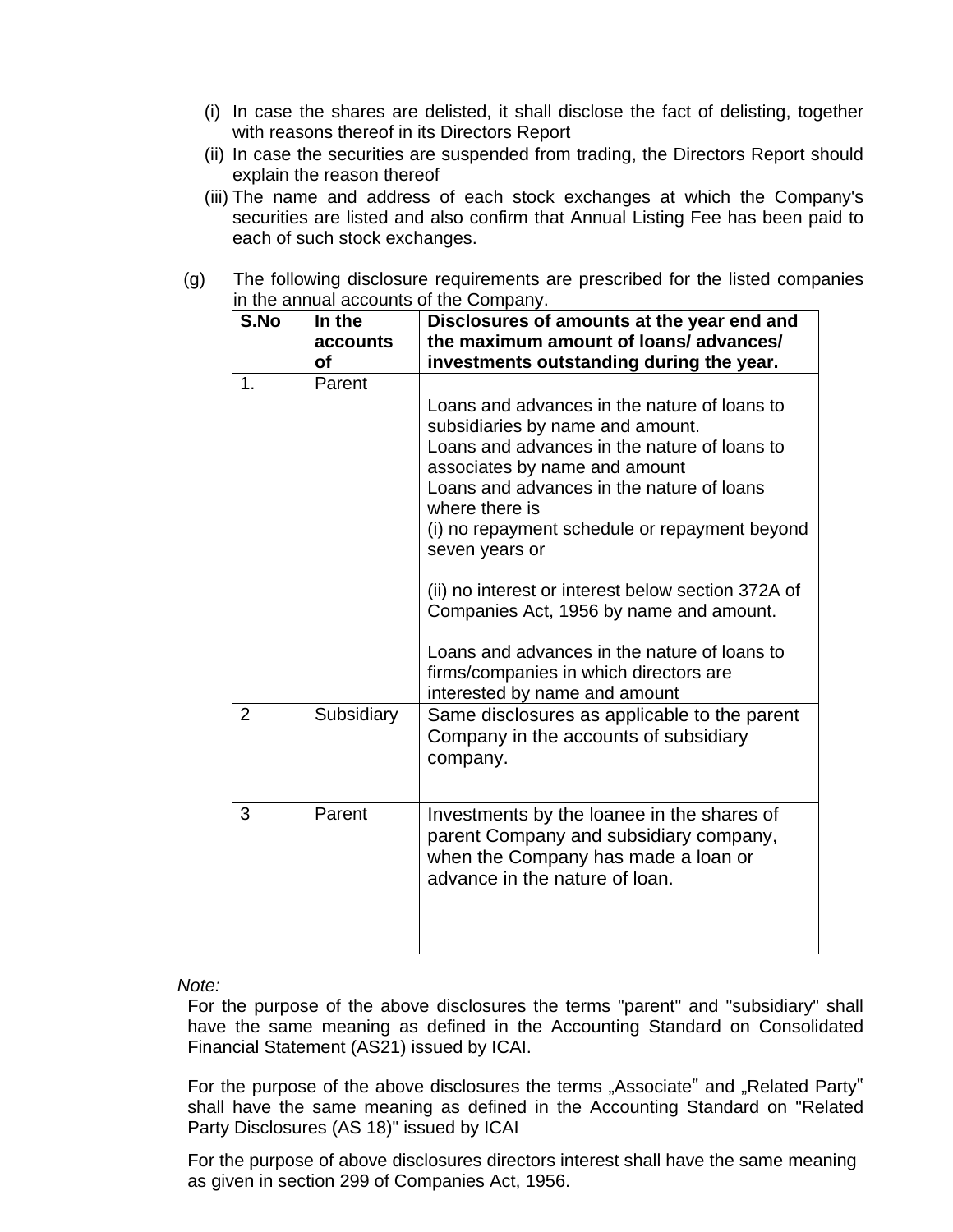(h) If the Company has changed its name suggesting any new line of business, it shall disclose the net sales or income, expenditure and net profit or loss after tax figures pertaining to the said new line of business separately in the financial results and shall continue to make such disclosures for the three years succeeding the date of change in name:

Provided that tax expenses shall be allocated between the said new line of business and other business of the Company in the ratio of the respective figures of net profit before tax, subject to any exemption, deduction or concession available under the tax laws.

(i) Frequent change of names by listed companies.

All listed companies which decide to change their names shall be required to comply with the following conditions:

- 1. A time period of at least 1 year should have elapsed from the last name change.
- 2. At least 50% of its total revenue in the preceding 1 year period should have been accounted for by the new activity suggested by the new name.
- **32.** The Company will forward to the Stock Exchange copies of all notices sent to its shareholders with respect to amendments to its Memorandum and Articles of Association and will file with the Stock Exchange six copies (one of which will be certified) of such amendments as soon as they shall have been adopted by the Company in general meeting.
- **33.** The Company agrees:
	- a. that it will not exercise a lien on its fully paid securities and that in respect of partly paid securities it will not exercise any lien except in respect of moneys called or payable at a fixed time in respect of such securities;
	- b. that it will not decline to register or acknowledge any transfer of securities on the ground of the transferor being either alone or jointly with any other person or persons indebted to the Company on any account whatsoever;
	- c. that it will not forfeit unclaimed dividends before the claim becomes barred by law and that such forfeiture, when effected, will be annulled in appropriate cases;
	- d. that if any amount be paid up in advance of calls on any securities it will stipulate that such amount may carry interest but shall not in respect thereof confer a right to dividend or to participate in profits;
	- e. that it will not give to any person the call of any securities without the sanction of the security holders in general meeting;
	- f. that it will send out proxy forms to security holders in all cases, such proxy forms being so worded that a security holders may vote either for or against each resolution;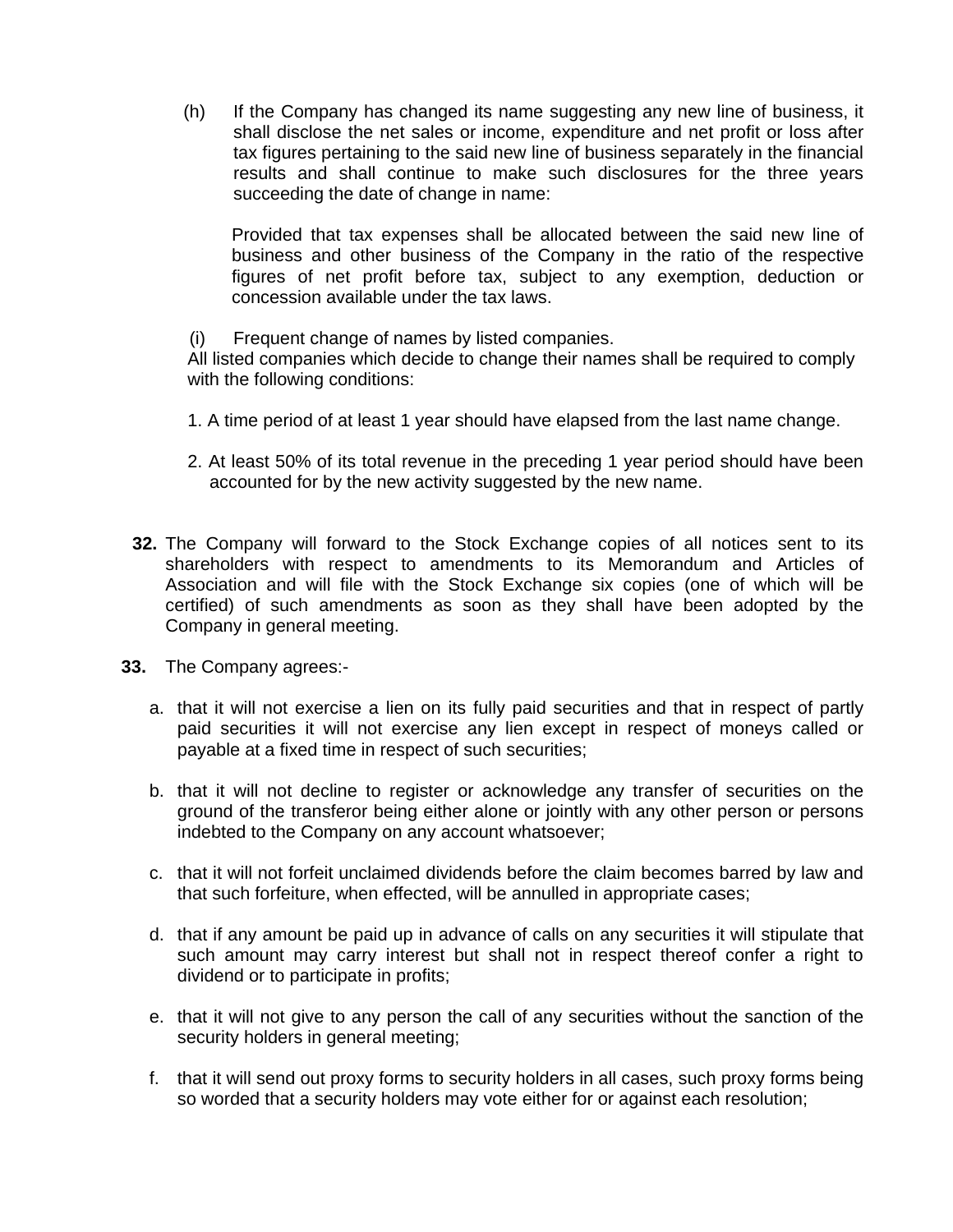**34.** The Company agrees to file the following details separately, for each class of equity shares/security with the Stock Exchange on half yearly basis, within 21 days from the end of each half year, in the format specified as under:

### **(I)(a) Statement showing Shareholding Pattern**

**Name of the Company: Scrip Code, Name of the scrip, class of security: Half year ended:**

| Cate-<br>gory<br>code | <b>Category of</b><br>shareholder | Number of<br>shareholders   number | Total<br>of<br>shares | Number of<br>shares held in<br>dematerialized<br>form | <b>Total shareholding</b><br>as a percentage of<br>total number of<br>lshares | Shares Pledged or otherwise<br>encumbered |                                  |
|-----------------------|-----------------------------------|------------------------------------|-----------------------|-------------------------------------------------------|-------------------------------------------------------------------------------|-------------------------------------------|----------------------------------|
|                       |                                   |                                    |                       |                                                       | As a percentage of                                                            | <b>Number</b>                             | As a percentage                  |
|                       |                                   |                                    |                       |                                                       | $(A+B)$                                                                       | of Shares                                 |                                  |
| (1)                   | (II)                              | (III)                              | (IV)                  | (V)                                                   | (VI)                                                                          | (VII)                                     | $(VIII) =$<br>(VII) / (IV) * 100 |
| (A)                   | <b>Promoter and</b>               |                                    |                       |                                                       |                                                                               |                                           |                                  |
|                       | <b>Promoter Group</b>             |                                    |                       |                                                       |                                                                               |                                           |                                  |
| (1)                   | Indian                            |                                    |                       |                                                       |                                                                               |                                           |                                  |
| (a)                   | Individuals/ Hindu                |                                    |                       |                                                       |                                                                               |                                           |                                  |
|                       | <b>Undivided Family</b>           |                                    |                       |                                                       |                                                                               |                                           |                                  |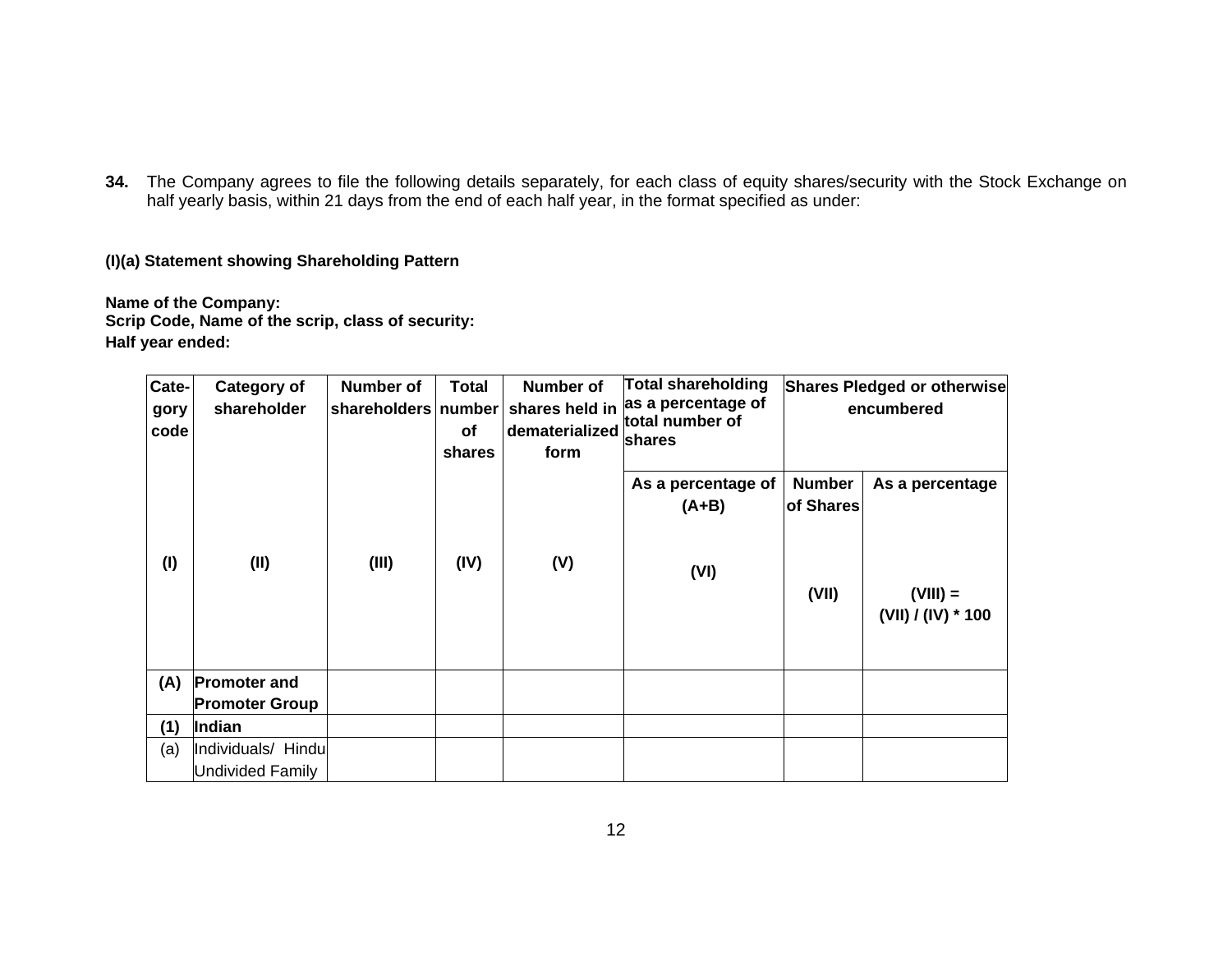| Cate-<br>gory<br>code | <b>Category of</b><br>shareholder                       | Number of<br>shareholders   number | <b>Total</b><br>of<br>shares | <b>Number of</b><br>shares held in<br>dematerialized<br>form | <b>Total shareholding</b><br>as a percentage of<br>total number of<br>shares |                            | Shares Pledged or otherwise<br>encumbered |
|-----------------------|---------------------------------------------------------|------------------------------------|------------------------------|--------------------------------------------------------------|------------------------------------------------------------------------------|----------------------------|-------------------------------------------|
|                       |                                                         |                                    |                              |                                                              | As a percentage of<br>$(A+B)$                                                | <b>Number</b><br>of Shares | As a percentage                           |
| (1)                   | (II)                                                    | (III)                              | (IV)                         | (V)                                                          | (VI)                                                                         | (VII)                      | $(VIII) =$<br>(VII) / (IV) * 100          |
| (b)                   | Central<br>Government/<br><b>State</b><br>Government(s) |                                    |                              |                                                              |                                                                              |                            |                                           |
| (c)                   | <b>Bodies Corporate</b>                                 |                                    |                              |                                                              |                                                                              |                            |                                           |
| (d)                   | Financial<br>Institutions/ Banks                        |                                    |                              |                                                              |                                                                              |                            |                                           |
| (e)                   | Any Other<br>(specify)                                  |                                    |                              |                                                              |                                                                              |                            |                                           |
|                       | Sub-Total (A)(1)                                        |                                    |                              |                                                              |                                                                              |                            |                                           |
| (2)                   | Foreign                                                 |                                    |                              |                                                              |                                                                              |                            |                                           |
| (a)                   | Individuals<br>(Non-                                    |                                    |                              |                                                              |                                                                              |                            |                                           |
|                       | Resident                                                |                                    |                              |                                                              |                                                                              |                            |                                           |
|                       | Individuals/                                            |                                    |                              |                                                              |                                                                              |                            |                                           |
|                       | Foreign                                                 |                                    |                              |                                                              |                                                                              |                            |                                           |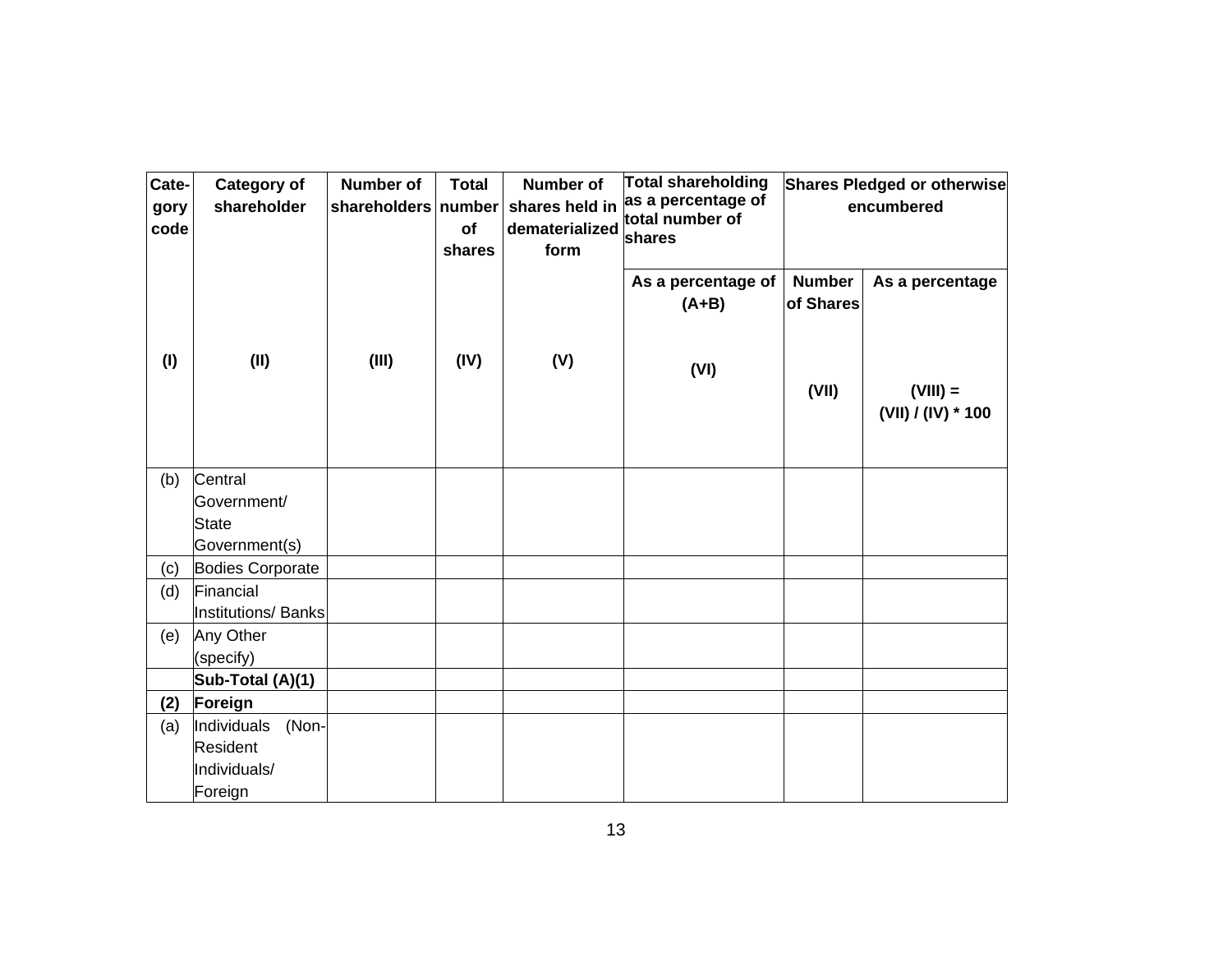| Cate-<br>gory<br>code | <b>Category of</b><br>shareholder | <b>Number of</b><br>shareholders number | <b>Total</b><br>of<br>shares | <b>Number of</b><br>shares held in<br>dematerialized<br>form | <b>Total shareholding</b><br>as a percentage of<br>total number of<br><b>shares</b> |                            | Shares Pledged or otherwise<br>encumbered |
|-----------------------|-----------------------------------|-----------------------------------------|------------------------------|--------------------------------------------------------------|-------------------------------------------------------------------------------------|----------------------------|-------------------------------------------|
|                       |                                   |                                         |                              |                                                              | As a percentage of<br>$(A+B)$                                                       | <b>Number</b><br>of Shares | As a percentage                           |
| (1)                   | (II)                              | (III)                                   | (IV)                         | (V)                                                          | (VI)                                                                                | (VII)                      | $(VIII) =$<br>(VII) / (IV) * 100          |
|                       | Individuals)                      |                                         |                              |                                                              |                                                                                     |                            |                                           |
| (b)                   | Bodies Corporate                  |                                         |                              |                                                              |                                                                                     |                            |                                           |
| (c)                   | Institutions                      |                                         |                              |                                                              |                                                                                     |                            |                                           |
| (d)                   | Qualified Foreign<br>Investor     |                                         |                              |                                                              |                                                                                     |                            |                                           |
| (e)                   | Any Other                         |                                         |                              |                                                              |                                                                                     |                            |                                           |
|                       | (specify)                         |                                         |                              |                                                              |                                                                                     |                            |                                           |
|                       | Sub-Total (A)(2)                  |                                         |                              |                                                              |                                                                                     |                            |                                           |
|                       | <b>Total</b>                      |                                         |                              |                                                              |                                                                                     |                            |                                           |
|                       | Shareholding of                   |                                         |                              |                                                              |                                                                                     |                            |                                           |
|                       | Promoter<br>and                   |                                         |                              |                                                              |                                                                                     |                            |                                           |
|                       | Promoter Group                    |                                         |                              |                                                              |                                                                                     |                            |                                           |
|                       | $(A)=(A)(1)+(A)(2)$               |                                         |                              |                                                              |                                                                                     | N.A                        | N.A                                       |
| (B)                   | <b>Public</b>                     |                                         |                              |                                                              |                                                                                     |                            |                                           |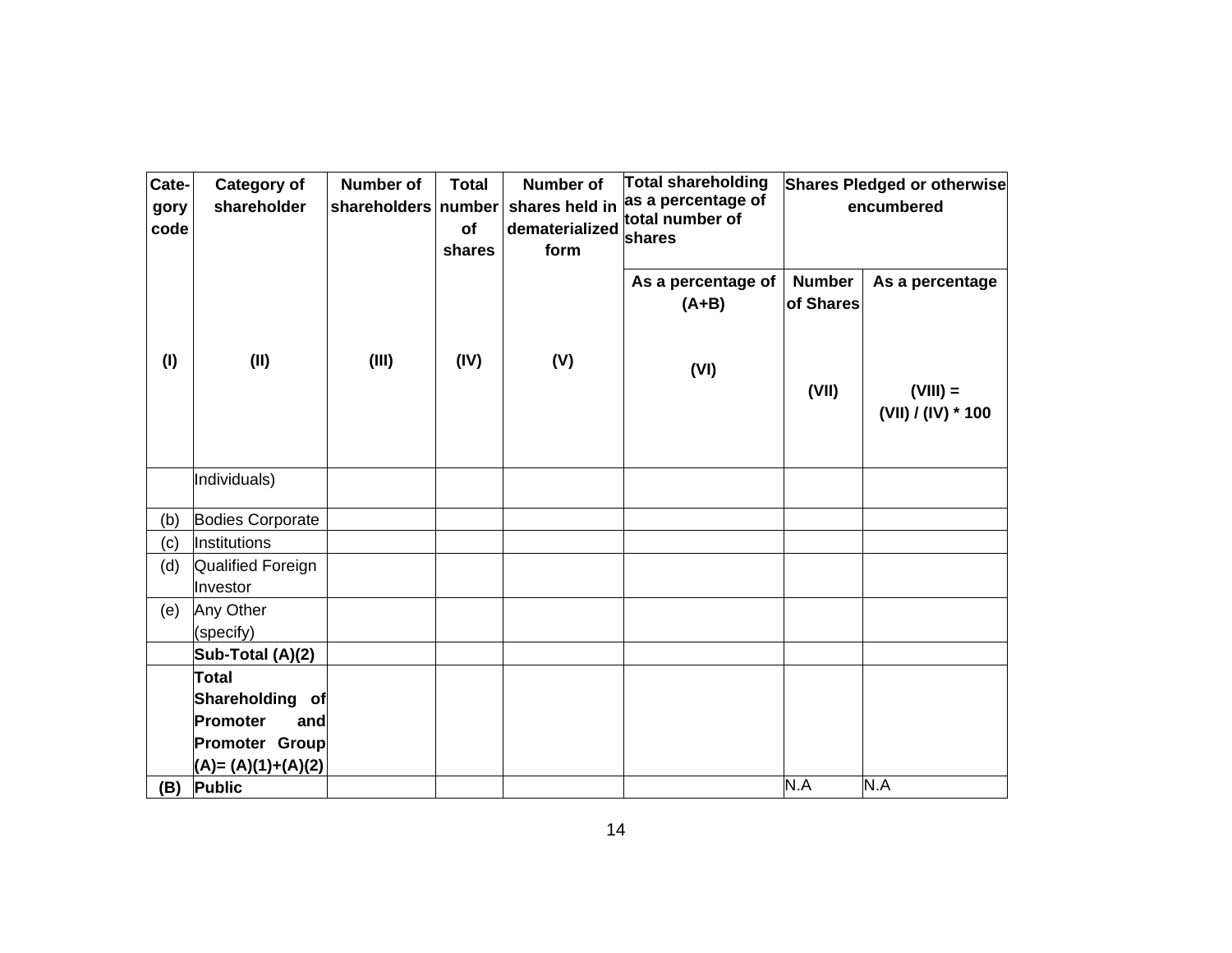| Cate-<br>gory<br>code | <b>Category of</b><br>shareholder | Number of<br>shareholders   number | <b>Total</b><br>of<br>shares | <b>Number of</b><br>shares held in<br>dematerialized<br>form | <b>Total shareholding</b><br>as a percentage of<br>total number of<br>shares |                            | Shares Pledged or otherwise<br>encumbered |
|-----------------------|-----------------------------------|------------------------------------|------------------------------|--------------------------------------------------------------|------------------------------------------------------------------------------|----------------------------|-------------------------------------------|
|                       |                                   |                                    |                              |                                                              | As a percentage of<br>$(A+B)$                                                | <b>Number</b><br>of Shares | As a percentage                           |
| (1)                   | (II)                              | (III)                              | (IV)                         | (V)                                                          | (VI)                                                                         | (VII)                      | $(VIII) =$<br>(VII) / (IV) * 100          |
|                       | shareholding                      |                                    |                              |                                                              |                                                                              |                            |                                           |
| (1)                   | <b>Institutions</b>               |                                    |                              |                                                              |                                                                              | N.A                        | N.A                                       |
| (a)                   | Mutual Funds/UTI                  |                                    |                              |                                                              |                                                                              |                            |                                           |
| (b)                   | Financial                         |                                    |                              |                                                              |                                                                              |                            |                                           |
|                       | <b>Institutions/Banks</b>         |                                    |                              |                                                              |                                                                              |                            |                                           |
| (c)                   | Central                           |                                    |                              |                                                              |                                                                              |                            |                                           |
|                       | Government/                       |                                    |                              |                                                              |                                                                              |                            |                                           |
|                       | <b>State</b>                      |                                    |                              |                                                              |                                                                              |                            |                                           |
|                       | Government(s)                     |                                    |                              |                                                              |                                                                              |                            |                                           |
| (d)                   | Alternative                       |                                    |                              |                                                              |                                                                              |                            |                                           |
|                       | Investment                        |                                    |                              |                                                              |                                                                              |                            |                                           |
|                       | Fund/Venture                      |                                    |                              |                                                              |                                                                              |                            |                                           |
|                       | <b>Capital Funds</b>              |                                    |                              |                                                              |                                                                              |                            |                                           |
| (e)                   | Insurance                         |                                    |                              |                                                              |                                                                              |                            |                                           |
|                       | Companies                         |                                    |                              |                                                              |                                                                              |                            |                                           |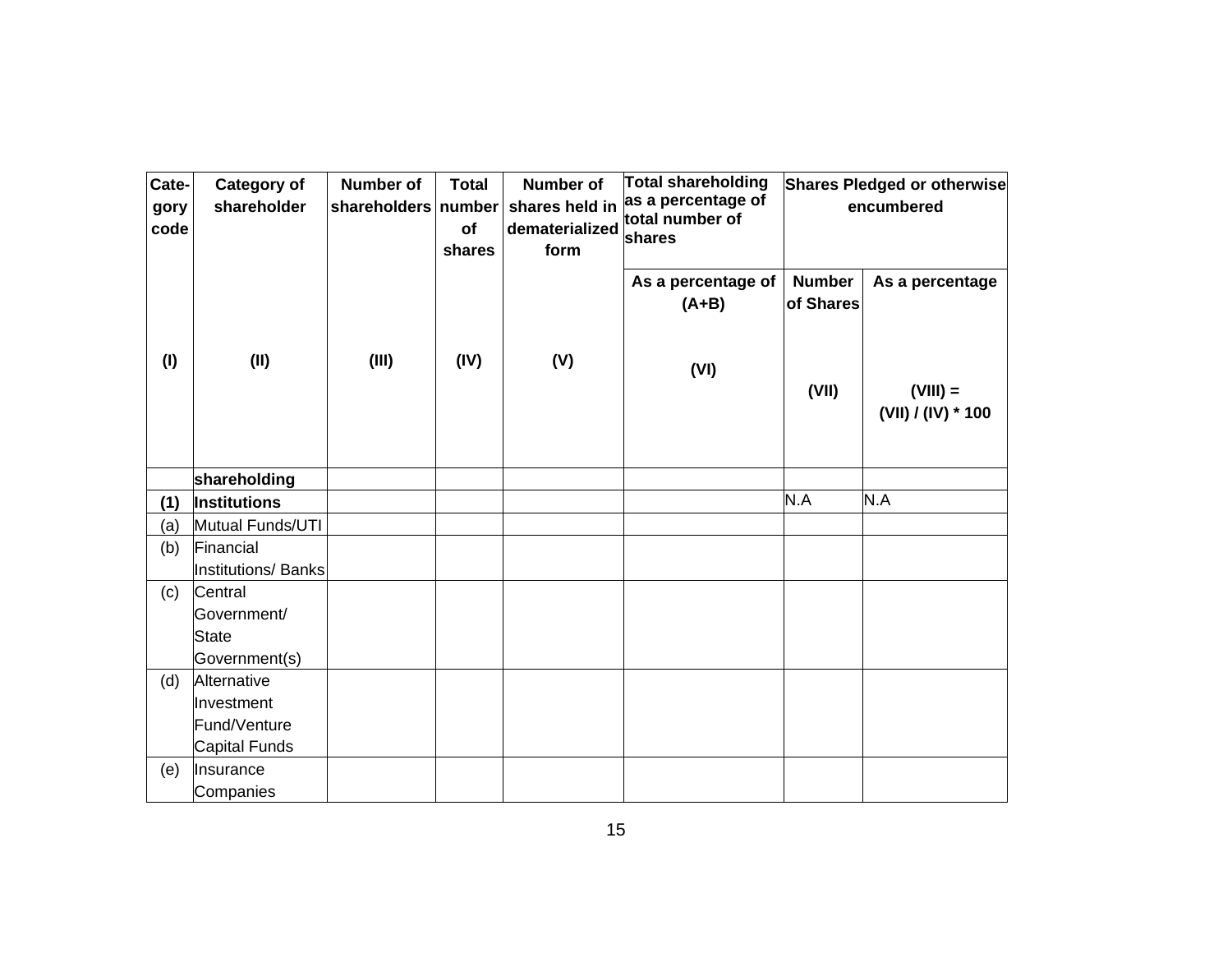| Cate-<br>gory<br>code | <b>Category of</b><br>shareholder        | <b>Number of</b><br>shareholders number | <b>Total</b><br>of<br>shares | <b>Number of</b><br>shares held in<br>dematerialized<br>form | <b>Total shareholding</b><br>as a percentage of<br>total number of<br>shares |                            | Shares Pledged or otherwise<br>encumbered |
|-----------------------|------------------------------------------|-----------------------------------------|------------------------------|--------------------------------------------------------------|------------------------------------------------------------------------------|----------------------------|-------------------------------------------|
|                       |                                          |                                         |                              |                                                              | As a percentage of<br>$(A+B)$                                                | <b>Number</b><br>of Shares | As a percentage                           |
| (1)                   | (II)                                     | (III)                                   | (IV)                         | (V)                                                          | (VI)                                                                         | (VII)                      | $(VIII) =$<br>(VII) / (IV) * 100          |
| (f)                   | Foreign<br>Institutional<br>Investors    |                                         |                              |                                                              |                                                                              |                            |                                           |
| (g)                   | Foreign<br>Venture<br>Capital Investors  |                                         |                              |                                                              |                                                                              |                            |                                           |
| (h)                   | Qualified Foreign<br>Investor            |                                         |                              |                                                              |                                                                              |                            |                                           |
| (h)                   | Any Other<br>(specify)                   |                                         |                              |                                                              |                                                                              |                            |                                           |
|                       | Sub-Total (B)(1)                         |                                         |                              |                                                              |                                                                              |                            |                                           |
| (2)                   | Non-institutions                         |                                         |                              |                                                              |                                                                              | N.A                        | N.A                                       |
| (a)                   | <b>Bodies Corporate</b><br>Individuals - |                                         |                              |                                                              |                                                                              |                            |                                           |
| (b)<br>(c)            | Qualified Foreign                        |                                         |                              |                                                              |                                                                              |                            |                                           |
|                       | Investor                                 |                                         |                              |                                                              |                                                                              |                            |                                           |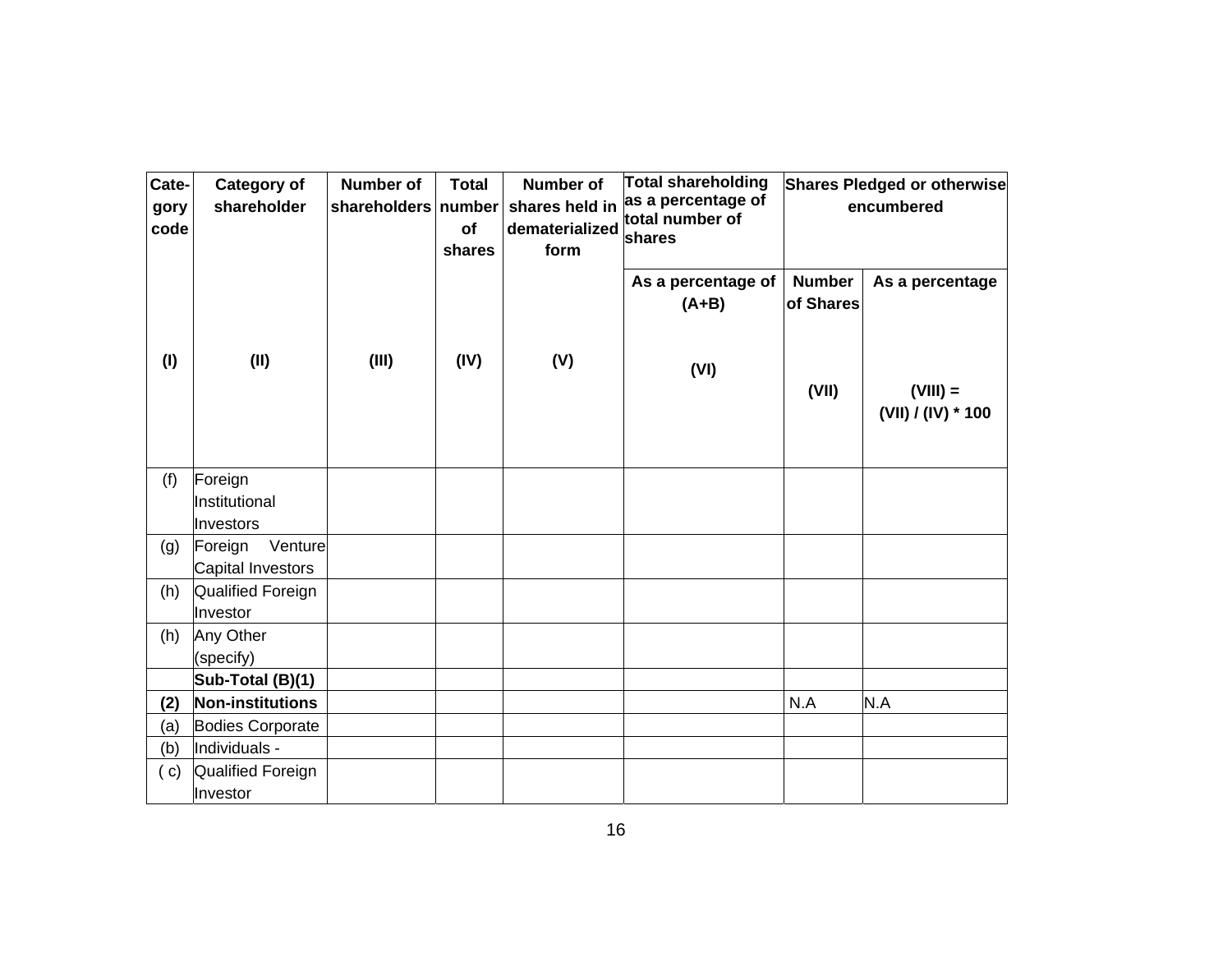| Cate-<br>gory<br>code | <b>Category of</b><br>shareholder   | <b>Number of</b><br>shareholders number | <b>Total</b><br>of<br>shares | <b>Number of</b><br>shares held in<br>dematerialized<br>form | <b>Total shareholding</b><br>as a percentage of<br>total number of<br><b>Ishares</b> | Shares Pledged or otherwise<br>encumbered |                                  |
|-----------------------|-------------------------------------|-----------------------------------------|------------------------------|--------------------------------------------------------------|--------------------------------------------------------------------------------------|-------------------------------------------|----------------------------------|
|                       |                                     |                                         |                              |                                                              | As a percentage of<br>$(A+B)$                                                        | <b>Number</b><br>of Shares                | As a percentage                  |
| (1)                   | (II)                                | (III)                                   | (IV)                         | (V)                                                          | (VI)                                                                                 | (VII)                                     | $(VIII) =$<br>(VII) / (IV) * 100 |
| (d)                   | Any Other<br>(specify)              |                                         |                              |                                                              |                                                                                      |                                           |                                  |
|                       | Sub-Total (B)(2)                    |                                         |                              |                                                              |                                                                                      |                                           |                                  |
|                       | <b>Public</b><br>Total              |                                         |                              |                                                              |                                                                                      | N.A                                       | N.A                              |
|                       | Shareholding<br>$(B)=(B)(1)+(B)(2)$ |                                         |                              |                                                              |                                                                                      |                                           |                                  |
|                       | TOTAL (A)+(B)                       |                                         |                              |                                                              |                                                                                      |                                           |                                  |

 **NA – Not applicable**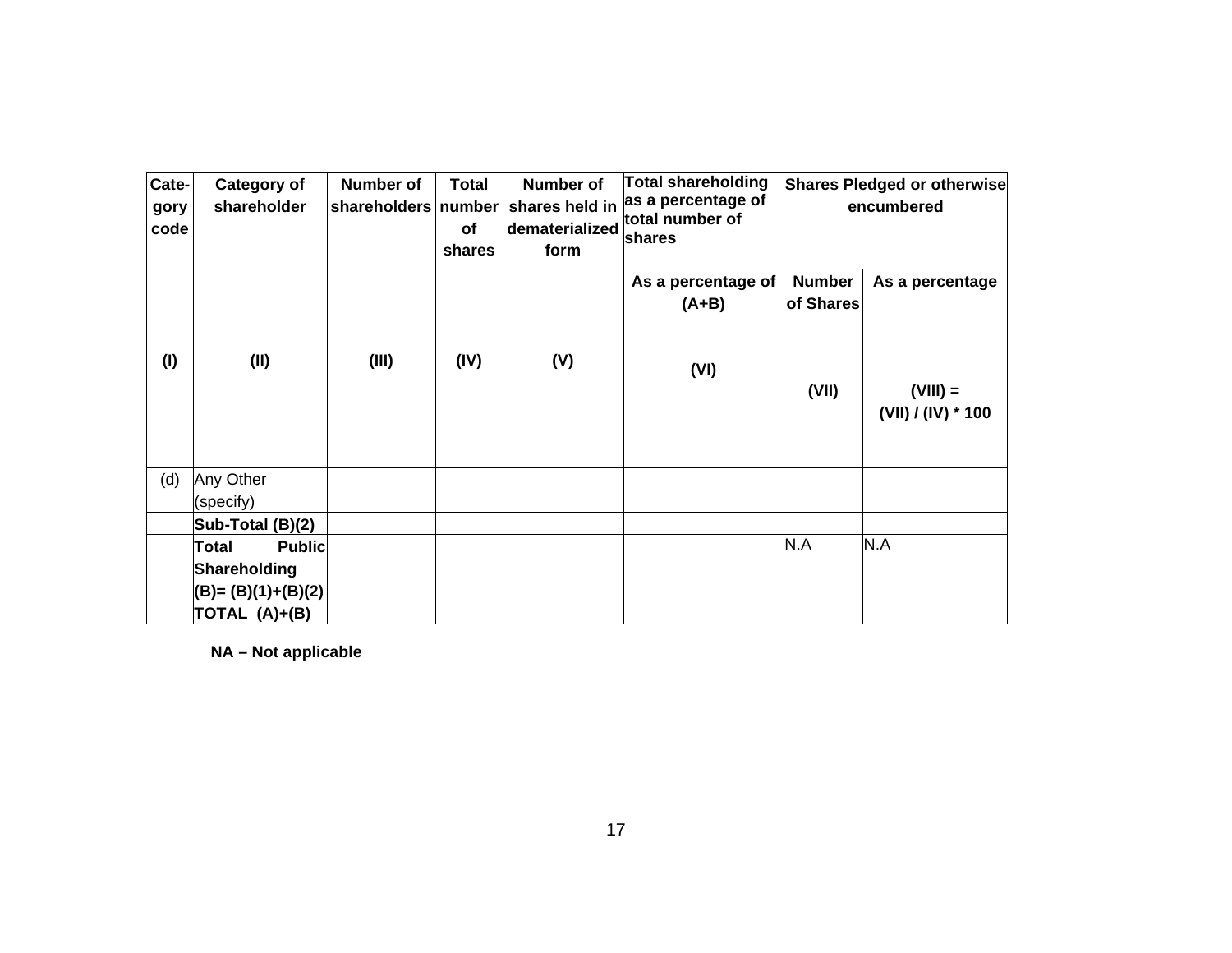# (I)(b) **Statement showing holding of securities (including shares, warrants, convertible securities) of persons belonging to the category "Promoter and Promoter Group"**

| Sr.<br>No. | Name of the<br>shareholder |              | <b>Details of Shares</b><br>held |     | Shares pledged or otherwise<br>encumbered (*) |                   | <b>Details of warrants</b> |                      | <b>Details of convertible</b><br>securities |             | <b>Total shares</b><br>(including |
|------------|----------------------------|--------------|----------------------------------|-----|-----------------------------------------------|-------------------|----------------------------|----------------------|---------------------------------------------|-------------|-----------------------------------|
|            |                            |              |                                  |     |                                               |                   |                            |                      |                                             |             | underlying shares                 |
|            |                            |              |                                  |     |                                               |                   |                            |                      |                                             |             | assuming full                     |
|            |                            |              |                                  |     |                                               |                   |                            |                      |                                             |             | conversion of                     |
|            |                            |              |                                  |     |                                               |                   |                            |                      |                                             |             | warrants and                      |
|            |                            |              |                                  |     |                                               |                   |                            |                      |                                             |             | convertible                       |
|            |                            |              |                                  |     |                                               |                   |                            |                      |                                             |             | securities) as a % of             |
|            |                            |              |                                  |     |                                               |                   |                            |                      |                                             |             | diluted share capital             |
|            |                            | No. of       | As a % of                        | No. | As a                                          | As a % of         | <b>Number</b>              | As a %               | Number of                                   | As a %      |                                   |
|            |                            | <b>Share</b> | grand                            |     | percentage                                    | grand total       | of                         | total                | convertible                                 | total       |                                   |
|            |                            | s held       | total                            |     |                                               | $(A) + (B) + (C)$ |                            | warrants   number of | securities                                  | number of   |                                   |
|            |                            |              | $(A) + (B) +$                    |     |                                               | of sub-clause     | held                       | warrants             | held                                        | convertible |                                   |
|            |                            |              | (C)                              |     |                                               | (I)(a)            |                            | of the               |                                             | securities  |                                   |
|            |                            |              |                                  |     |                                               |                   |                            | same                 |                                             | of the      |                                   |
|            |                            |              |                                  |     |                                               |                   |                            | class                |                                             | same class  |                                   |
|            |                            |              |                                  |     | $(VI) = (V) /$                                |                   |                            |                      |                                             |             |                                   |
| (1)        | (II)                       | (III)        | (IV)                             | (V) | $(III)^*$ 100                                 | (VII)             | (VIII)                     |                      | (X)                                         | (XI)        | (XII)                             |
|            |                            |              |                                  |     |                                               |                   |                            | (IX)                 |                                             |             |                                   |
| 1.         |                            |              |                                  |     |                                               |                   |                            |                      |                                             |             |                                   |
| 2.         |                            |              |                                  |     |                                               |                   |                            |                      |                                             |             |                                   |
|            | <b>TOTAL</b>               |              |                                  |     |                                               |                   |                            |                      |                                             |             |                                   |

(\*) The term "encumbered " shall refer to a pledge, lien or any such transaction, by whatever name called.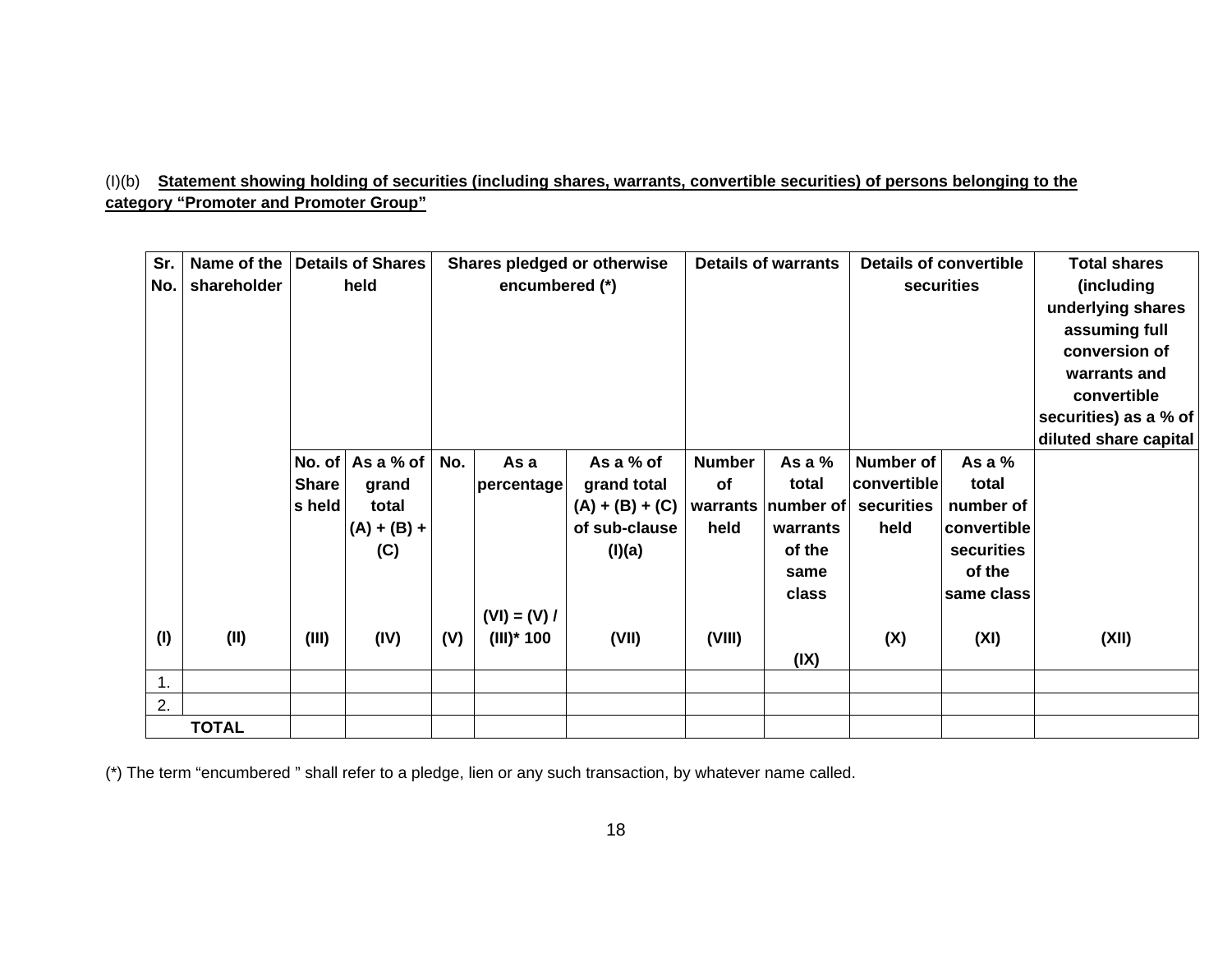(I)(c) **Statement showing Shareholding of persons belonging to the category "Public" and holding more than 1% of the total number of shares:** 

| Sr.<br><b>No</b> | Name of the<br>shareholder | Number of<br>shares | Shares as a percentage of total number of shares {i.e.,<br>Grand Total (A)+(B)+(C) indicated in Statement at para<br>$(I)(a)$ above} |
|------------------|----------------------------|---------------------|--------------------------------------------------------------------------------------------------------------------------------------|
|                  |                            |                     |                                                                                                                                      |
|                  |                            |                     |                                                                                                                                      |
|                  |                            |                     |                                                                                                                                      |

### (I)(d) **Statement showing details of locked-in shares**

| Sr. | Name of the  |        | Number of   Locked-in shares as a percentage of total number of shares                       |
|-----|--------------|--------|----------------------------------------------------------------------------------------------|
| No. | shareholder  |        | locked-in $\left  \{i.e., Grand Total (A)+(B) indicated in Statement at para (I)(a) \right $ |
|     |              | shares | above}                                                                                       |
|     |              |        |                                                                                              |
| 2.  |              |        |                                                                                              |
|     | <b>TOTAL</b> |        |                                                                                              |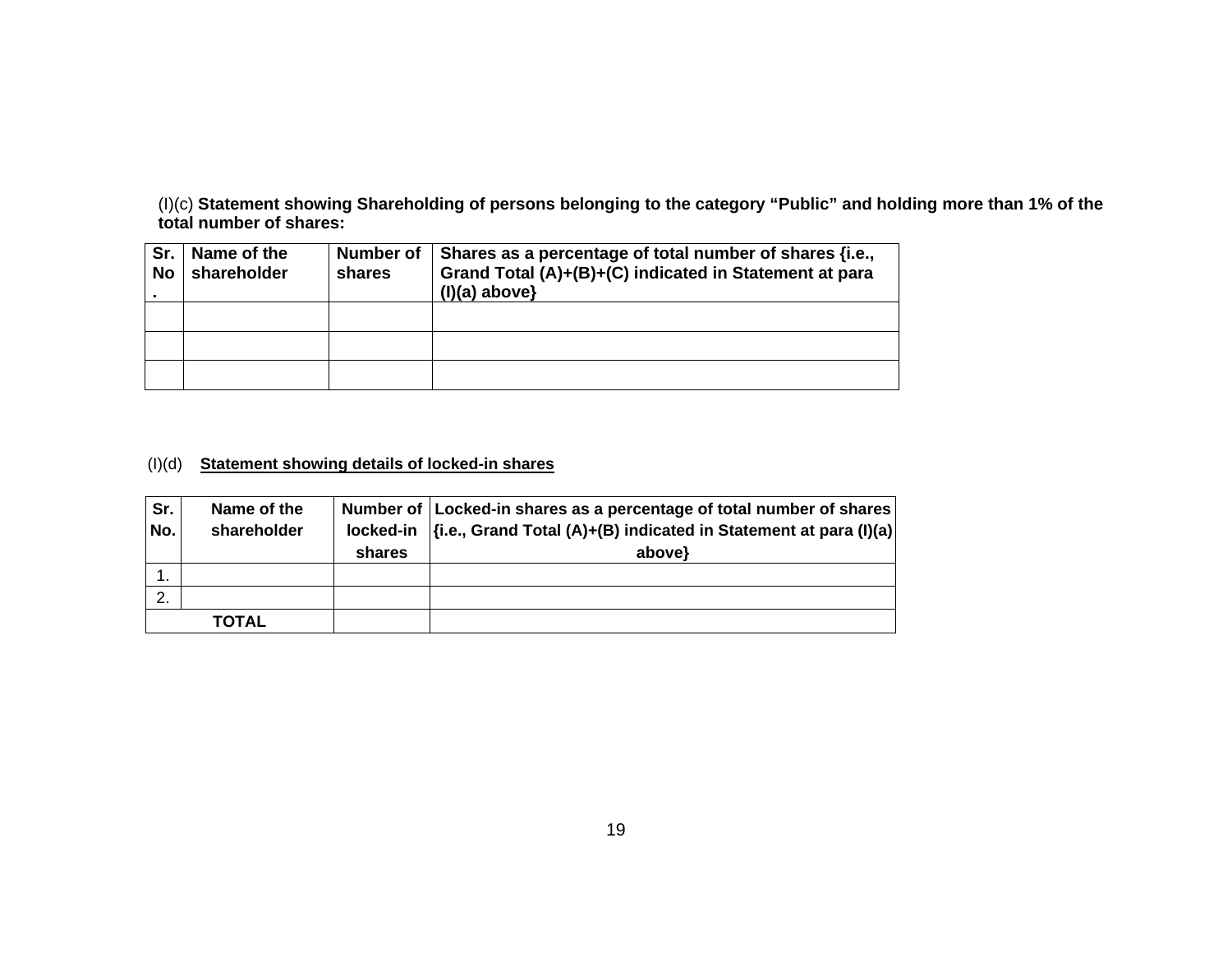(II)(a) **Statement showing details of Depository Receipts (DRs)**

| Sr.<br>No. | <b>Type of outstanding</b><br>DR (ADRs, GDRs,<br>SDRs, etc.) | <b>Number of</b><br>outstanding<br><b>DRs</b> | <b>Number of</b><br>shares<br>underlying<br>outstanding<br><b>DRs</b> | <b>Shares underlying</b><br>outstanding DRs as a<br>percentage of total number<br>of shares {i.e., Grand Total<br>$(A)+(B)+(C)$ indicated in<br>Statement at para (I)(a)<br>above} |
|------------|--------------------------------------------------------------|-----------------------------------------------|-----------------------------------------------------------------------|------------------------------------------------------------------------------------------------------------------------------------------------------------------------------------|
|            |                                                              |                                               |                                                                       |                                                                                                                                                                                    |
|            |                                                              |                                               |                                                                       |                                                                                                                                                                                    |
|            |                                                              |                                               |                                                                       |                                                                                                                                                                                    |

(II)(b) **Statement showing Holding of Depository Receipts (DRs), where underlying shares are in excess of 1% of the total number of shares**

| Sr. No.          | Name of the DR<br><b>Holder</b> | Type of<br>outstanding<br>DR (ADRS,<br>GDRs, SDRs,<br>etc.) | <b>Number of</b><br>shares<br>underlying<br>outstanding<br><b>DRs</b> | <b>Shares underlying</b><br>outstanding DRs as a<br>percentage of total number<br>of shares {i.e., Grand Total<br>$(A)+(B)+(C)$ indicated in<br>Statement at para (I)(a)<br>above} |
|------------------|---------------------------------|-------------------------------------------------------------|-----------------------------------------------------------------------|------------------------------------------------------------------------------------------------------------------------------------------------------------------------------------|
| $\overline{1}$ . |                                 |                                                             |                                                                       |                                                                                                                                                                                    |
| 2.               |                                 |                                                             |                                                                       |                                                                                                                                                                                    |
| <b>TOTAL</b>     |                                 |                                                             |                                                                       |                                                                                                                                                                                    |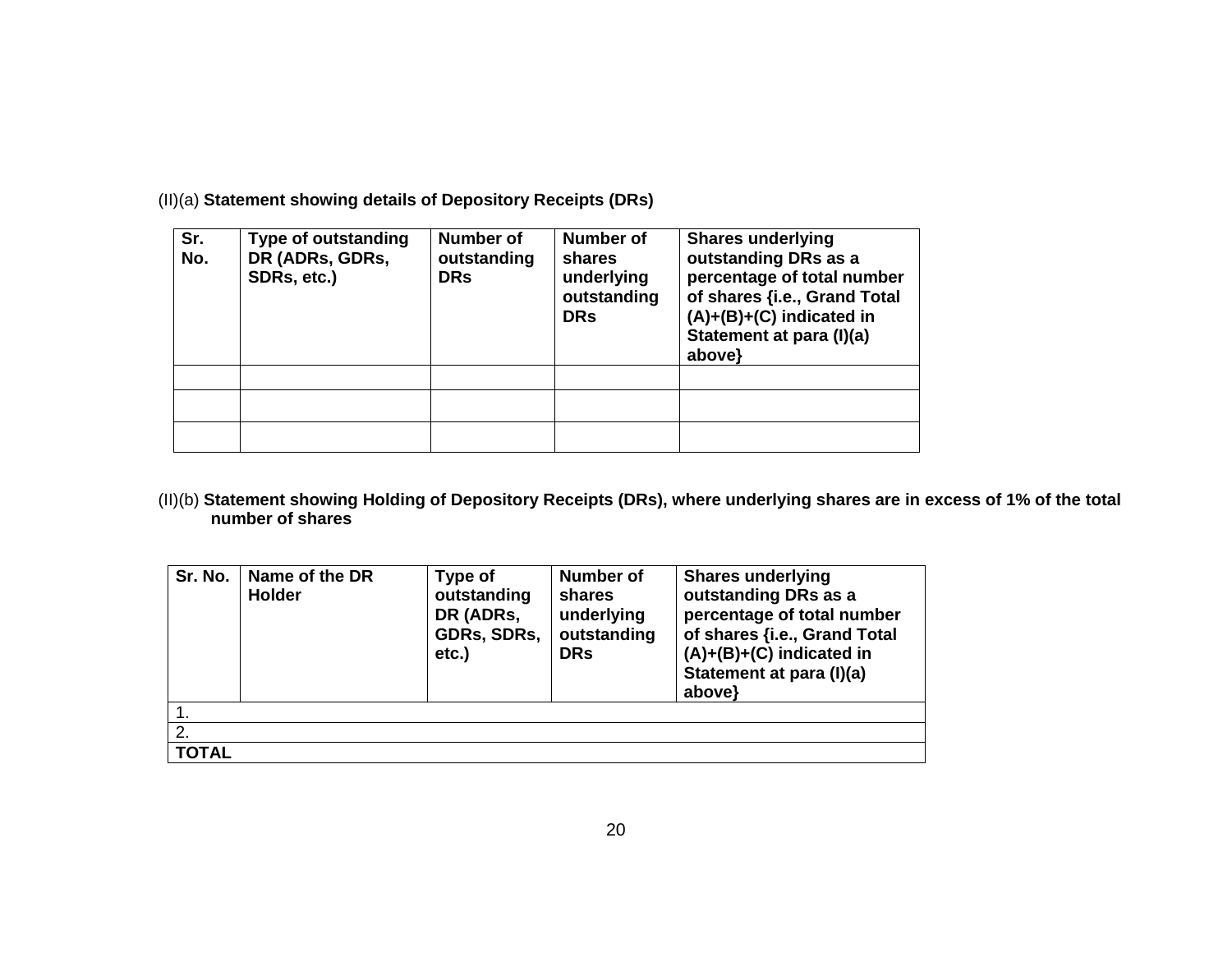### (III) (a) **Statement showing the voting pattern of shareholders, if more than one class of shares/securities is issued by the Company.**

(Give description of voting rights for each class of security. Class X: Class Y: Class Z: )

| Cate- | <b>Category of</b>      | <b>Number of</b>             | <b>Total</b> | <b>Number of</b> | <b>Total shareholding</b>             |               | Shares Pledged or otherwise      |
|-------|-------------------------|------------------------------|--------------|------------------|---------------------------------------|---------------|----------------------------------|
| gory  | shareholder             | shareholders   number        |              | shares held in   | as a percentage of<br>total number of | encumbered    |                                  |
| code  |                         |                              | of           | dematerialized   | lshares                               |               |                                  |
|       |                         |                              | shares       | form             |                                       |               |                                  |
|       |                         |                              |              |                  | As a percentage of                    | <b>Number</b> | As a percentage                  |
|       |                         |                              |              |                  | $(A+B)$                               | of Shares     |                                  |
|       |                         |                              |              |                  |                                       |               |                                  |
| (1)   | (II)                    | (III)<br>(IV)<br>(V)<br>(VI) |              |                  |                                       |               |                                  |
|       |                         |                              |              |                  |                                       | (VII)         | $(VIII) =$<br>(VII) / (IV) * 100 |
| (A)   | <b>Promoter and</b>     |                              |              |                  |                                       |               |                                  |
|       | <b>Promoter Group</b>   |                              |              |                  |                                       |               |                                  |
| (1)   | Indian                  |                              |              |                  |                                       |               |                                  |
| (a)   | Individuals/ Hindu      |                              |              |                  |                                       |               |                                  |
|       | <b>Undivided Family</b> |                              |              |                  |                                       |               |                                  |
| (b)   | Central                 |                              |              |                  |                                       |               |                                  |
|       | Government/             |                              |              |                  |                                       |               |                                  |
|       | State                   |                              |              |                  |                                       |               |                                  |
|       | Government(s)           |                              |              |                  |                                       |               |                                  |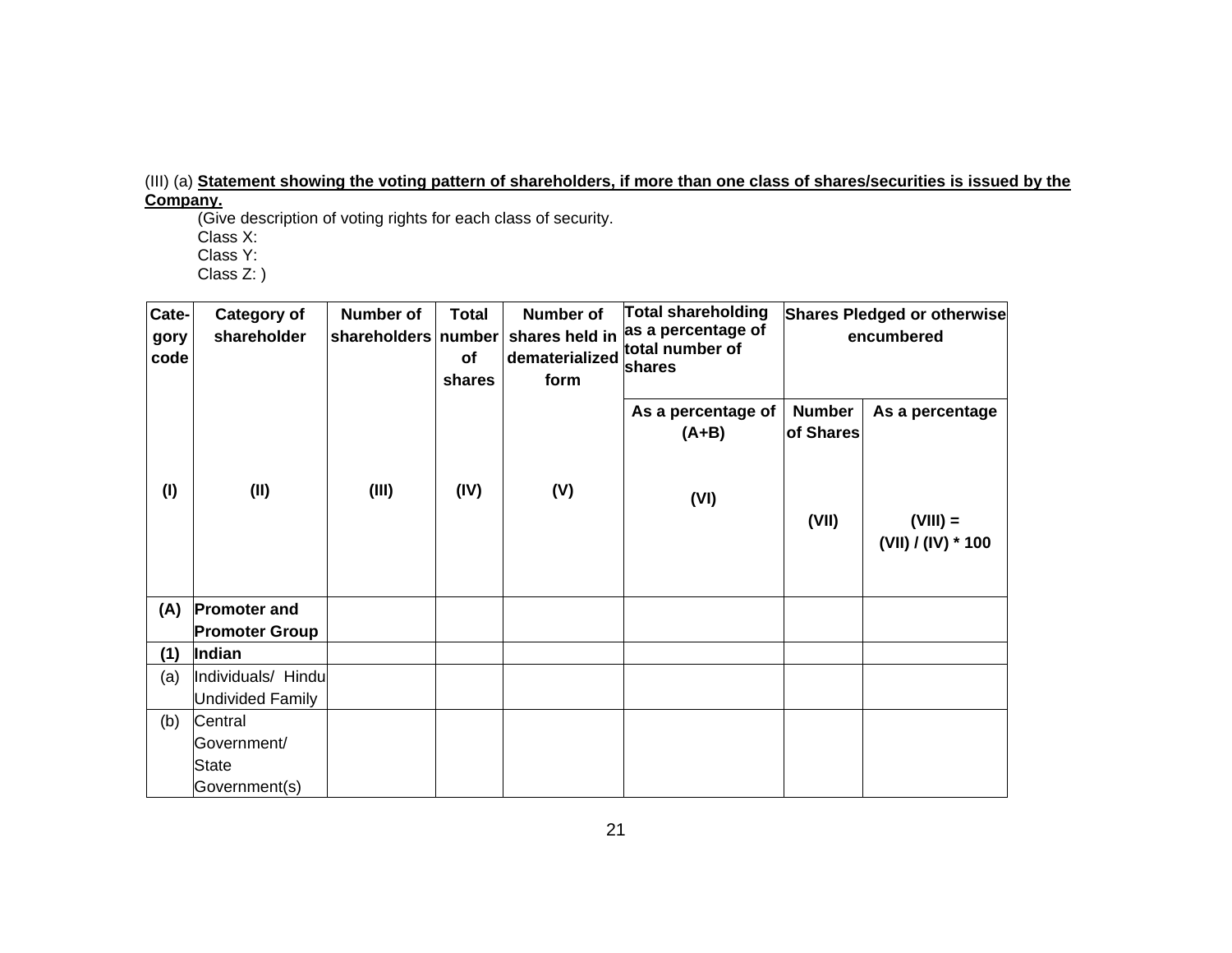| Cate-<br>gory<br>code | <b>Category of</b><br>shareholder | <b>Number of</b><br>shareholders   number | <b>Total</b><br>of<br>shares | <b>Number of</b><br>shares held in<br>dematerialized<br>form | <b>Total shareholding</b><br>as a percentage of<br>total number of<br>shares | Shares Pledged or otherwise<br>encumbered |                                  |
|-----------------------|-----------------------------------|-------------------------------------------|------------------------------|--------------------------------------------------------------|------------------------------------------------------------------------------|-------------------------------------------|----------------------------------|
|                       |                                   |                                           |                              |                                                              | As a percentage of<br>$(A+B)$                                                | <b>Number</b><br>of Shares                | As a percentage                  |
| (1)                   | (II)                              | (III)                                     | (IV)                         | (V)                                                          | (VI)                                                                         | (VII)                                     | $(VIII) =$<br>(VII) / (IV) * 100 |
| (c)                   | <b>Bodies Corporate</b>           |                                           |                              |                                                              |                                                                              |                                           |                                  |
| (d)                   | Financial<br>Institutions/Banks   |                                           |                              |                                                              |                                                                              |                                           |                                  |
| (e)                   | Any Other<br>(specify)            |                                           |                              |                                                              |                                                                              |                                           |                                  |
|                       | Sub-Total (A)(1)                  |                                           |                              |                                                              |                                                                              |                                           |                                  |
| (2)                   | Foreign                           |                                           |                              |                                                              |                                                                              |                                           |                                  |
| (a)                   | (Non-<br>Individuals              |                                           |                              |                                                              |                                                                              |                                           |                                  |
|                       | Resident                          |                                           |                              |                                                              |                                                                              |                                           |                                  |
|                       | Individuals/                      |                                           |                              |                                                              |                                                                              |                                           |                                  |
|                       | Foreign                           |                                           |                              |                                                              |                                                                              |                                           |                                  |
|                       | Individuals)                      |                                           |                              |                                                              |                                                                              |                                           |                                  |
| (b)                   | <b>Bodies Corporate</b>           |                                           |                              |                                                              |                                                                              |                                           |                                  |
| (c)                   | Institutions                      |                                           |                              |                                                              |                                                                              |                                           |                                  |
| (d)                   | Qualified Foreign                 |                                           |                              |                                                              |                                                                              |                                           |                                  |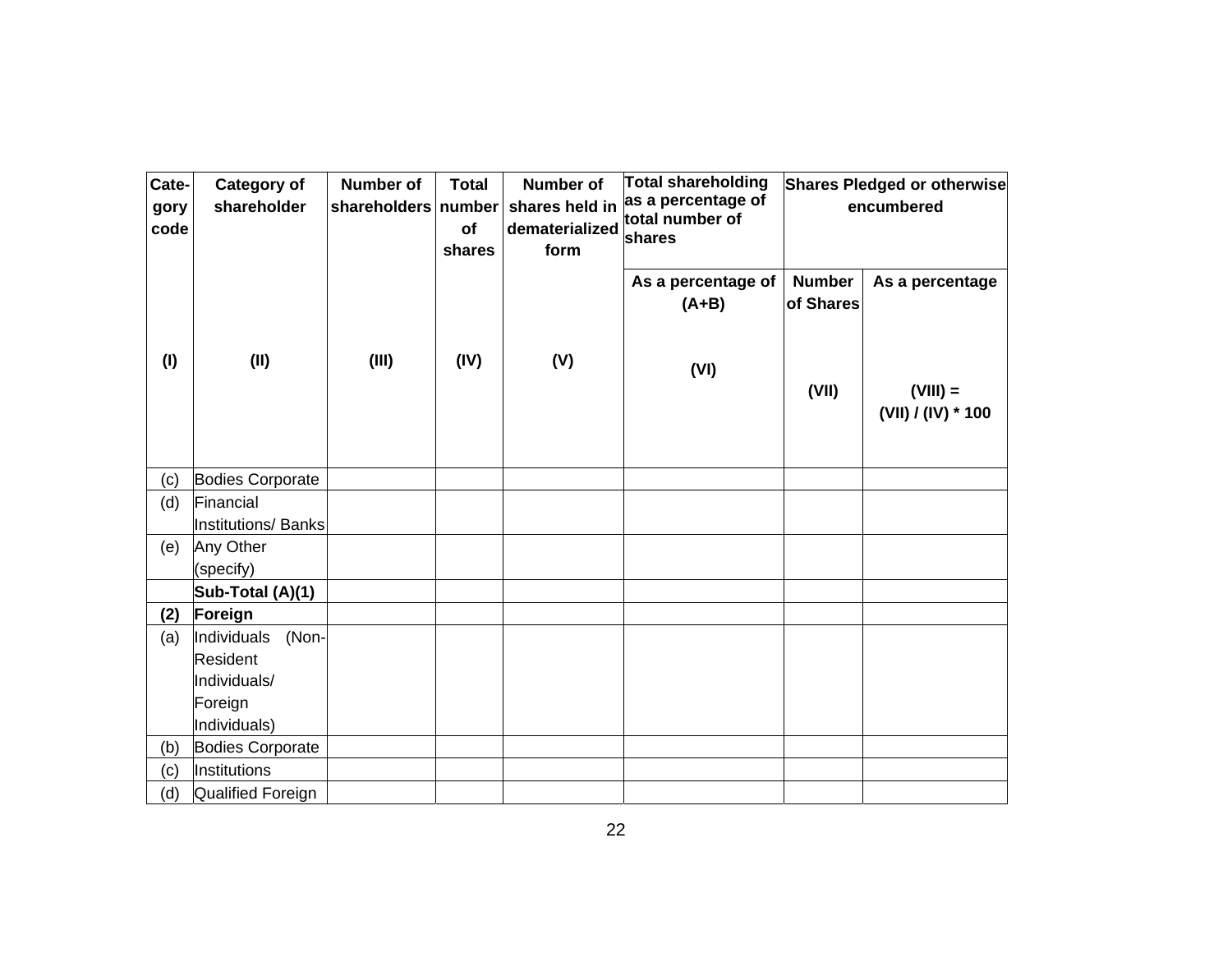| Cate-<br>gory<br>code | <b>Category of</b><br>shareholder | <b>Number of</b><br>shareholders   number | <b>Total</b><br>of<br>shares | <b>Number of</b><br>shares held in<br>dematerialized<br>form | <b>Total shareholding</b><br>as a percentage of<br>total number of<br>shares | Shares Pledged or otherwise<br>encumbered |                                  |
|-----------------------|-----------------------------------|-------------------------------------------|------------------------------|--------------------------------------------------------------|------------------------------------------------------------------------------|-------------------------------------------|----------------------------------|
|                       |                                   |                                           |                              |                                                              | As a percentage of<br>$(A+B)$                                                | <b>Number</b><br>of Shares                | As a percentage                  |
| (1)                   | (II)                              | (III)                                     | (IV)                         | (V)                                                          | (VI)                                                                         | (VII)                                     | $(VIII) =$<br>(VII) / (IV) * 100 |
|                       | Investor                          |                                           |                              |                                                              |                                                                              |                                           |                                  |
| (e)                   | Any Other                         |                                           |                              |                                                              |                                                                              |                                           |                                  |
|                       | (specify)                         |                                           |                              |                                                              |                                                                              |                                           |                                  |
|                       | Sub-Total (A)(2)                  |                                           |                              |                                                              |                                                                              |                                           |                                  |
|                       | <b>Total</b>                      |                                           |                              |                                                              |                                                                              |                                           |                                  |
|                       | Shareholding of                   |                                           |                              |                                                              |                                                                              |                                           |                                  |
|                       | Promoter<br>and                   |                                           |                              |                                                              |                                                                              |                                           |                                  |
|                       | <b>Promoter Group</b>             |                                           |                              |                                                              |                                                                              |                                           |                                  |
|                       | $(A)=(A)(1)+(A)(2)$               |                                           |                              |                                                              |                                                                              |                                           |                                  |
| (B)                   | <b>Public</b>                     |                                           |                              |                                                              |                                                                              | N.A                                       | N.A                              |
|                       | shareholding                      |                                           |                              |                                                              |                                                                              |                                           |                                  |
| (1)                   | <b>Institutions</b>               |                                           |                              |                                                              |                                                                              | N.A                                       | N.A                              |
| (a)                   | Mutual Funds/UTI                  |                                           |                              |                                                              |                                                                              |                                           |                                  |
| (b)                   | Financial                         |                                           |                              |                                                              |                                                                              |                                           |                                  |
|                       | <b>Institutions/ Banks</b>        |                                           |                              |                                                              |                                                                              |                                           |                                  |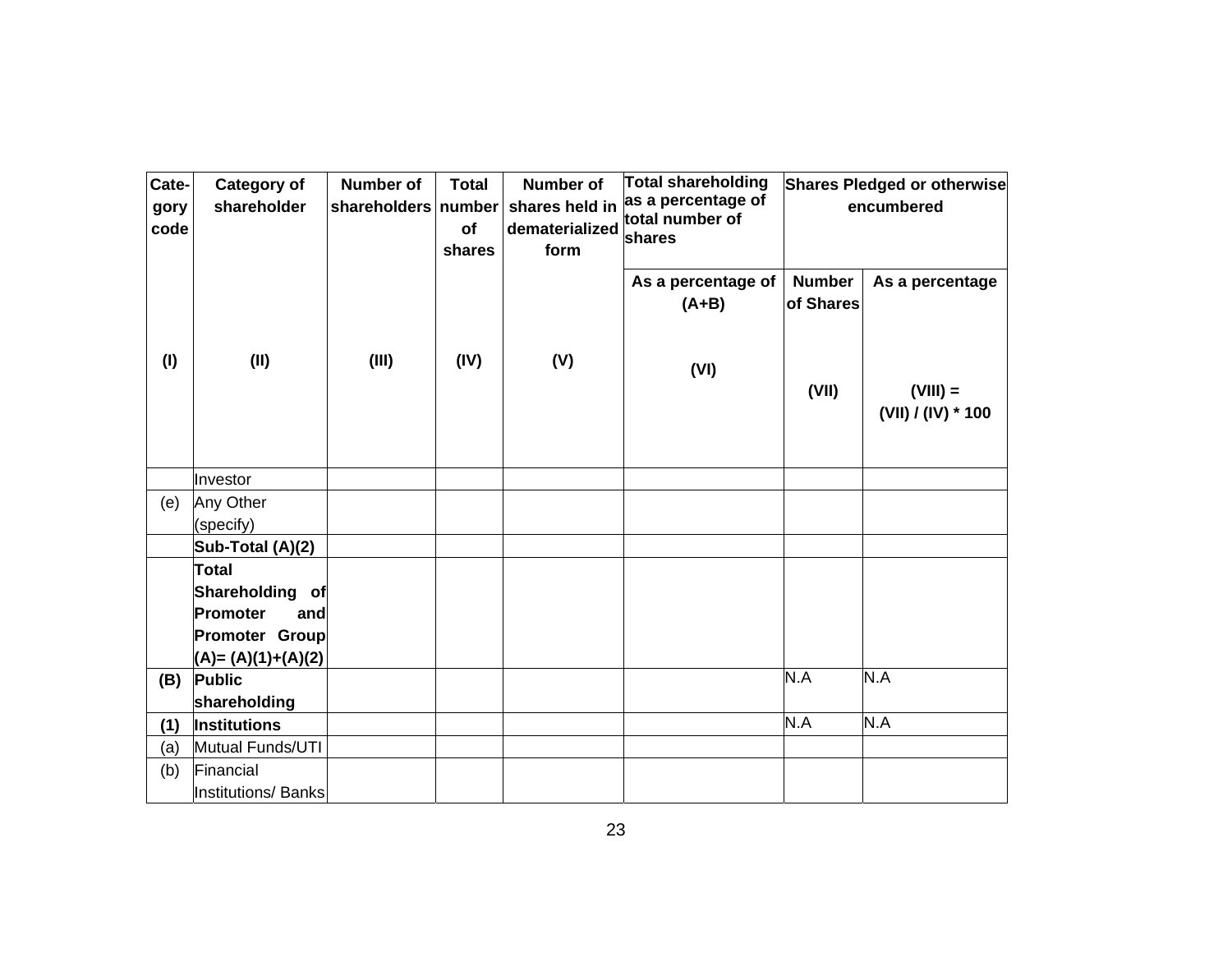| Cate-<br>gory<br>code | <b>Category of</b><br>shareholder                                 | <b>Number of</b><br>shareholders   number | <b>Total</b><br>of<br>shares | <b>Number of</b><br>shares held in<br>dematerialized<br>form | <b>Total shareholding</b><br>as a percentage of<br>total number of<br>shares | Shares Pledged or otherwise<br>encumbered |                                  |
|-----------------------|-------------------------------------------------------------------|-------------------------------------------|------------------------------|--------------------------------------------------------------|------------------------------------------------------------------------------|-------------------------------------------|----------------------------------|
|                       |                                                                   |                                           |                              |                                                              | As a percentage of<br>$(A+B)$                                                | <b>Number</b><br>of Shares                | As a percentage                  |
| (1)                   | (II)                                                              | (III)                                     | (IV)                         | (V)                                                          | (VI)                                                                         | (VII)                                     | $(VIII) =$<br>(VII) / (IV) * 100 |
| (c)                   | Central<br>Government/<br><b>State</b><br>Government(s)           |                                           |                              |                                                              |                                                                              |                                           |                                  |
| (d)                   | Alternative<br>Investment<br>Fund/Venture<br><b>Capital Funds</b> |                                           |                              |                                                              |                                                                              |                                           |                                  |
| (e)                   | Insurance<br>Companies                                            |                                           |                              |                                                              |                                                                              |                                           |                                  |
| (f)                   | Foreign<br>Institutional<br>Investors                             |                                           |                              |                                                              |                                                                              |                                           |                                  |
| (g)                   | Venture<br>Foreign<br>Capital Investors                           |                                           |                              |                                                              |                                                                              |                                           |                                  |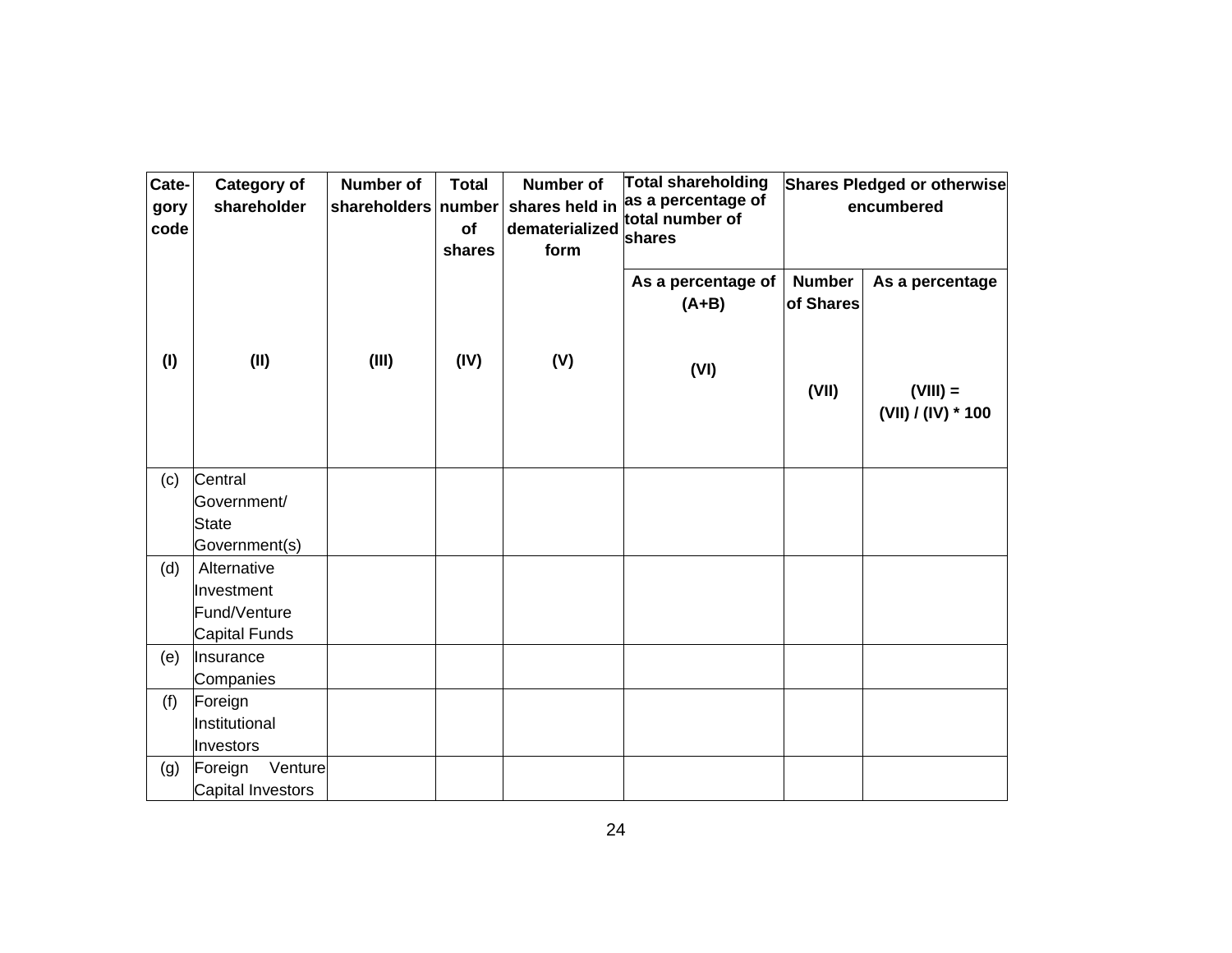| Cate-<br>gory<br>code | <b>Category of</b><br>shareholder | <b>Number of</b><br>shareholders   number | <b>Total</b><br>of<br>shares | <b>Number of</b><br>shares held in<br>dematerialized<br>form | <b>Total shareholding</b><br>as a percentage of<br>total number of<br>shares | Shares Pledged or otherwise<br>encumbered |                                  |
|-----------------------|-----------------------------------|-------------------------------------------|------------------------------|--------------------------------------------------------------|------------------------------------------------------------------------------|-------------------------------------------|----------------------------------|
|                       |                                   |                                           |                              |                                                              | As a percentage of<br>$(A+B)$                                                | <b>Number</b><br>of Shares                | As a percentage                  |
| (1)                   | (II)                              | (III)                                     | (IV)                         | (V)                                                          | (VI)                                                                         | (VII)                                     | $(VIII) =$<br>(VII) / (IV) * 100 |
| (h)                   | Qualified Foreign                 |                                           |                              |                                                              |                                                                              |                                           |                                  |
|                       | Investor                          |                                           |                              |                                                              |                                                                              |                                           |                                  |
| (h)                   | Any Other                         |                                           |                              |                                                              |                                                                              |                                           |                                  |
|                       | (specify)                         |                                           |                              |                                                              |                                                                              |                                           |                                  |
|                       | Sub-Total (B)(1)                  |                                           |                              |                                                              |                                                                              |                                           |                                  |
| (2)                   | Non-institutions                  |                                           |                              |                                                              |                                                                              | N.A                                       | N.A                              |
| (a)                   | <b>Bodies Corporate</b>           |                                           |                              |                                                              |                                                                              |                                           |                                  |
| (b)                   | Individuals -                     |                                           |                              |                                                              |                                                                              |                                           |                                  |
| (c)                   | Qualified Foreign                 |                                           |                              |                                                              |                                                                              |                                           |                                  |
|                       | Investor                          |                                           |                              |                                                              |                                                                              |                                           |                                  |
| (d)                   | Any Other                         |                                           |                              |                                                              |                                                                              |                                           |                                  |
|                       | (specify)                         |                                           |                              |                                                              |                                                                              |                                           |                                  |
|                       | Sub-Total (B)(2)                  |                                           |                              |                                                              |                                                                              |                                           |                                  |
|                       | <b>Public</b><br><b>Total</b>     |                                           |                              |                                                              |                                                                              | N.A                                       | N.A                              |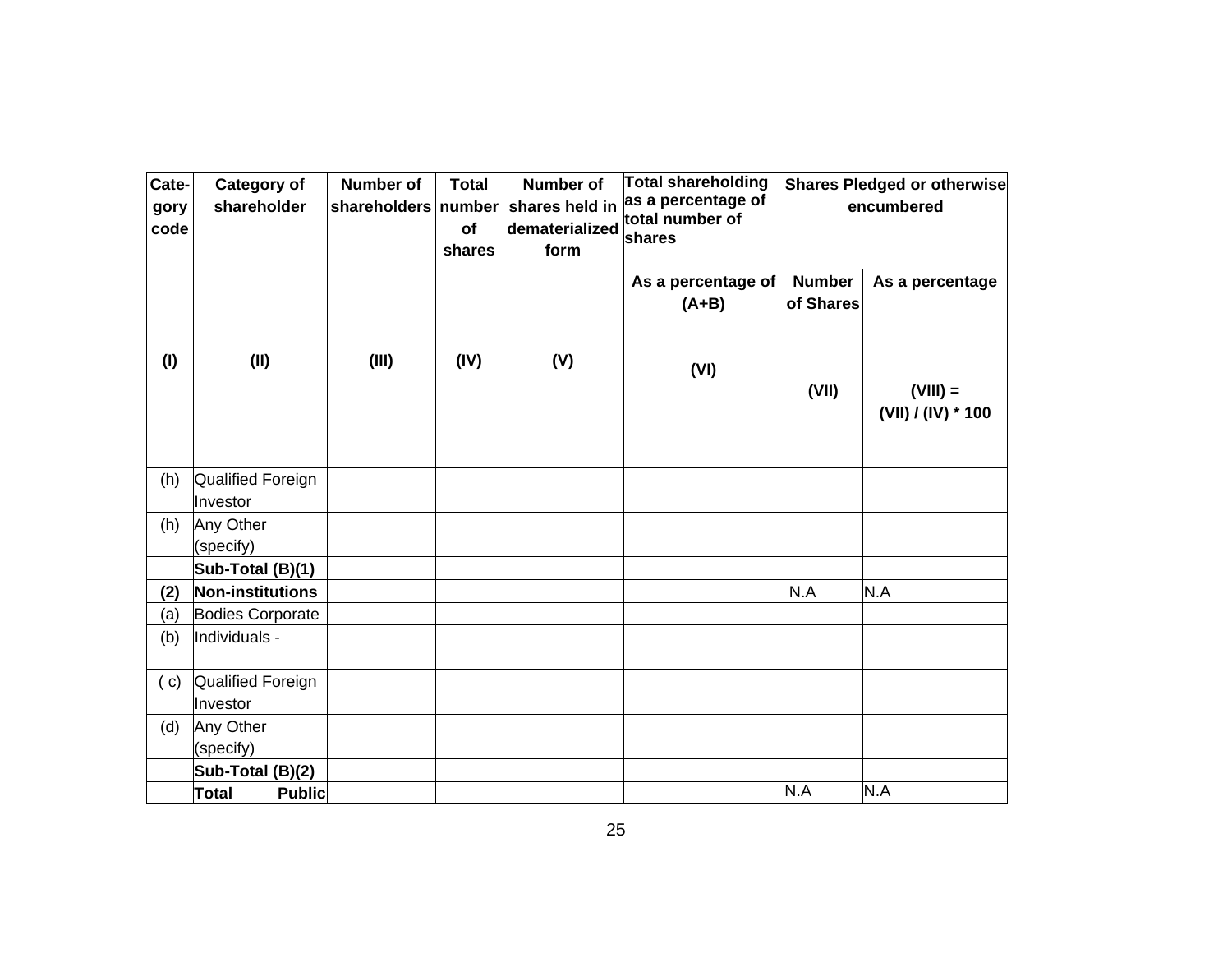| Cate-<br>gory<br>code | <b>Category of</b><br>shareholder   | <b>Number of</b><br>shareholders number | Total<br>of<br>shares | <b>Number of</b><br>shares held in<br>dematerialized<br>form | <b>Total shareholding</b><br>as a percentage of<br>total number of<br>shares |                            | Shares Pledged or otherwise<br>encumbered |
|-----------------------|-------------------------------------|-----------------------------------------|-----------------------|--------------------------------------------------------------|------------------------------------------------------------------------------|----------------------------|-------------------------------------------|
|                       |                                     |                                         |                       |                                                              | As a percentage of<br>$(A+B)$                                                | <b>Number</b><br>of Shares | As a percentage                           |
| (1)                   | (II)                                | (III)                                   | (IV)                  | (V)                                                          | (VI)                                                                         | (VII)                      | $(VIII) =$<br>(VII) / (IV) * 100          |
|                       | Shareholding<br>$(B)=(B)(1)+(B)(2)$ |                                         |                       |                                                              |                                                                              |                            |                                           |
|                       | $\overline{A}$ TOTAL $(A)+B$        |                                         |                       |                                                              |                                                                              |                            |                                           |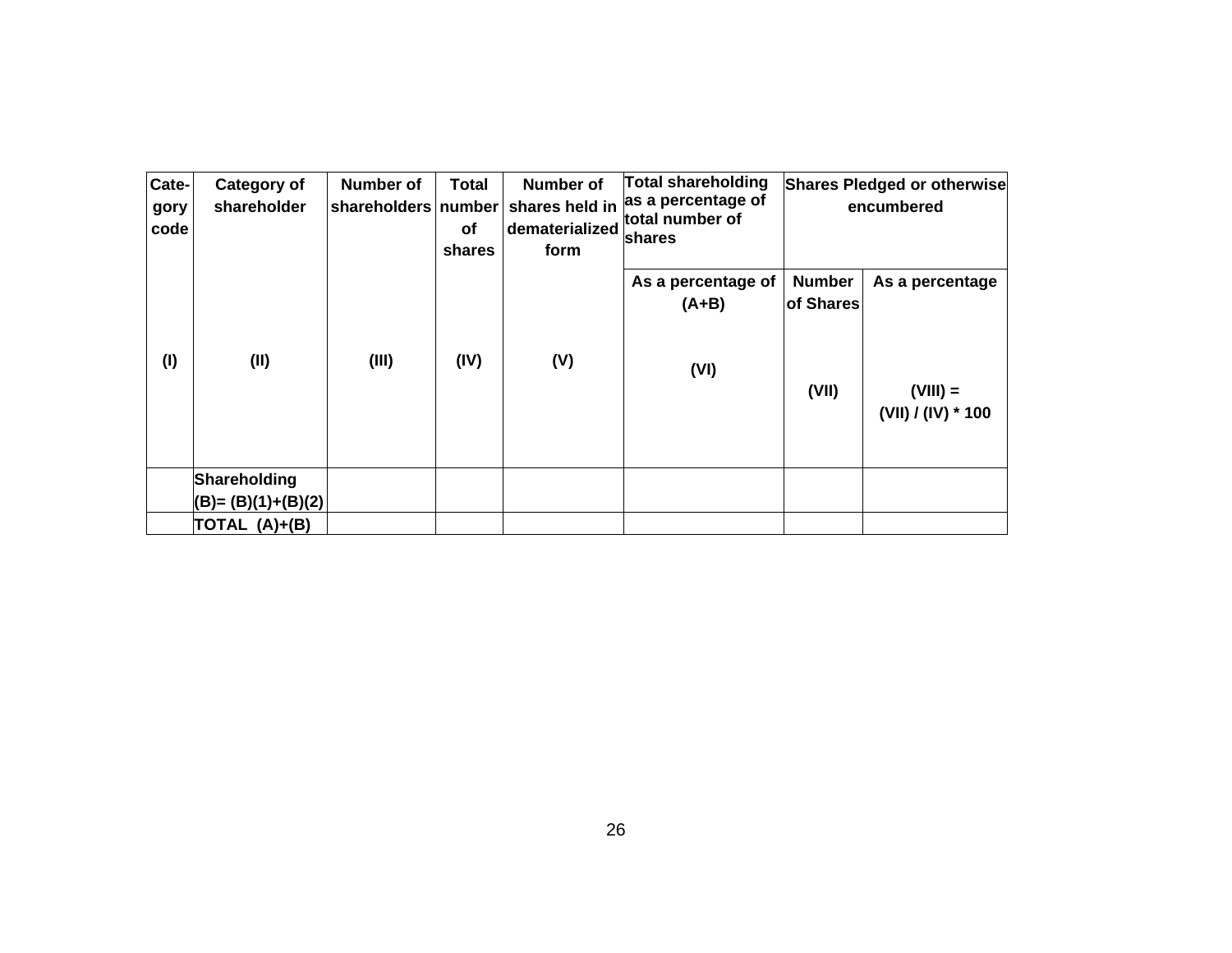- **35.** Apart from complying with all specific requirements as above, the Company will intimate to the Stock Exchange, where the Company is listed immediately of events such as strikes, lock outs, closure on account of power cuts, etc. and all events which will have a bearing on the performance / operations of the Company as well as price sensitive information both at the time of occurrence of the event and subsequently after the cessation of the event in order to enable the security holders and the public to appraise the position of the Company and to avoid the establishment of a false market in its securities. In addition, the Company will furnish to the Stock Exchange on request such information concerning the Company as the Stock Exchange may reasonably require. The material events may be events such as:
	- Change in the general character or nature of business;
	- Disruption of operations due to natural calamity;
	- Commencement of Commercial Production/Commercial Operations;
	- Developments with respect to pricing/realisation arising out of change in the regulatory framework;
	- Litigation / dispute with a material impact;
	- Revision in Ratings;

 Any other information having bearing on the operation ./ perfornmance of the Company as well as price sensitive information which includes but not restricted to;

- 1. issue of any class of securities
- 2. Acquisition, merger, demerger, amalgamation restructuring, scheme of arrangement, spin off of setting divisions of the company, etc.
- 3. Change in market lot of Company's shares, sub-division of equity shares.
- 4. Forfeiture of shares
- 5. Any action which will result in alteration in the terms regarding redemption / cancellation / retirement in whole or in part of any securities issued by the company.
- 6. Information regarding opening, closing of status of ADR, GDR, or any other class of securities to be issued abroad.
- 7. Cancellation of dividend / rights / bonus etc.

The above information should be made public immediately.

**36.** The Company agrees to permit the Stock Exchange to make available immediately to its members and to the press any information supplied by the Company in compliance with any of the listing requirements provided that in cases where it is contended that such disclosure might be detrimental to the Company's interest a special submission to that effect may be made for the consideration of the Stock Exchange when furnishing the information.

#### **37.**

a. Payment of Listing Fees to the Exchange:

The Company agrees that as soon as its Securities are listed on Stock Exchange, it will pay to the Stock Exchange an initial listing fee as prescribed in **Schedule III** annexed hereto and made a part thereof, and that thereafter, so long as the Securities continue to be listed on Stock Exchange, it will pay to Stock Exchange on or before April 30, in each year an Annual Listing Fee computed on the basis of the capital of the Company as on March 31 and worked out as provided in Schedule III annexed hereto and made a part thereof. The Company also agrees that it shall pay the additional Annual Listing Fee, at the time of making application for listing of Securities arising out of further issue, as is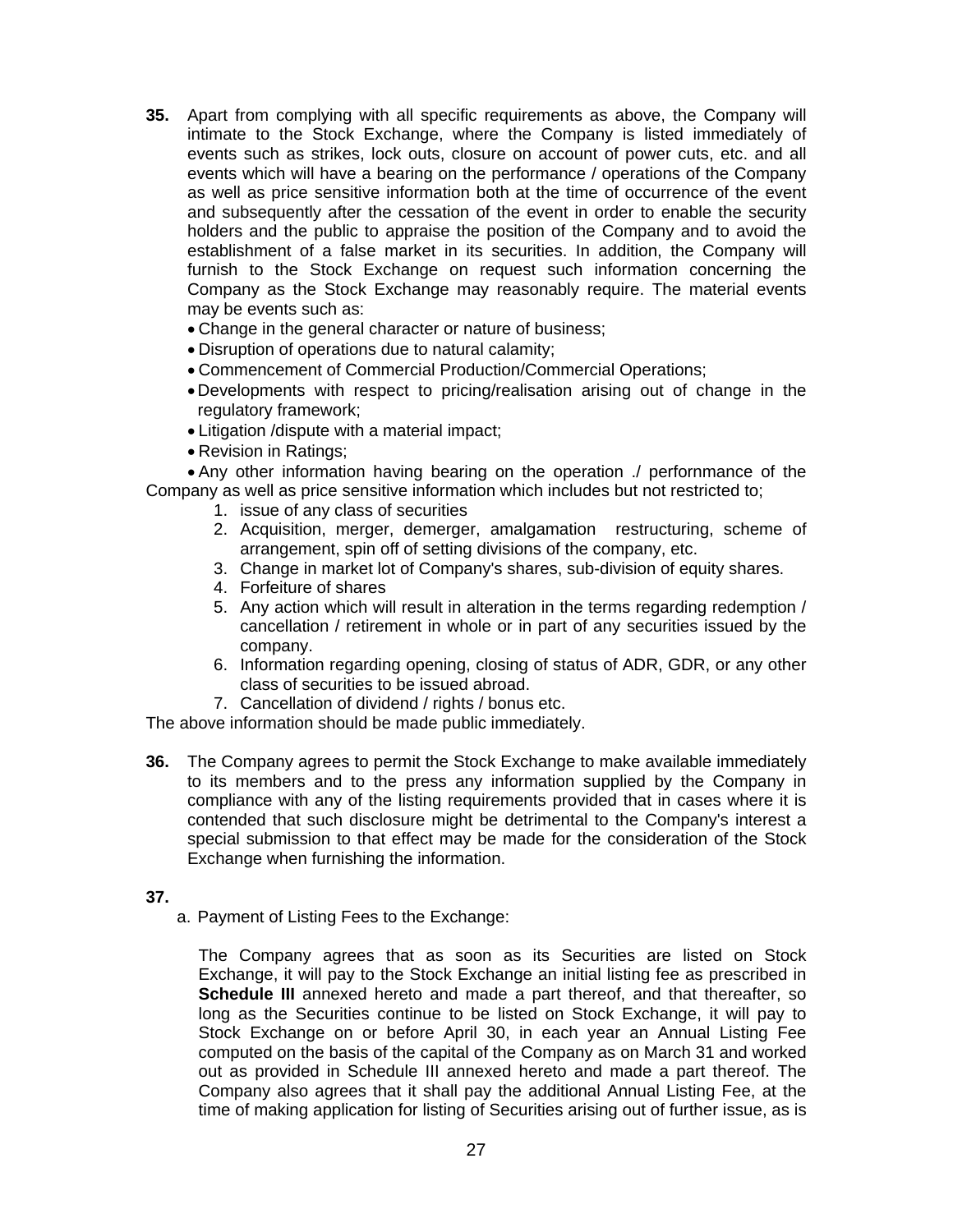computed in terms of Schedule III annexed hereto and made a part thereof for any addition in the capital after March 31.

b. Payment of Annual Custodial Fees to Depositories:

The Company agrees to pay to the depositories Annual Custodian Fee at such rates as specified by SEBI from time to time. The Company agrees that failure to pay the fee will attract such penal action by SEBI as deemed fit.

### **38.**

- a. The Company agrees that in the event of application for listing being granted in pursuance of this agreement, it shall be subject to the Rules, Bye-laws and Regulations of the Stock Exchange in regard to listing of securities which now are or hereafter may be in force. As a pre-condition for continued listing the Company, further, undertakes to forthwith comply with such future conditions as may be stipulated by the Stock Exchange from time to time as conditions and requirements for listing of securities.
- b. Without prejudice to the generality of Clause (a) above, the Company agrees and undertakes, as a pre-condition for continued listing of securities hereunder, to comply with any regulations, requirements, practices and procedures as may be laid down by the Stock Exchange for the purpose of immobilisation or dematerialisation of securities hereunder in pursuance of the then prevailing statutes and/or statutory regulations, to facilitate scripless trading.
- **39.** The Company undertakes to comply with the following provisions:

## **I) Preparation and Submission of Financial Results.**

- a. The financial results filed in compliance with this clause shall be prepared on the basis of accrual accounting policy and in accordance with uniform accounting practices adopted for all the periods.
- b. The Company shall submit its half yearly and annual financial results to the Stock Exchange.
- c. The Company has an option either to submit audited or unaudited half yearly financial results to the Stock Exchange within forty-five days of end of first half year, subject to the following:
	- (i) In case the Company opts to submit unaudited financial results, they shall be subjected to limited review by the statutory auditors of the Company (or in case of public sector undertakings, by any practicing Chartered Accountant) and such limited reviewed results (financial results accompanied by the limited review report) shall be submitted within fortyfive days from the end of the half year.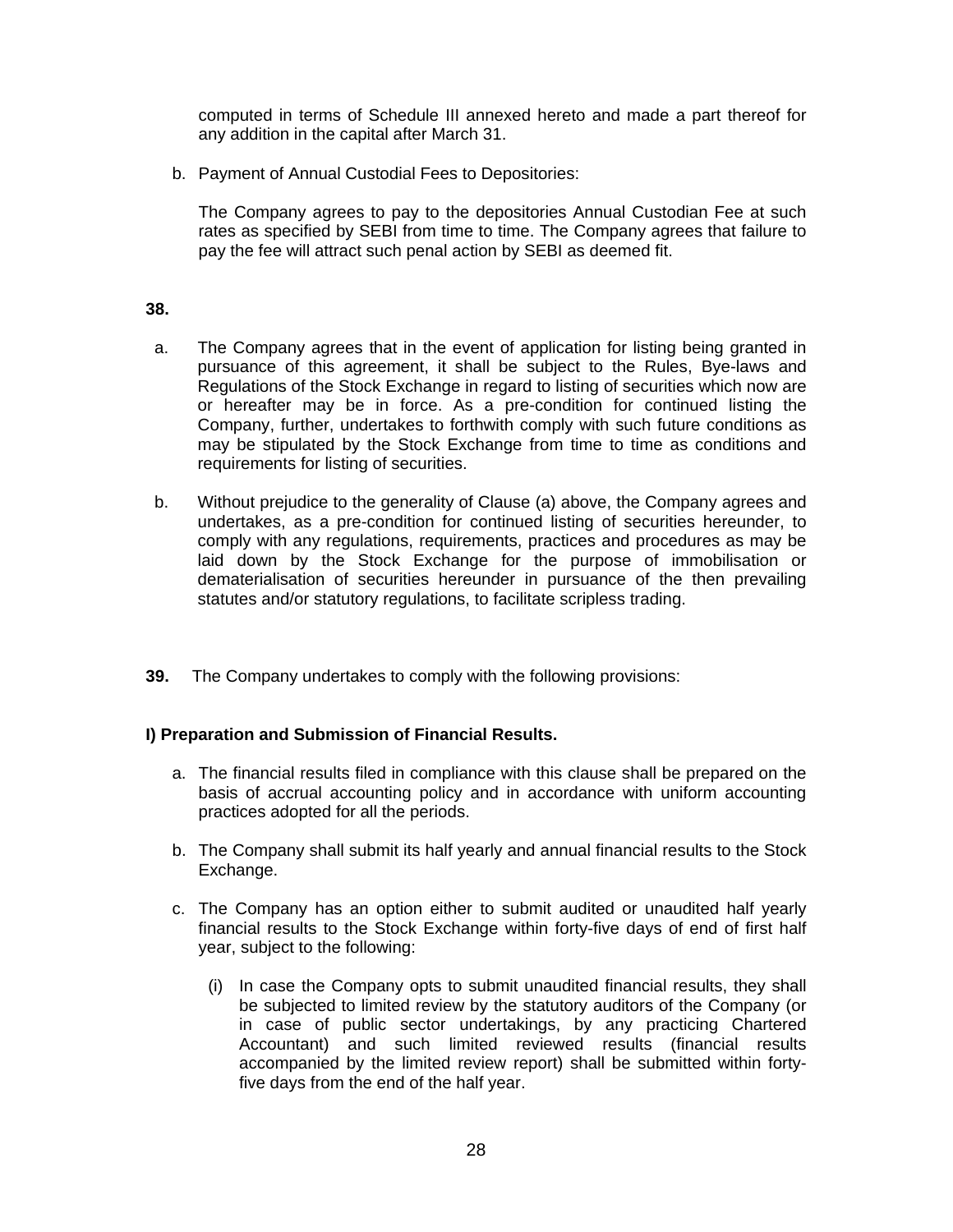- (ii) In case the Company opts to submit audited financial results, they shall be accompanied by the audit report.
- d. The Company shall submit audited financial results for the entire financial year, within sixty days of the end of the financial year. The Company shall also submit the audited financial results in respect of the last half year along with the results for the entire financial year, with a note that the figures of last year is the balancing figure between audited figures in respect of the full financial year and the previous half year.
- e. If the Company has subsidiaries,
	- (i) it may, in addition to submitting half yearly stand alone financial results to the Stock Exchange under item (c) i.e. within forty-five days of the end of the half year, also submit half yearly consolidated financial results within forty-five days from the end of the half year; and
	- (ii) while submitting annual audited financial results prepared on standalone basis under item (d), it shall also submit annual audited consolidated financial results to the Stock Exchange within sixty days from the end of the financial year.
- f. As a part of its audited or unaudited financial results for the half year, the Company shall also submit by way of a note, a statement of assets and liabilities as at the end of the half-year. However, when an Company opts to submit unaudited financial results for the last half of the financial year, it shall, submit a statement of assets and liabilities as at the end of the financial year only along with the audited financial results for the entire financial year, as soon as they are approved by the Board.
- g. The financial results covered under this sub-clause shall be submitted to the Stock Exchange within fifteen minutes of conclusion of the meeting of the Board or Committee in which they were approved pursuant to sub-clause (II), through such mode as may be specified by the Stock Exchange.
- h. In case the Company has subsidiaries and it opts to submit consolidated financial results as mentioned at (e) above, it may submit the consolidated financials as per the International Financial Reporting Standards (IFRS) notified by the International Accounting Standards Board.

#### **II) Manner of approval and authentication of the financial results.**

- a. The half yearly financial results submitted under sub-clause (I) shall be approved by the Board of Directors of the Company.
- b. Provided that while placing the financial results before the Board, the Chief Executive Officer and Chief Financial Officer of the Company, by whatever name called, shall certify that the financial results do not contain any false or misleading statement or figures and do not omit any material fact which may make the statements or figures contained therein misleading.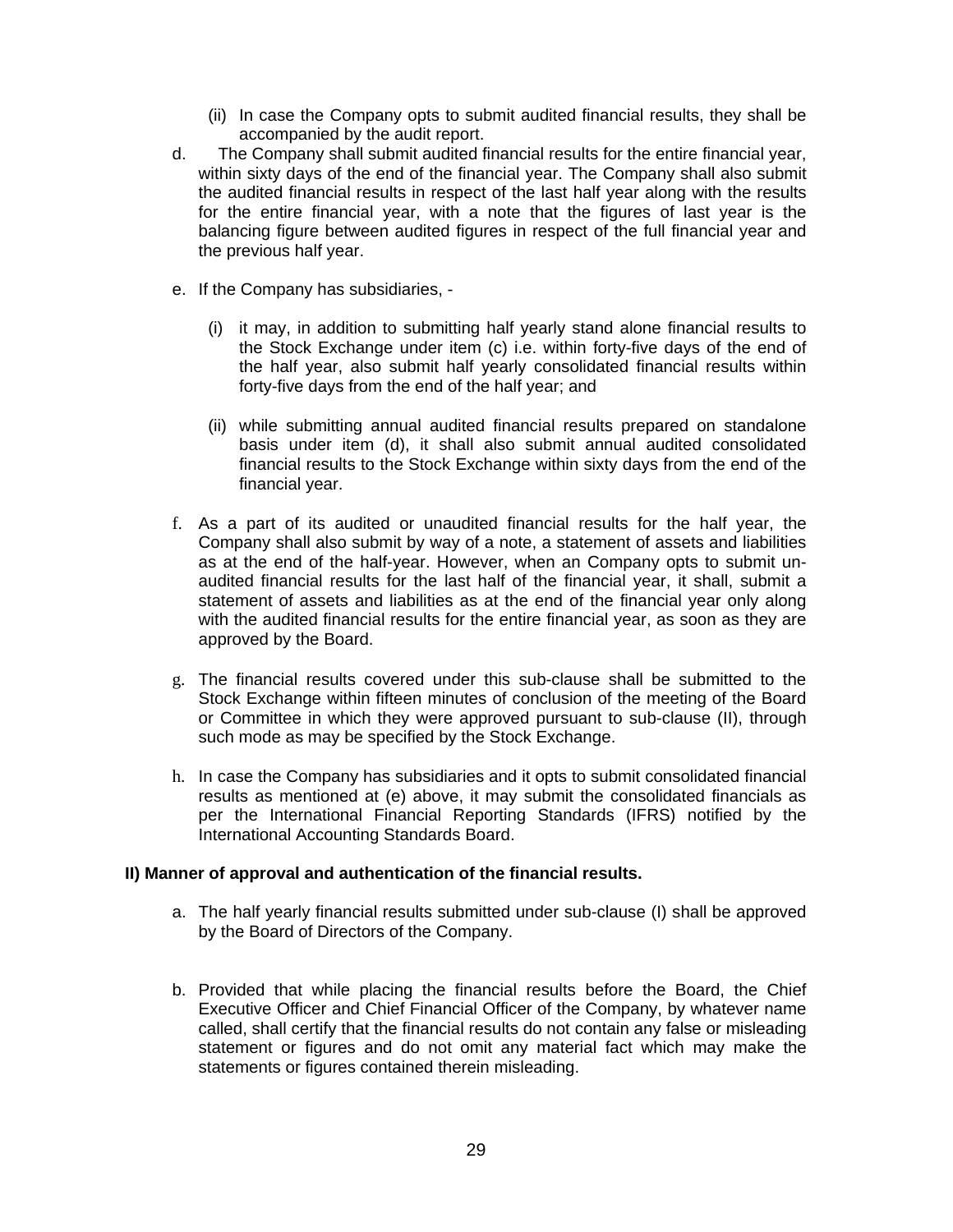- c. The financial results submitted to the Stock Exchange shall be signed by the Chairman or managing director, or a whole time director. In the absence of all of them, it shall be signed by any other director of the Company who is duly authorized by the Board to sign the financial results.
- d. The limited review report mentioned in sub-clause  $(l)$  (c)(i) shall be placed before the Board of directors, before being submitted to the Stock Exchange where the variation {as mentioned in Clause 398 (IV) (a)} between un-audited financials and financials amended pursuant to limited review for the same period, exceeds 10%:
- e. The annual audited financial results shall be approved by the Board of Directors of the Company and shall be signed in the manner specified in item (c).

### **III) Intimation of Board Meeting.**

The Company shall give prior intimation of the date and purpose of meetings of the Board or Committee, in which the financial results will be considered at least seven clear calendar days prior to the meeting (excluding the date of the intimation and date of the meeting) to the Stock Exchange and shall immediately display it in its website.

#### **IV) Other requirements as to financial results.**

- a. Where there is a variation between the unaudited half year or year to date financial results and the results amended pursuant to limited review for the same period, and
	- (i) the variation in net profit or net loss after tax is in excess of 10% or Rs.10 lakhs, whichever is higher; or
	- (ii) the variation in exceptional or extraordinary items is in excess of 10% or Rs.10 lakh, whichever is higher –

the Company shall submit to the Stock Exchange an explanation of the reasons for variations, while submitting the limited review report. The explanation of variations so submitted shall be approved by the Board of Directors: Provided that in case of results for the last half year, the above sub-clause shall apply: in respect of variation, if any, between the year to date figures contained in the unaudited results and the figures contained in the annual audited results.

- b. If the auditor has expressed any qualification or other reservation in respect of audited financial results submitted under this clause, the Company shall disclose such qualification or other reservation and impact of the same on the profit or loss, while publishing or submitting such results.
- c. If the auditor has expressed any qualification or other reservation in his audit report or limited review report in respect of the financial results of any previous financial year or half year which has an impact on the profit or loss of the reportable period, the Company shall include as a note to the financial results –
- (i) how the qualification or other reservation has been resolved; or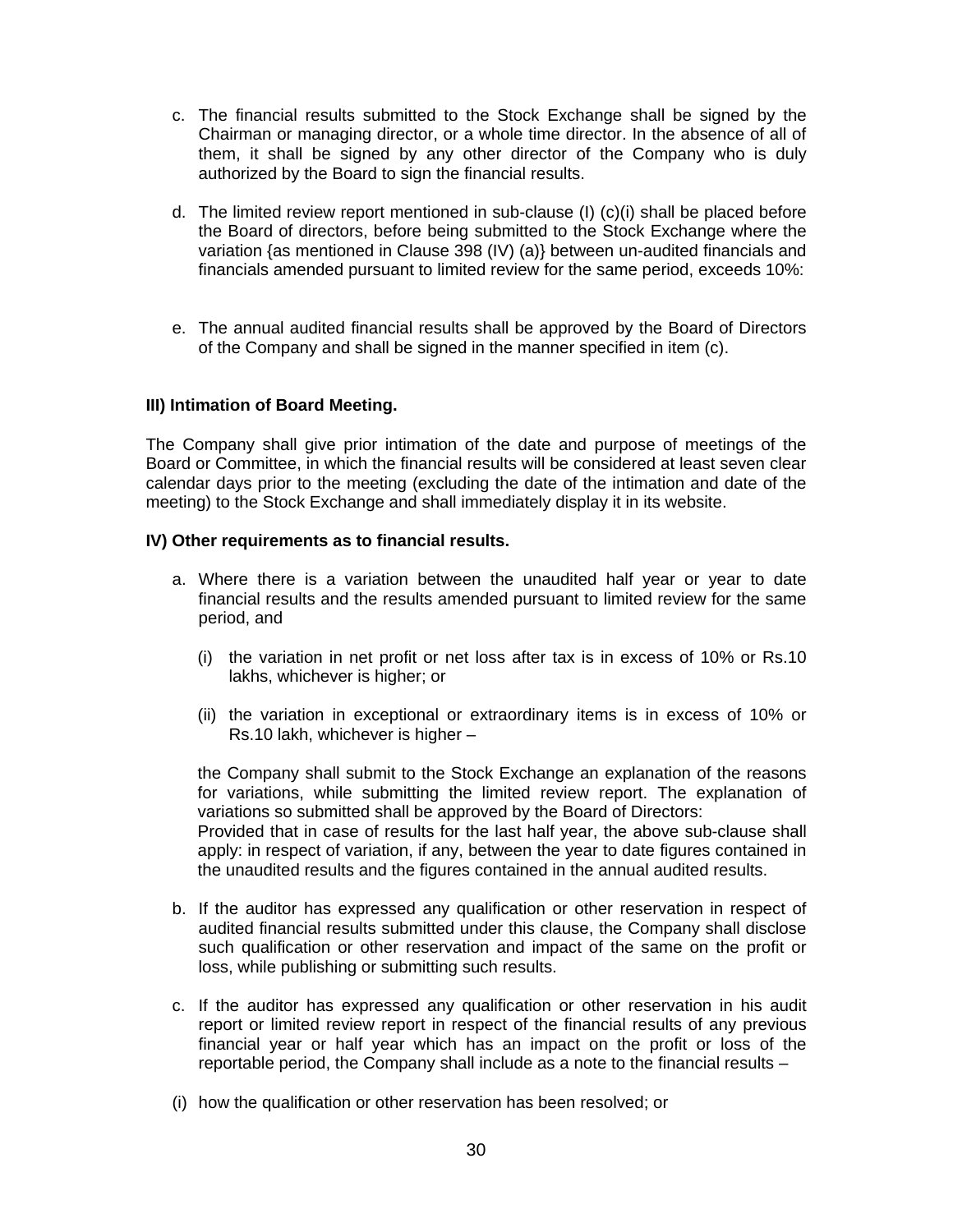- (ii) if it has not been resolved, the reason therefore and the steps which the Company intends to take in the matter.
- d. If the Company has changed its name suggesting any new line of business, it shall disclose the net sales or income, expenditure and net profit or loss after tax figures pertaining to the said new line of business separately in the financial results and shall continue to make such disclosures for the three years succeeding the date of change in name.

Provided that tax expenses shall be allocated between the said new line of business and other business of the Company in the ratio of the respective figures of net profit before tax, subject to any exemption, deduction or concession available under the tax laws.

e. If the Company had not commenced commercial production or commercial operations during the reportable period, the Company shall, instead of submitting financial results, disclose the details of amount raised, the portions thereof which is utilized and that remaining unutilized, the details of investment made pending utilisation, brief description of the project which is pending completion, status of the project and expected date of commencement of commercial production or commercial operations.

Explanation: For the purposes of this item –

- i. the details mentioned above, shall be approved by the Board or a Committee thereof, based on certification by the Chief Executive Officer and Chief Financial Officer, in compliance with sub-clause (II);
- ii. the expression "amounts raised" shall mean the proceeds of any issue of shares or debentures made by the Company.
- f. The half yearly and year to date results shall be prepared in accordance with the recognition and measurement principles laid down in Accounting Standard 25 (AS 25 – Interim Financial Reporting) issued by the Institute of Chartered Accountants of India (ICAI)/ Company (Accounting Standards) Rules, 2006, whichever is applicable.
- g. All items of income and expenditure arising out of transactions of exceptional nature shall be disclosed.
- h. Extraordinary items, if any, shall be disclosed in accordance with Accounting Standard 5 (AS 5 – Net Profit or Loss for the Period, Prior Period Items and Changes in Accounting Policies) issued by the Institute of Chartered Accountants of India (ICAI)/ Company (Accounting Standards) Rules, 2006, whichever is applicable.
- i. Changes in accounting policies, if any, shall be disclosed in accordance with Accounting Standard 5 (AS 5 – Net Profit or Loss for the Period, Prior Period Items and Changes in Accounting Policies) issued by the Institute of Chartered Accountants of India (ICAI)/ Company (Accounting Standards) Rules, 2006, whichever is applicable.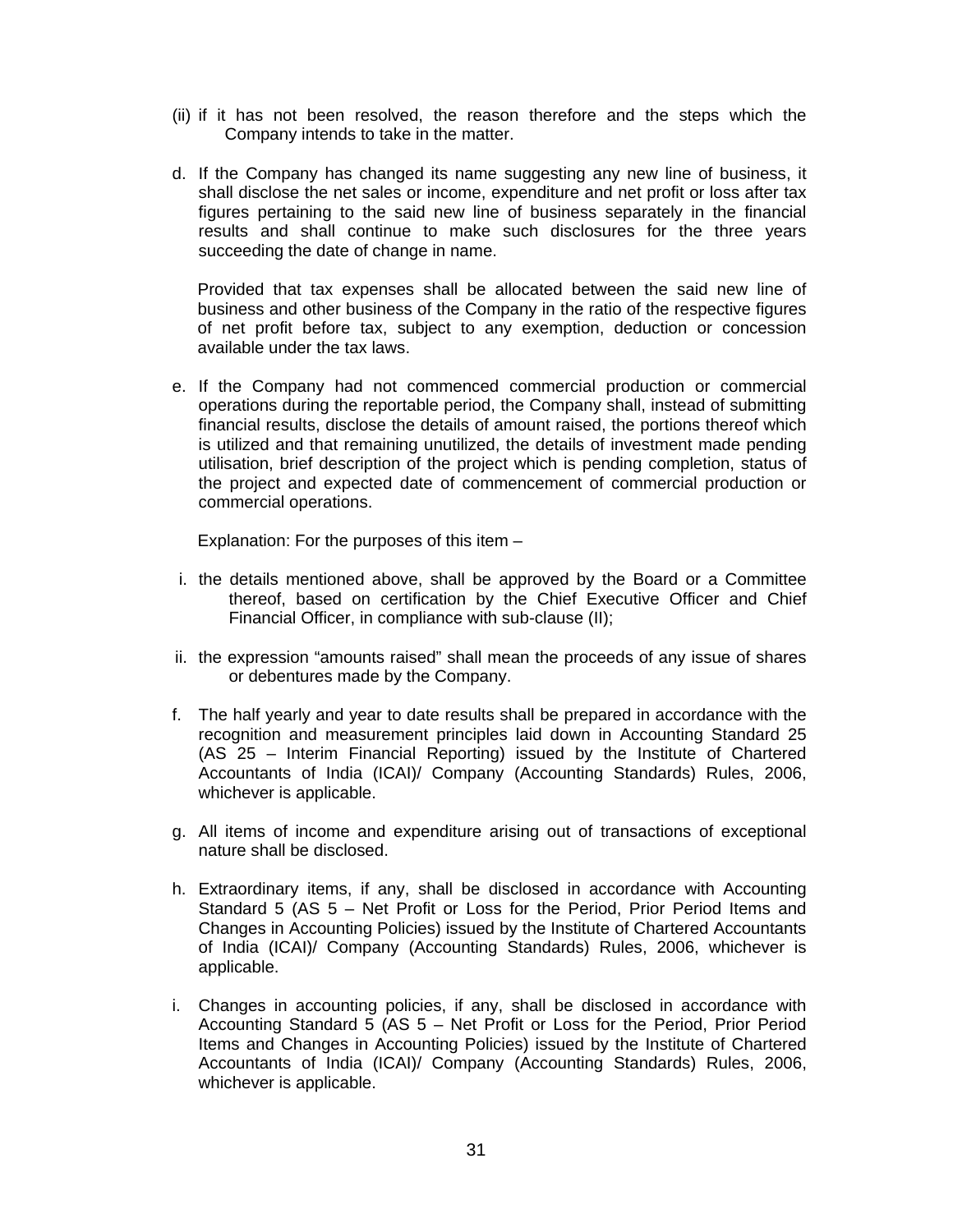- j. Companies, whose revenues are subject to material seasonal variations, shall disclose the seasonal nature of their activities. In addition, they may supplement their financial results with information for the 12 months period ending on the last day of the half year for the current and preceding years on a rolling basis.
- k. The Company shall disclose any event or transaction which occurred during or before the half year that is material to an understanding of the results for the half year including but not limited to completion of expansion and diversification programmes, strikes and lock-outs, change in management and change in capital structure. The Company shall also disclose similar material events or transactions that take place subsequent to the end of the half year.
- l. The Company shall disclose the following in respect of dividends paid or recommended for the year, including interim dividends:
	- (i) amount of dividend distributed or proposed for distribution per share; the amounts in respect of different classes of shares shall be distinguished and the nominal values of shares shall also be indicated;
	- (ii) where dividend is paid or proposed to be paid pro-rata for shares allotted during the year, the date of allotment and number of shares allotted, prorata amount of dividend per share and the aggregate amount of dividend paid or proposed to be paid on pro-rata basis.
- m. The Company shall disclose the effect on the financial results of material changes in the composition of the Company, if any, including but not limited to business combinations, acquisitions or disposal of subsidiaries and long term investments, any other form of restructuring and discontinuance of operations.
- n. The Company shall also disclose the number of investor complaints pending at the beginning of the half yearly, those received and disposed of during the half yearly and those remaining unresolved at the end of the half yearly.

## **V) Formats.**

- a. Detailed half yearly financial results may be given in format given in Annexure I.
- b. Companies engaged in manufacturing, trading and service, which have followed functional (secondary) classification of expenditure in the annual profit and loss account published in the most recent annual report or which proposed to follow such classification for the current financial year, may furnish half yearly financial results in the alternative format given in Annexure II. The alternative format can be used only if such format is used consistently from the first half year of the financial year.
- c. Consolidated financial results shall be in the same format as is applicable to standalone financial results. Additionally, details relating to minority interest, share of associates and other related items shall be separately given as additional row items.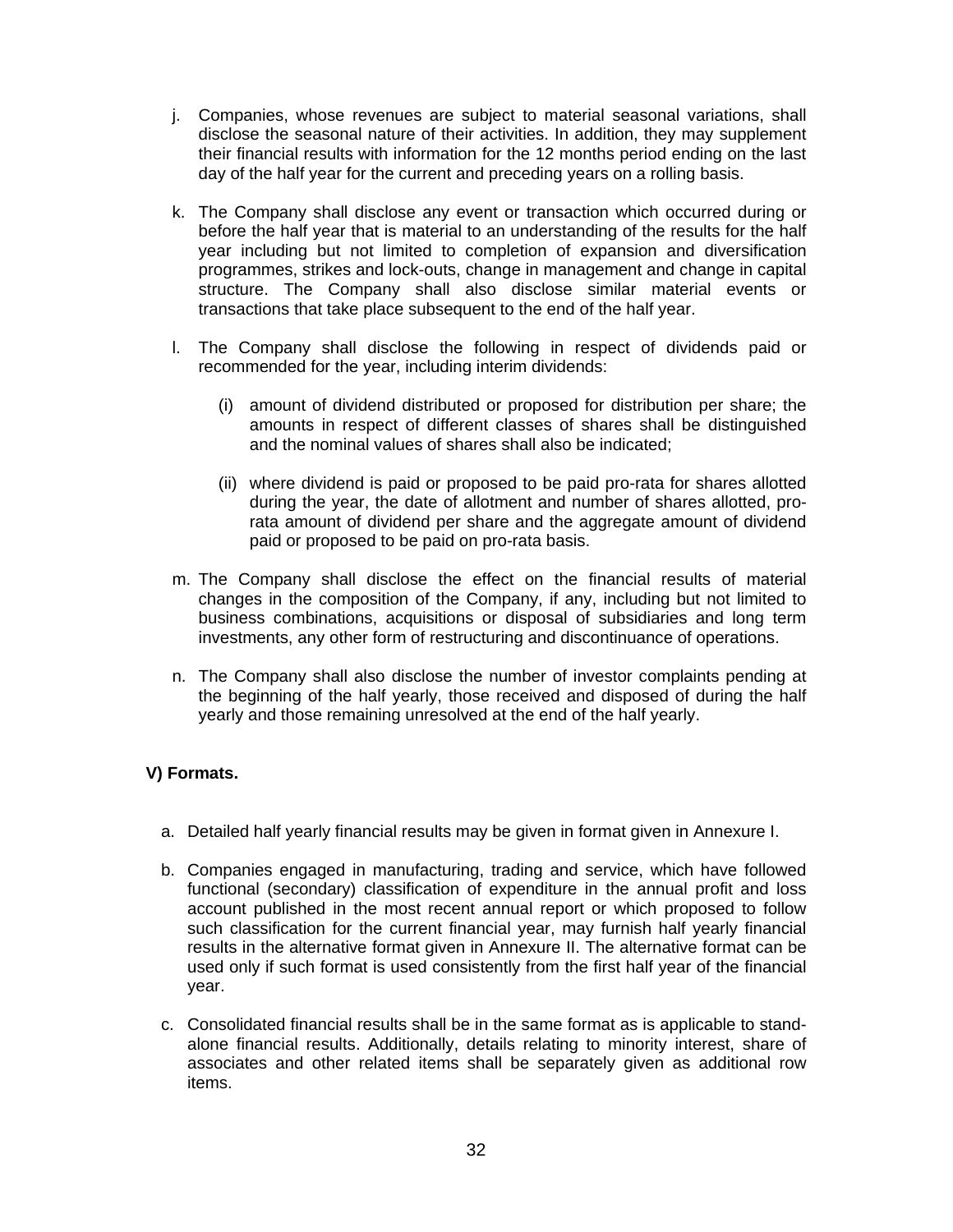- d. Annual audited financial results shall be in the format as is applicable to half yearly financial results.
- e. If the Company has more than one reportable primary segment in terms of Accounting Standard 17 (AS 17 – Segment Reporting) issued by ICAI/ Company (Accounting Standards) Rules, 2006, it shall also submit half yearly or annual segment information as part of financial results in the format given in Annexure III.
- f. Limited review reports shall be given by auditors in the format given in Annexure IV (including those using the alternative format of financial results).
- g. In case of audited financial reports, the audit report shall be given in the format given in Annexure V for companies (including those using the alternative format of financial results).
- h. Disclosure of Balance Sheet items as per (I) (f) shall be in the format specified in Annexure VI drawn from Schedule VII of the Companies Act, or its equivalent formats in other statutes, as applicable.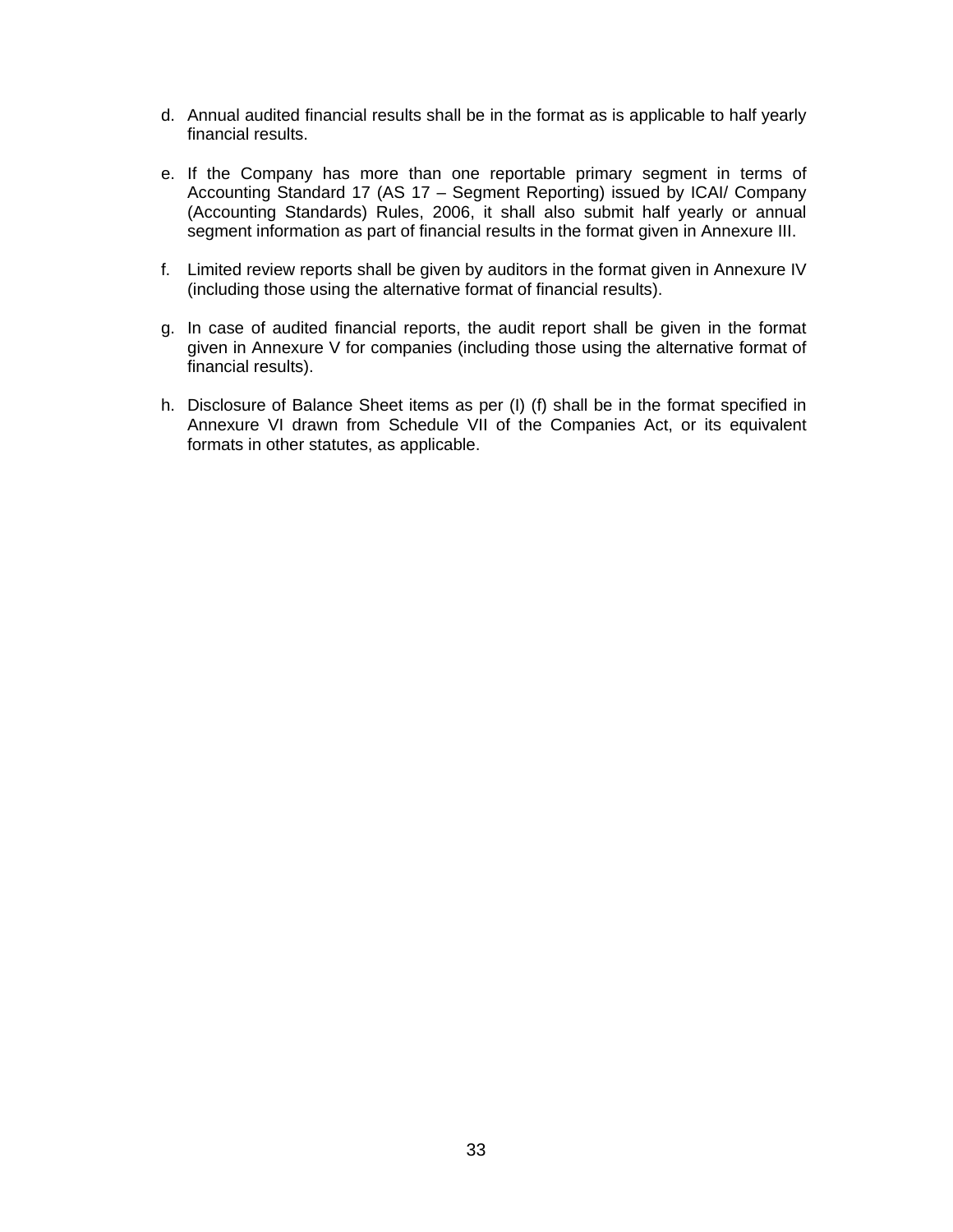## **ANNEXURE I TO CLAUSE 39**

**Format for submitting the half yearly financial results** (Rs. in lakh)

| <b>Particulars</b>                                                                                                                                                                                                                                                                                   | 6 months<br>ended<br>(dd/mm/yyyy | Correspondin Year to<br>g 6 months<br>ended in the<br>previous year<br>(dd/mm/yyyy) | date<br>figuresfor<br>current<br>period<br>ended<br>(dd/mm/yyy<br>y) | Year to<br>date<br>figures for<br>the previous<br>year ended<br>(dd/mm/yyy | <b>Previous</b><br>accounting<br>year ended<br>(dd/mm/yyyy) |
|------------------------------------------------------------------------------------------------------------------------------------------------------------------------------------------------------------------------------------------------------------------------------------------------------|----------------------------------|-------------------------------------------------------------------------------------|----------------------------------------------------------------------|----------------------------------------------------------------------------|-------------------------------------------------------------|
|                                                                                                                                                                                                                                                                                                      | Audited/                         | Audited/                                                                            | Audited/                                                             | Audited/                                                                   | Audited/                                                    |
|                                                                                                                                                                                                                                                                                                      | Unaudited*                       | Unaudited*                                                                          | Unaudited*                                                           | Unaudited*                                                                 | Unaudited*                                                  |
| Sales/Income from<br><b>Net</b><br>(a)<br>Operations<br>(b) Other Operating Income                                                                                                                                                                                                                   |                                  |                                                                                     |                                                                      |                                                                            |                                                             |
| 2. Expenditure<br>Increase/decrease in stock in<br>a.<br>trade and work in progress<br>b. Consumption of raw materials<br>c. Purchase of traded goods d.<br>Employees cost<br>e. Depreciation<br>f. Other expenditure g.<br>Total<br>(Any item exceeding 10% of the<br>total expenditure to be shown |                                  |                                                                                     |                                                                      |                                                                            |                                                             |
| 3. Profit from Operations before<br>Other Income, Interest &                                                                                                                                                                                                                                         |                                  |                                                                                     |                                                                      |                                                                            |                                                             |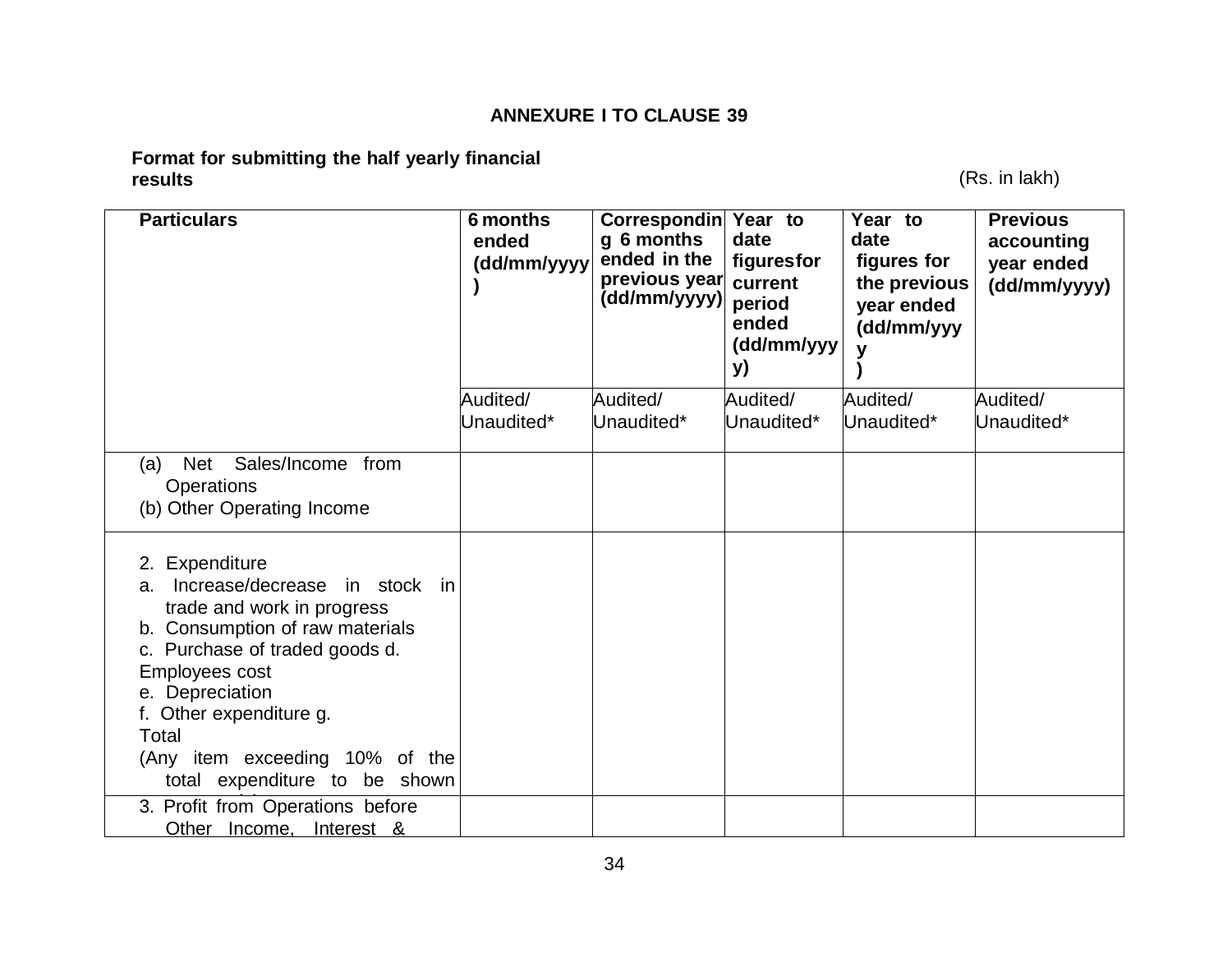| Exceptional Items (1-2)          |  |  |  |
|----------------------------------|--|--|--|
| 4. Other Income                  |  |  |  |
| 5. Profit before Interest &      |  |  |  |
| Exceptional Items (3+4)          |  |  |  |
| 6. Interest                      |  |  |  |
| 7. Profit after Interest but     |  |  |  |
| before                           |  |  |  |
| 8. Exceptional Items             |  |  |  |
| 9. Profit $(+)/$ Loss $(-)$ from |  |  |  |
| Ordinary Activities before       |  |  |  |
| $tax (7+8)$                      |  |  |  |
| 10. Tax expenses                 |  |  |  |
| 11. Net Profit (+)/Loss(-)       |  |  |  |
| from Ordinary Activities         |  |  |  |
| after $tax(9-10)$                |  |  |  |
| 12. Extraordinary Item (net of   |  |  |  |
| tax expenses Rs)                 |  |  |  |
| 13. Net Profit (_)/Loss(-) for   |  |  |  |
| the period $(11-12)$             |  |  |  |
| 14. Paid-up equity share capital |  |  |  |
| (Face Value of the Share shall   |  |  |  |
| be indicated)                    |  |  |  |
| 15.<br>Reserve                   |  |  |  |
| excluding Revaluation            |  |  |  |
| Reserves as per balance          |  |  |  |
| sheet of                         |  |  |  |
| 16. Earnings Per Share (EPS)     |  |  |  |
| (a) Basic and diluted EPS        |  |  |  |
| before Extraordinary items       |  |  |  |
| for the period, for the          |  |  |  |
| year to date and for the         |  |  |  |
| provisue voor (pot to be         |  |  |  |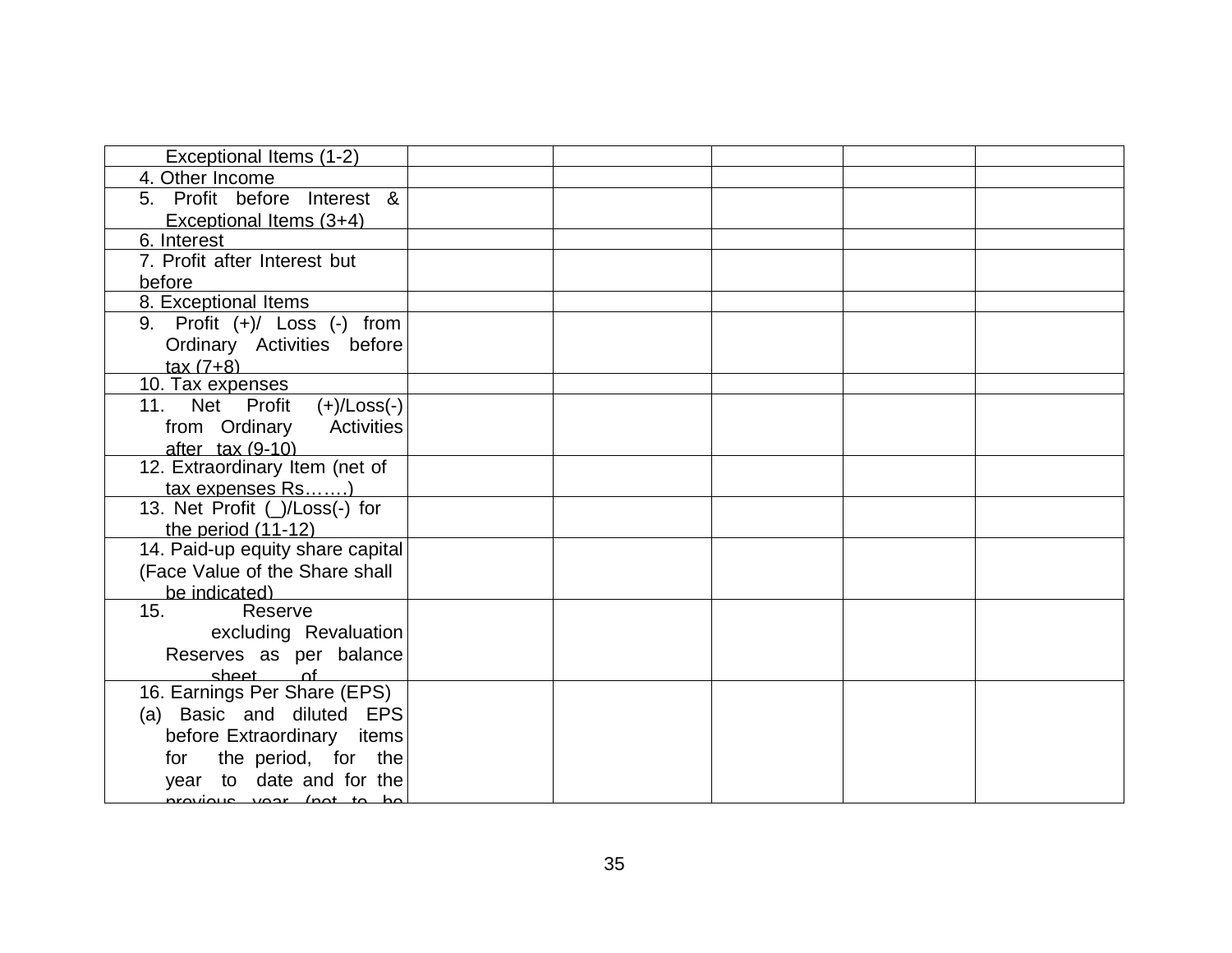| (b) Basic and diluted EPS       |  |  |  |
|---------------------------------|--|--|--|
| after Extraordinary<br>items    |  |  |  |
| the period, for the<br>for      |  |  |  |
| year to date and for the        |  |  |  |
| provinue your (not to be        |  |  |  |
| 17. Public shareholding         |  |  |  |
| - Number of shares              |  |  |  |
| - Percentage of shareholding    |  |  |  |
| 18. Promoters<br>and Promoter   |  |  |  |
| Shareholding<br>Group           |  |  |  |
| a) Pledged /                    |  |  |  |
| Encumbered                      |  |  |  |
| Number of                       |  |  |  |
| shares                          |  |  |  |
| - Percentage of shares (as a %  |  |  |  |
| of the total shareholding<br>of |  |  |  |
| promoter and promoter group)    |  |  |  |
| Percentage of shares (as a %    |  |  |  |
| <b>of</b>                       |  |  |  |
| the total share capital of      |  |  |  |
| the                             |  |  |  |
| Issuer)                         |  |  |  |
| Non<br>b)                       |  |  |  |
| encumbered                      |  |  |  |
| <b>Number</b><br>0f             |  |  |  |
| shares                          |  |  |  |
|                                 |  |  |  |

shares \* strike off whichever is not applicable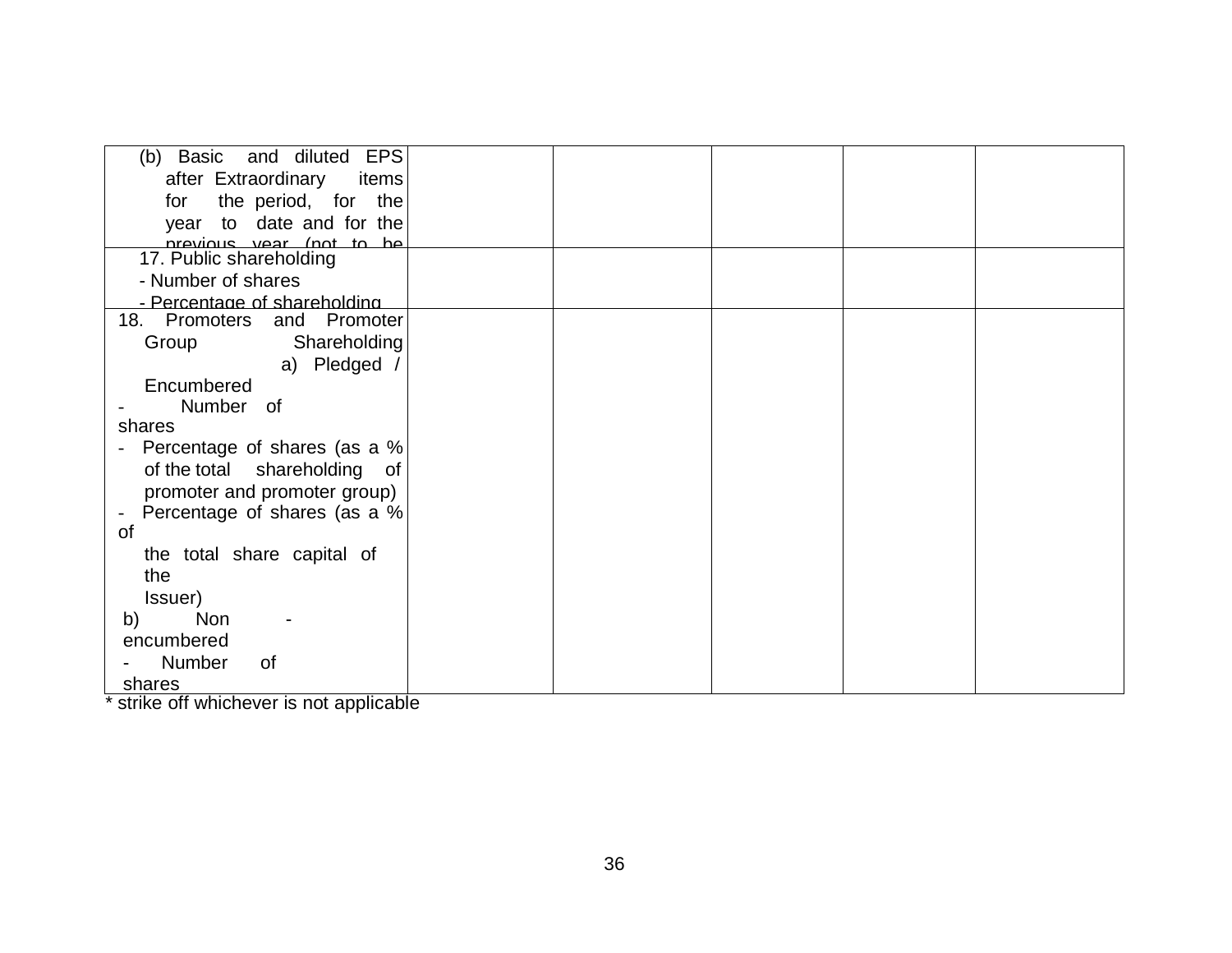## **Annexure II to Clause 39**

**Format for submitting the half yearly financial results by Companies eligible for alternative format**

(Rs. In Lakh)

| s. III Lanii<br>$\overline{\mathsf{s}}$ .<br><b>No</b> | <b>Particulars</b>                                                                                                                                                                    | 6<br>months<br>ended<br>(dd/mm/yy<br>yy) | Corresponding<br>6months ended<br>(dd/mm/yyyy)<br>in the previous<br>year | Year to date<br>figures<br>for<br>current period<br>ended<br>(dd/mm/yyyy) | Year to date<br>figures<br>for<br>the previous<br>year ended<br>(dd/mm/yyy<br>y) | <b>Previous</b><br>accounting<br>year ended<br>(dd/mm/yyyy |
|--------------------------------------------------------|---------------------------------------------------------------------------------------------------------------------------------------------------------------------------------------|------------------------------------------|---------------------------------------------------------------------------|---------------------------------------------------------------------------|----------------------------------------------------------------------------------|------------------------------------------------------------|
|                                                        |                                                                                                                                                                                       | Audited/<br>Unaudited*                   | Audited/<br>Unaudited*                                                    | Audited/<br>Unaudited*                                                    | Audited/<br>Unaudited*                                                           | Audited/<br>Unaudited*                                     |
| 1                                                      | Net Income from sales/services                                                                                                                                                        |                                          |                                                                           |                                                                           |                                                                                  |                                                            |
| $\overline{2}$                                         | Cost of sales/services<br>(a) Increase/decrease in stock in<br>trade and work in progress<br>(b) Consumption of raw materials<br>(c)Purchase of traded goods<br>(d) Other expenditure |                                          |                                                                           |                                                                           |                                                                                  |                                                            |
| 3                                                      | Gross Profit (1-2)                                                                                                                                                                    |                                          |                                                                           |                                                                           |                                                                                  |                                                            |
| 4                                                      | <b>General Administrative Expenses</b>                                                                                                                                                |                                          |                                                                           |                                                                           |                                                                                  |                                                            |
| 5                                                      | Selling and Distribution Expenses                                                                                                                                                     |                                          |                                                                           |                                                                           |                                                                                  |                                                            |
| $6\phantom{1}6$                                        | Depreciation                                                                                                                                                                          |                                          |                                                                           |                                                                           |                                                                                  |                                                            |
| $\overline{7}$                                         | Operating Profit before interest (3)<br>$-(4+5+6)$                                                                                                                                    |                                          |                                                                           |                                                                           |                                                                                  |                                                            |
| 8                                                      | Interest                                                                                                                                                                              |                                          |                                                                           |                                                                           |                                                                                  |                                                            |
| 9                                                      | <b>Exceptional Items</b>                                                                                                                                                              |                                          |                                                                           |                                                                           |                                                                                  |                                                            |
| 10                                                     | Operating Profit after interest and<br>Exceptional Items (7-8-9)                                                                                                                      |                                          |                                                                           |                                                                           |                                                                                  |                                                            |
| 11                                                     | Other Income                                                                                                                                                                          |                                          |                                                                           |                                                                           |                                                                                  |                                                            |
| 12                                                     | from Ordinary<br>Profit (+)/Loss<br>$(-)$                                                                                                                                             |                                          |                                                                           |                                                                           |                                                                                  |                                                            |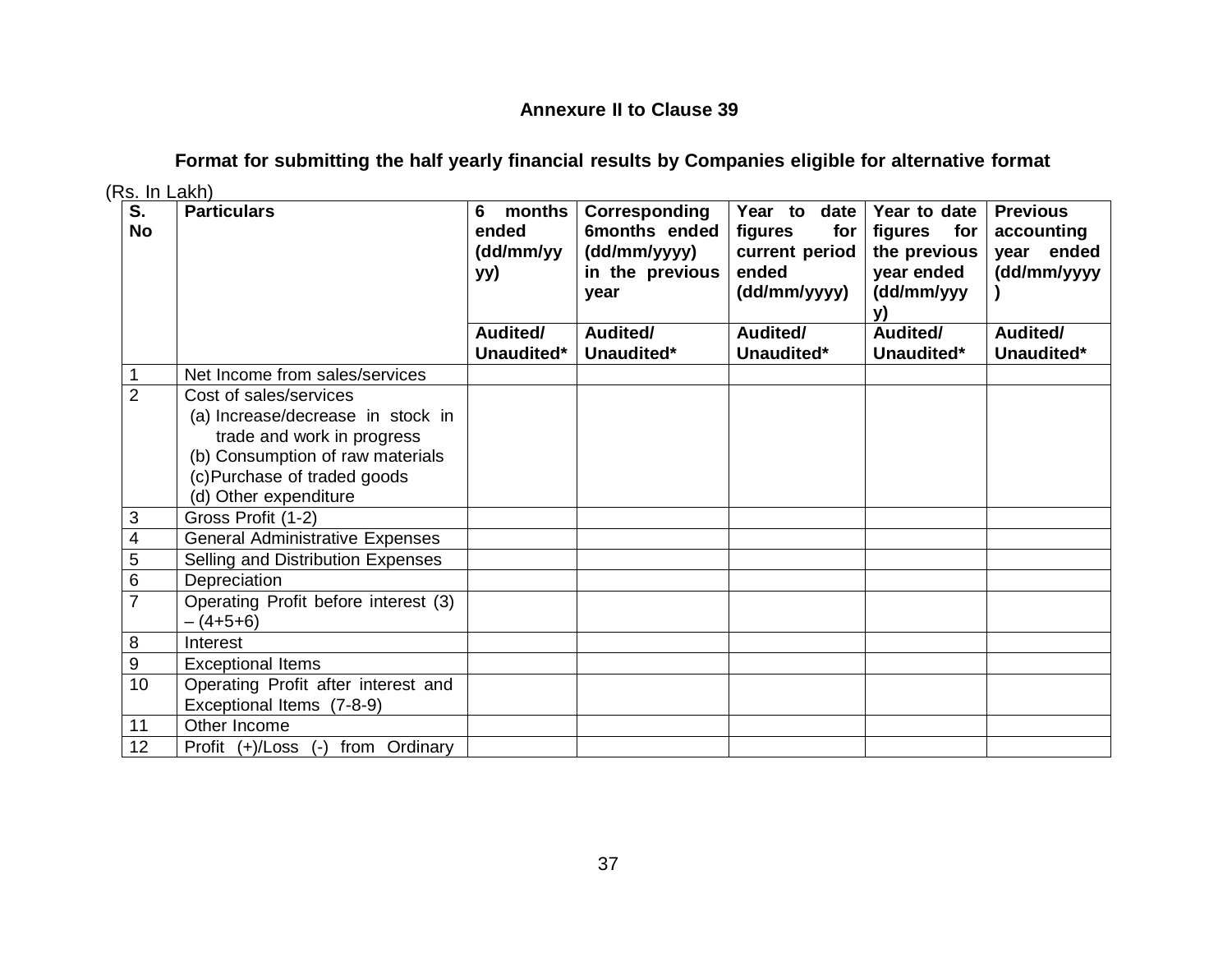|    | Activities before tax (10-11)                                |  |  |  |
|----|--------------------------------------------------------------|--|--|--|
| 13 | <b>Tax Expenses</b>                                          |  |  |  |
| 14 | Net Profit (+)/ Loss (-)<br>from                             |  |  |  |
|    | Ordinary Activities after tax (12-13)                        |  |  |  |
|    |                                                              |  |  |  |
| 15 | Extraordinary items (net of tax                              |  |  |  |
|    | expenses)                                                    |  |  |  |
| 16 | Net Profit $(+)/$ Loss(-) for the period                     |  |  |  |
|    | $(14-15)$                                                    |  |  |  |
| 17 | Paid-up equity share capital                                 |  |  |  |
|    | (Face value of the Share shall be                            |  |  |  |
|    | indicated)                                                   |  |  |  |
| 18 | Reserves excluding Revaluation                               |  |  |  |
|    | Reserves (as per balance sheet) of                           |  |  |  |
|    | previous accounting year                                     |  |  |  |
| 19 | Earnings Per Share (EPS)                                     |  |  |  |
|    | a) Basic and diluted EPS before                              |  |  |  |
|    | Extraordinary items<br>for<br>the                            |  |  |  |
|    | period, for the year to date and                             |  |  |  |
|    | for the previous year (not to be                             |  |  |  |
|    | annualized)                                                  |  |  |  |
|    | b) Basic and diluted EPS after                               |  |  |  |
|    | Extraordinary items for<br>the                               |  |  |  |
|    | period, for the year to date and                             |  |  |  |
|    | for the previous year (not to be                             |  |  |  |
|    | annualized)                                                  |  |  |  |
| 20 | Public shareholding<br>- Number of shares                    |  |  |  |
|    |                                                              |  |  |  |
| 21 | - Percentage of shareholding<br>Promoters and Promoter Group |  |  |  |
|    | a) Pledged /                                                 |  |  |  |
|    | Shareholding<br>Encumbered                                   |  |  |  |
|    |                                                              |  |  |  |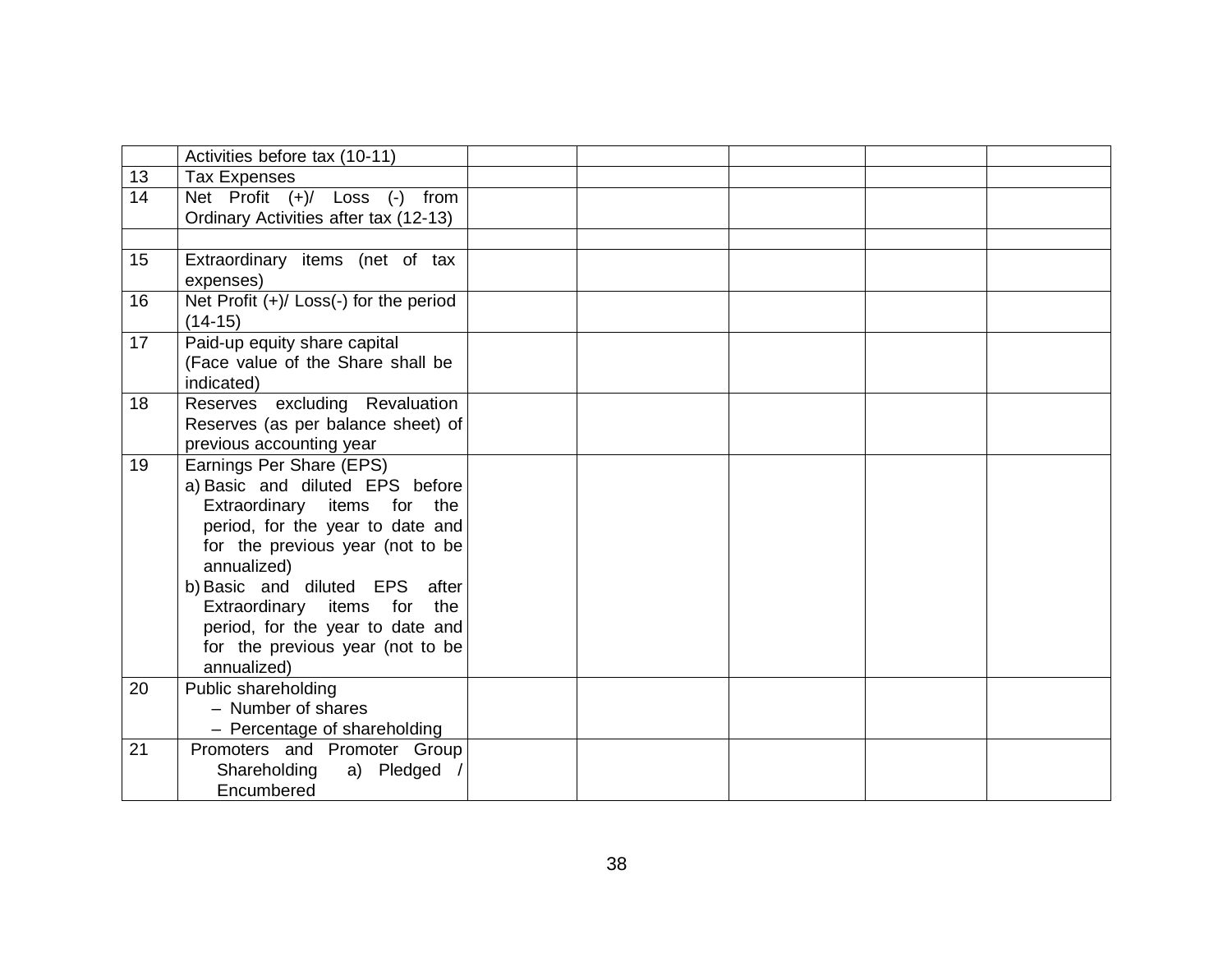| <b>Number of Shares</b><br>Percentage of Shares (as a %<br>of the total shareholding of<br>promoter and promoter group)<br>Percentage of Shares (as a %<br>of the total share capital of the<br>Company)<br>b) Non - encumbered<br>- Number of Shares<br>- Percentage of Shares (as a % of<br>the total shareholding of the<br>Promoter and Promoter group)<br>- Percentage of Shares (as a %<br>of the total share capital of the<br>Company) |  |  |  |
|------------------------------------------------------------------------------------------------------------------------------------------------------------------------------------------------------------------------------------------------------------------------------------------------------------------------------------------------------------------------------------------------------------------------------------------------|--|--|--|
|------------------------------------------------------------------------------------------------------------------------------------------------------------------------------------------------------------------------------------------------------------------------------------------------------------------------------------------------------------------------------------------------------------------------------------------------|--|--|--|

\* strike off whichever is not applicable

Note:

 Total expenditure incurred on (1) Employee Cost or (2) Any item of expenditure which exceeds 10% of the total expenditure, shall be given as a note.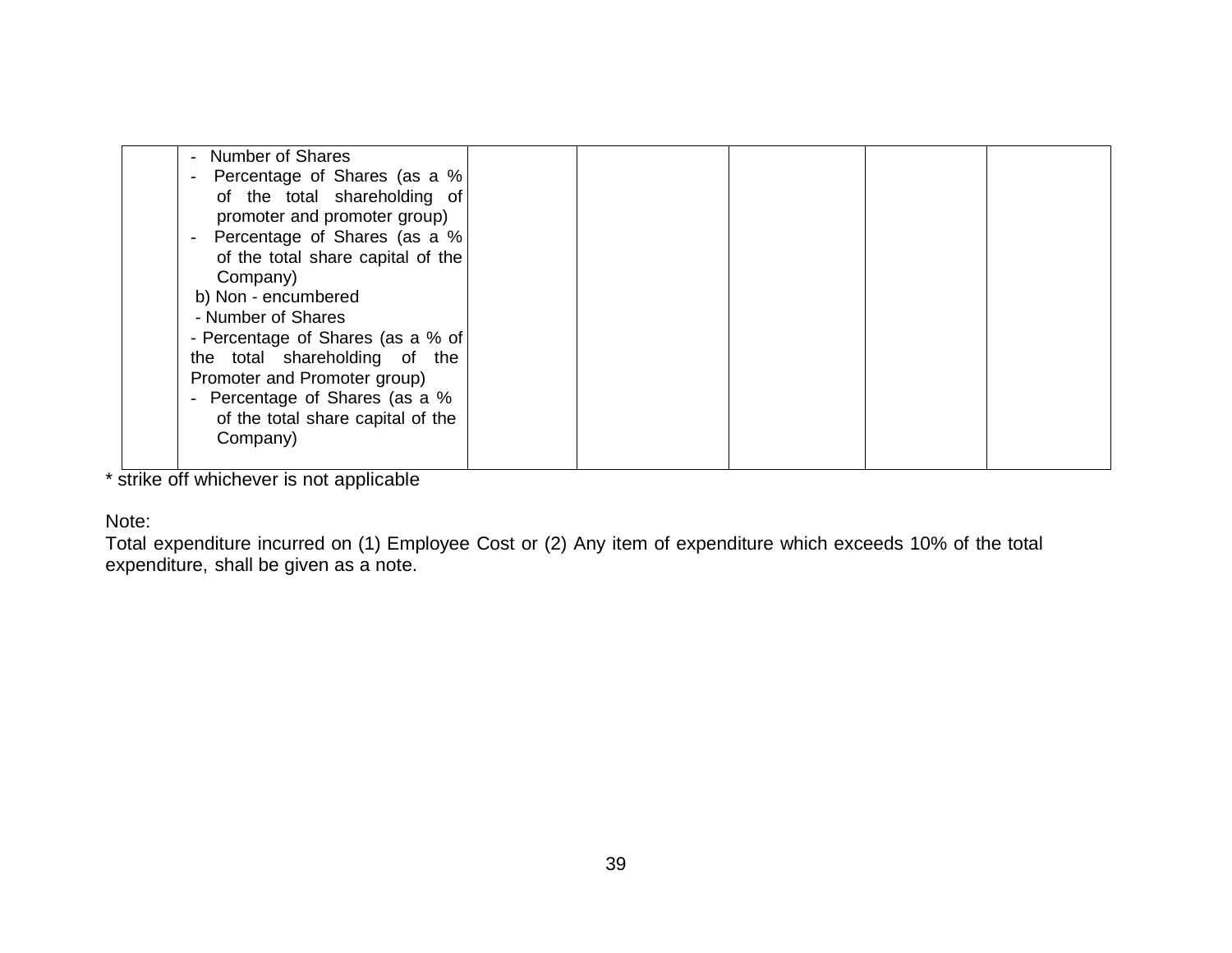# **Annexure III to Clause 39**

**Format for Reporting of Segment wise Revenue, Results and Capital Employed along with the half yearly results**

| (Rs in Lakh)                                                                                                                                                                       |              |                               |                               |                          |                        |
|------------------------------------------------------------------------------------------------------------------------------------------------------------------------------------|--------------|-------------------------------|-------------------------------|--------------------------|------------------------|
| <b>Particulars</b>                                                                                                                                                                 | 6 months     | Correspondin                  | Year to                       | Year to date Previous    |                        |
|                                                                                                                                                                                    | ended        | g                             | date                          | figures for              | accounting             |
|                                                                                                                                                                                    | (dd/mm/yyyy) | 6<br>months                   | figures<br>for $ $            | the                      | year ended             |
|                                                                                                                                                                                    |              | ended                         | current                       | previous                 | (dd/mm/yyy             |
|                                                                                                                                                                                    |              | (dd/mm/yyyy)                  | period ended                  | year                     | y                      |
|                                                                                                                                                                                    | Audited/     |                               | the (dd/mm/vyyy)              | <u>anda </u><br>Audited/ |                        |
|                                                                                                                                                                                    | Unaudited*   | <b>Audited/</b><br>Unaudited* | <b>Audited/</b><br>Unaudited* | Unaudited*               | Audited/<br>Unaudited* |
| 1. Segment Revenue<br>(net sale/income from each<br>segment should be disclosed<br>under this head)<br>(a) Segment $-$<br>A (b) Segment<br>$- B(c)$<br>Segment $-C$<br>(d) Segment |              |                               |                               |                          |                        |
| Net sales/Income From Operations                                                                                                                                                   |              |                               |                               |                          |                        |
| 2.<br>Segment Results (Profit)(+)/<br>Loss (-) before tax and interest<br>from Each segment)#<br>(a) Segment $- A$<br>(b) Segment $- B(c)$<br>Segment $-C(d)$<br>Segment (e)       |              |                               |                               |                          |                        |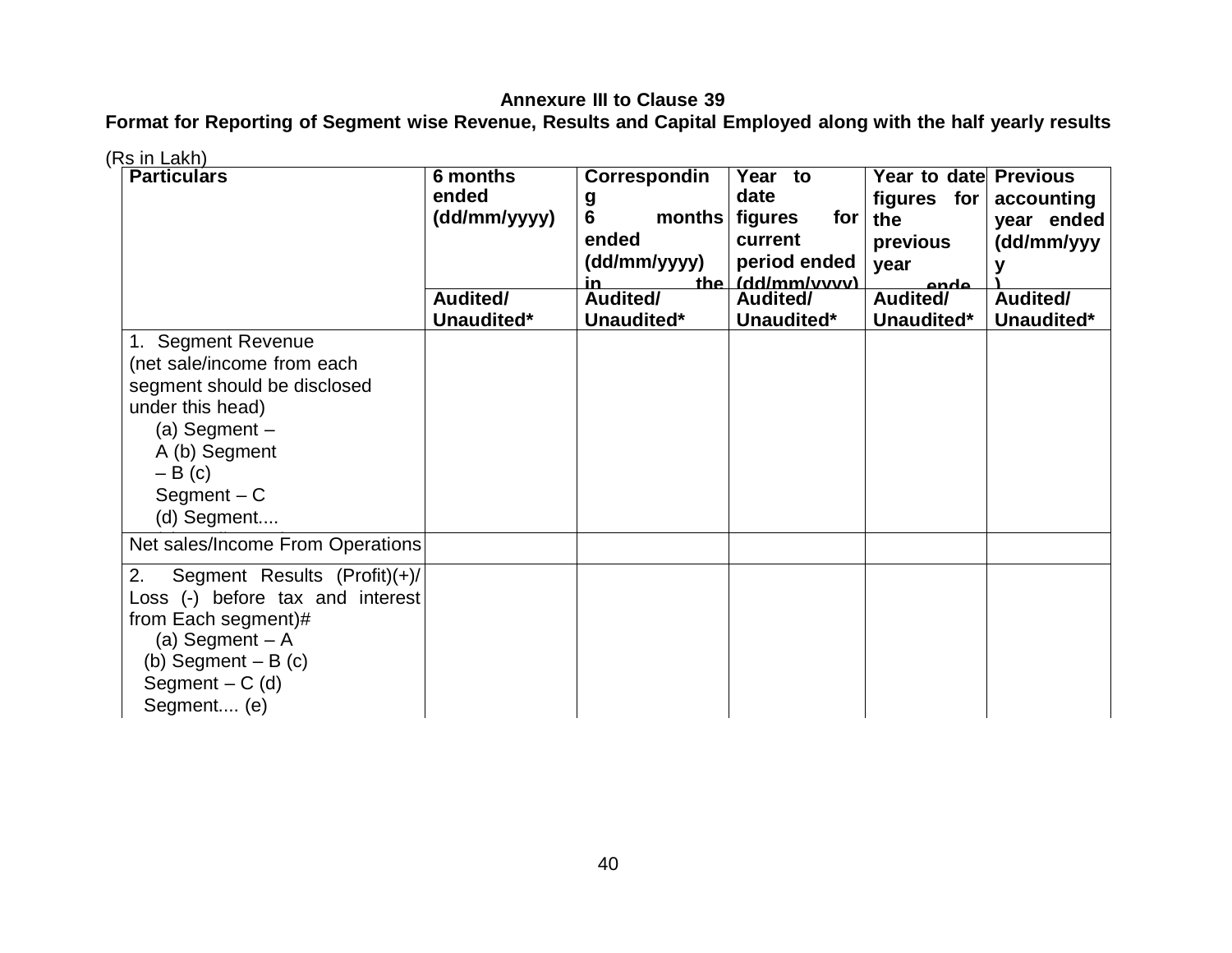| Total                          |  |  |  |
|--------------------------------|--|--|--|
| Less: i) Interest**            |  |  |  |
| ii) Other<br>Un-               |  |  |  |
| allocable                      |  |  |  |
| Expenditure net                |  |  |  |
| off                            |  |  |  |
| (iii) Un-allocable income      |  |  |  |
| <b>Total Profit Before Tax</b> |  |  |  |
| 3. Capital Employed            |  |  |  |
| (Segment assets - Segment      |  |  |  |
| Liabilities)                   |  |  |  |
| (a) Segment $-$                |  |  |  |
| A (b) Segment                  |  |  |  |
| $- B(c)$                       |  |  |  |
| Segment $- C$                  |  |  |  |
| (d) Segment                    |  |  |  |
| Total                          |  |  |  |

\*strike off whichever is not applicable

# Profit/loss before tax and after interest in case of segments having operations which are primarily of financial nature.

\*\* Other than the interest pertaining to the segments having operations which are primarily of financial

nature. Notes:

(a) Segment Revenue, Segment Results, Segment assets and Segment liabilities shall have the same meaning as defined in the Accounting Standards on Segment Reporting (AS-17) issued by ICAI / Company (Accounting Standards) Rules, 2006.

(b) The above information shall be furnished for each of the reportable primary segments as identified in accordance with AS-

17, issued by ICAI / Company (Accounting Standards) Rules, 2006.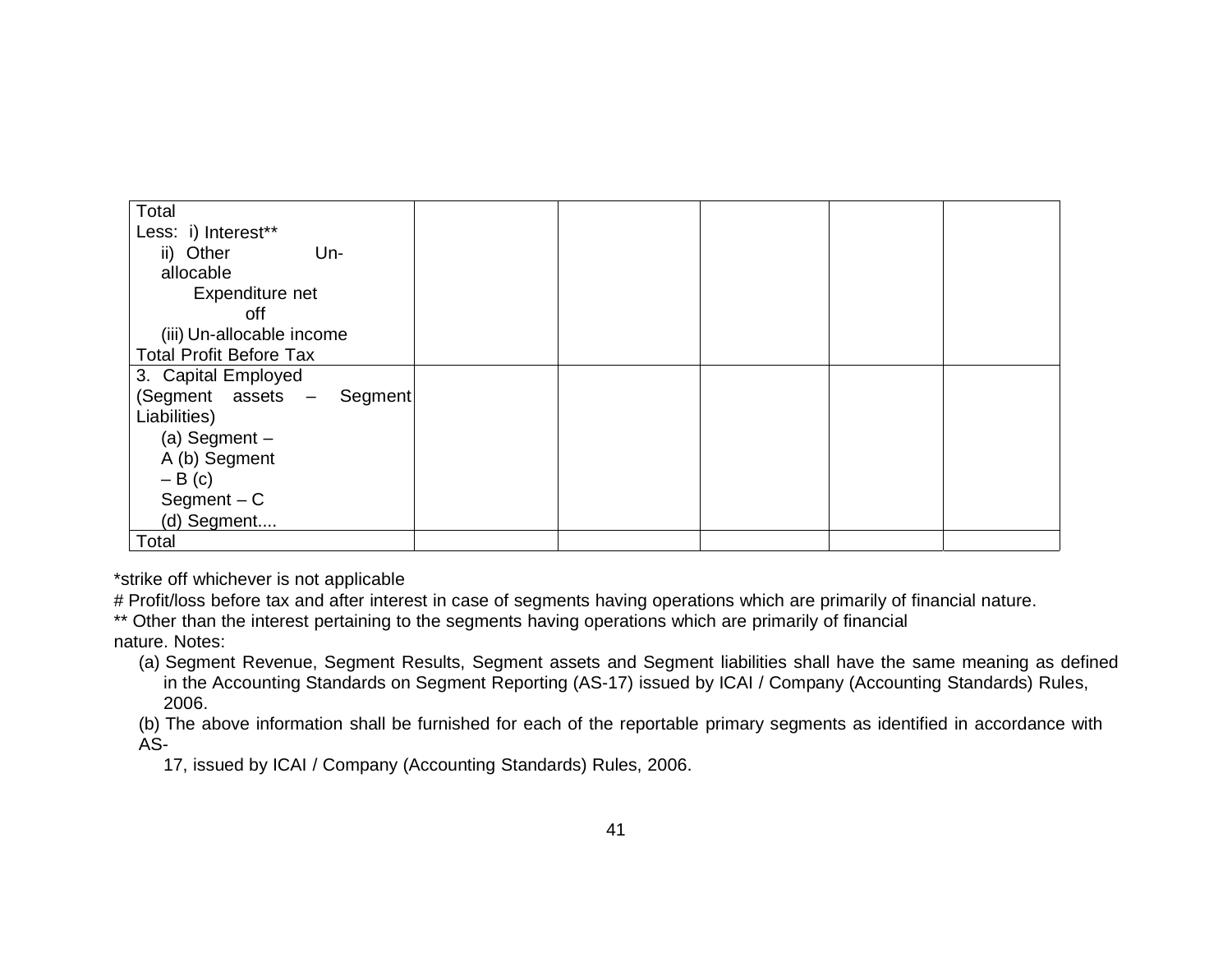# **Format for the Limited Review Report**

Review Report to …………………….

We have reviewed the accompanying statement of unaudited financial results of …………………………….. (Name of the Company) for the period ended …………….., except for the disclosures regarding 'Public Shareholding' and 'Promoter and Promoter Group Shareholding' which have been traced from disclosures made by the management and have not been audited by us. This statement is the responsibility of the Company's Management and has been approved by the Board of Directors/ committee of Board of Directors of the Company. Our responsibility is to issue a report on these financial statements based on our review.

We conducted our review in accordance with the Standard on Review Engagement (SRE) 2400, Engagements to Review Financial Statements issued by the Institute of Chartered Accountants of India. This standard requires that we plan and perform the review to obtain moderate assurance as to whether the financial statements are free of material misstatement. A review is limited primarily to inquiries of Company's personnel and analytical procedures applied to financial data and thus provides less assurance than an audit. We have not performed an audit and accordingly, we do not express an audit opinion.

Based on our review conducted as above, nothing has come to our attention that causes us to believe that the accompanying statement of unaudited financial results prepared in accordance with applicable accounting standards**<sup>1</sup>**and other recognised accounting practices and policies has not disclosed the information required to be disclosed in terms of Clause 39 of the Listing Agreement including the manner in which it is to be disclosed, or that it contains any material misstatement. For XYZ & Co.

Chartered Accountants

**Signature** (Name of the member signing the audit report) (Designation)**<sup>2</sup>** (Membership Number) Place of signature Date

**<sup>1</sup>** The Accounting Standards notified pursuant to the Companies (Accounting Standards) Rules, 2006 and/or Accounting Standards issued by Institute of Chartered Accountants of India.

<sup>&</sup>lt;sup>2</sup> Partner or proprietor, as the case may be.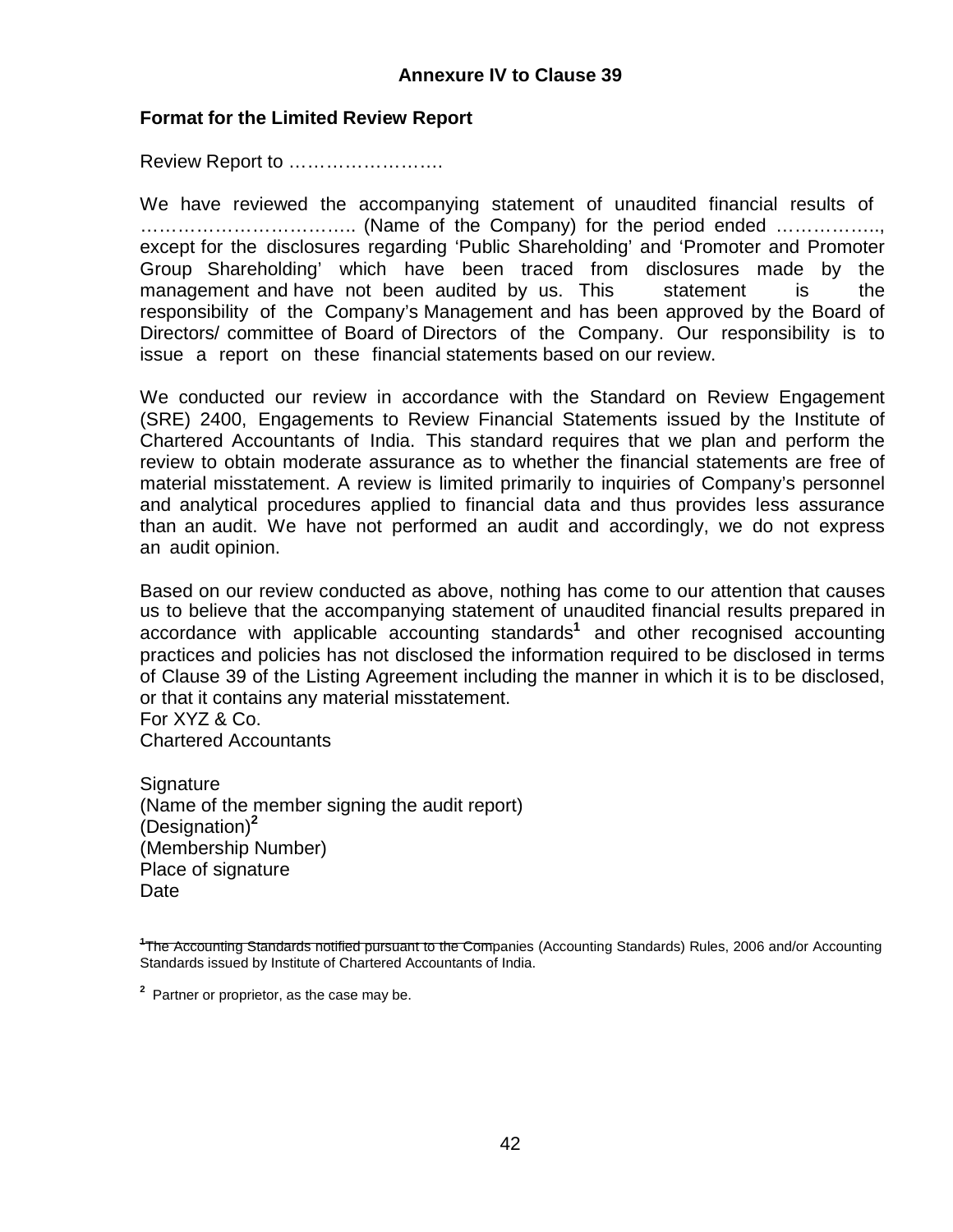# **Annexure V to Clause 39**

## **When an Unqualified Opinion is expressed on the Half yearly Financial Results**

Auditor's Report on Half yearly Financial Results and Year to Date Results of the Company Pursuant to the Clause 39 of the Listing Agreement

To Board of Directors of ……………………. (name of the Company)

We have audited the half yearly financial results of ………………………(name of the Company) for the half year ended ………………………. (date of the half year end) and the year to date results for the period ……………. to …………………, attached herewith, being submitted by the Company pursuant to the requirement of clause 39 of the Listing Agreement except for the disclosures regarding 'Public Shareholding' and 'Promoter and Promoter Group Shareholding' which have been traced from disclosures made by the management and have not been audited by us. These half yearly financial results as well as the year to date financial results have been prepared on the basis of the interim financial statements, which are the responsibility of the Company's management. Our

responsibility is to express an opinion on these financial results based on our audit of such interim financial statements, which have been prepared in accordance with the recognition and measurement principles laid down in Accounting Standard (AS) 25, Interim Financial Reporting, issued pursuant to the Companies (Accounting Standards) Rules, 2006 as per Section 211(3C) of the Companies Act, 1956 or by the Institute of Chartered Accountants of India<sup>4</sup> and other accounting principles generally accepted in India.

We conducted our audit in accordance with the auditing standards generally accepted in India. Those standards require that we plan and perform the audit to obtain reasonable assurance about whether the financial results are free of material misstatement(s). An audit includes examining, on a test basis, evidence supporting the amounts disclosed as financial results. An audit also includes assessing the accounting principles used and significant estimates made by management. We believe that our audit provides a reasonable basis for our opinion.

In our opinion and to the best of our information and according to the explanations given to us these half yearly financial results as well as the year to date results:

(i) are presented in accordance with the requirements of clause 39 of the Listing Agreement in this regard; and

 $4$  Where, an Issuer is not a company.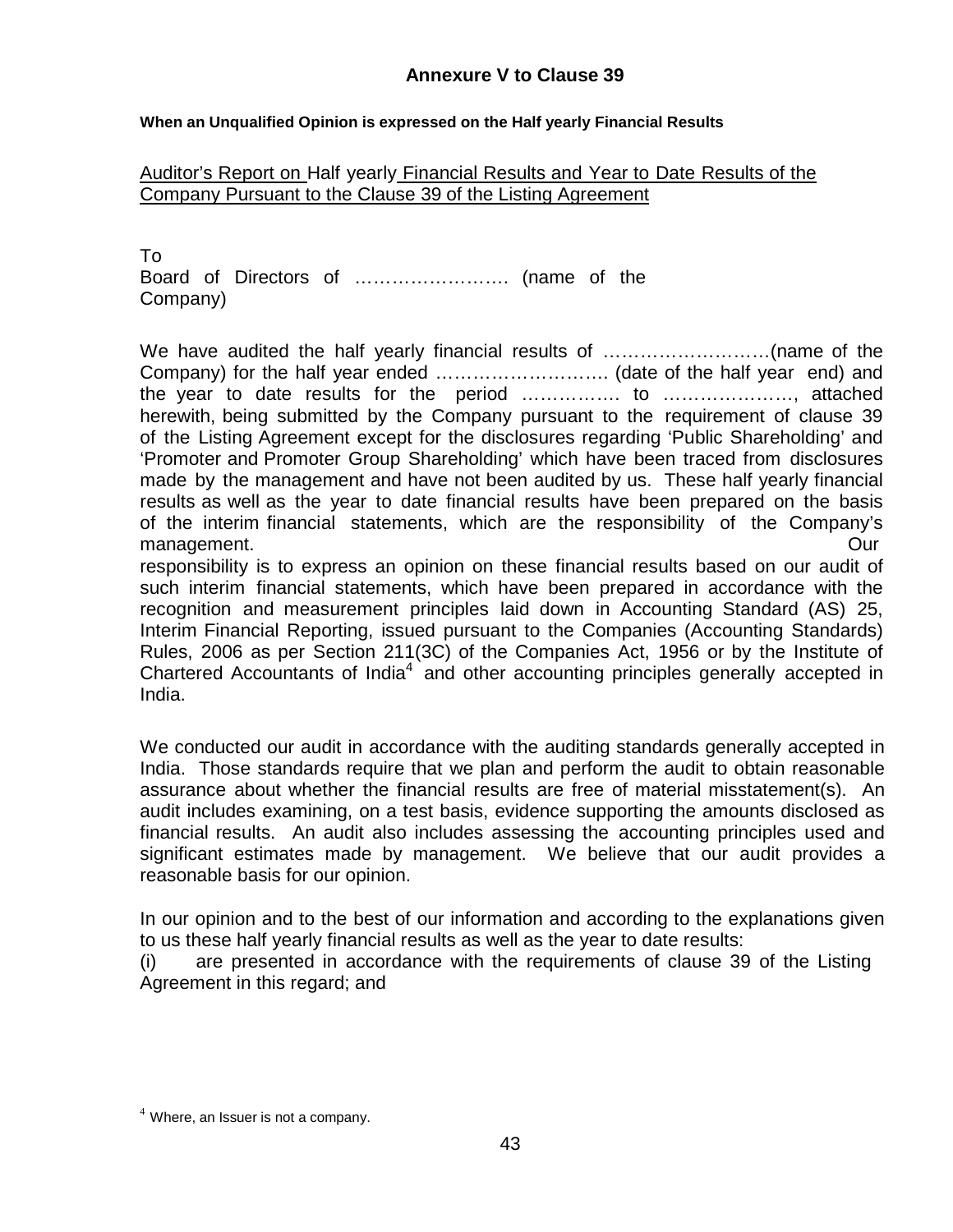(ii) give a true and fair view of the net profit/ loss**<sup>6</sup>**and other financial information for the half year ended ………………(date of the half year end) as well as the year to date results for the period from …………… to ………………….

Further, we also report that we have, on the basis of the books of account and other records and information and explanations given to us by the management, also verified the number of shares as well as percentage of shareholdings in respect of aggregate amount of public shareholdings, as furnished by the Company in terms of clause 37 of the Listing Agreement and found the same to be correct.

For XYZ & Co. Chartered Accountants

Signature (Name of the member signing the audit report) (Designation)7 (Membership Number) Place of signature Date

 $\overline{\phantom{a}}$ 

**<sup>6</sup>** Whichever is applicable.<br><sup>7</sup> Partner or proprietor, as the case may be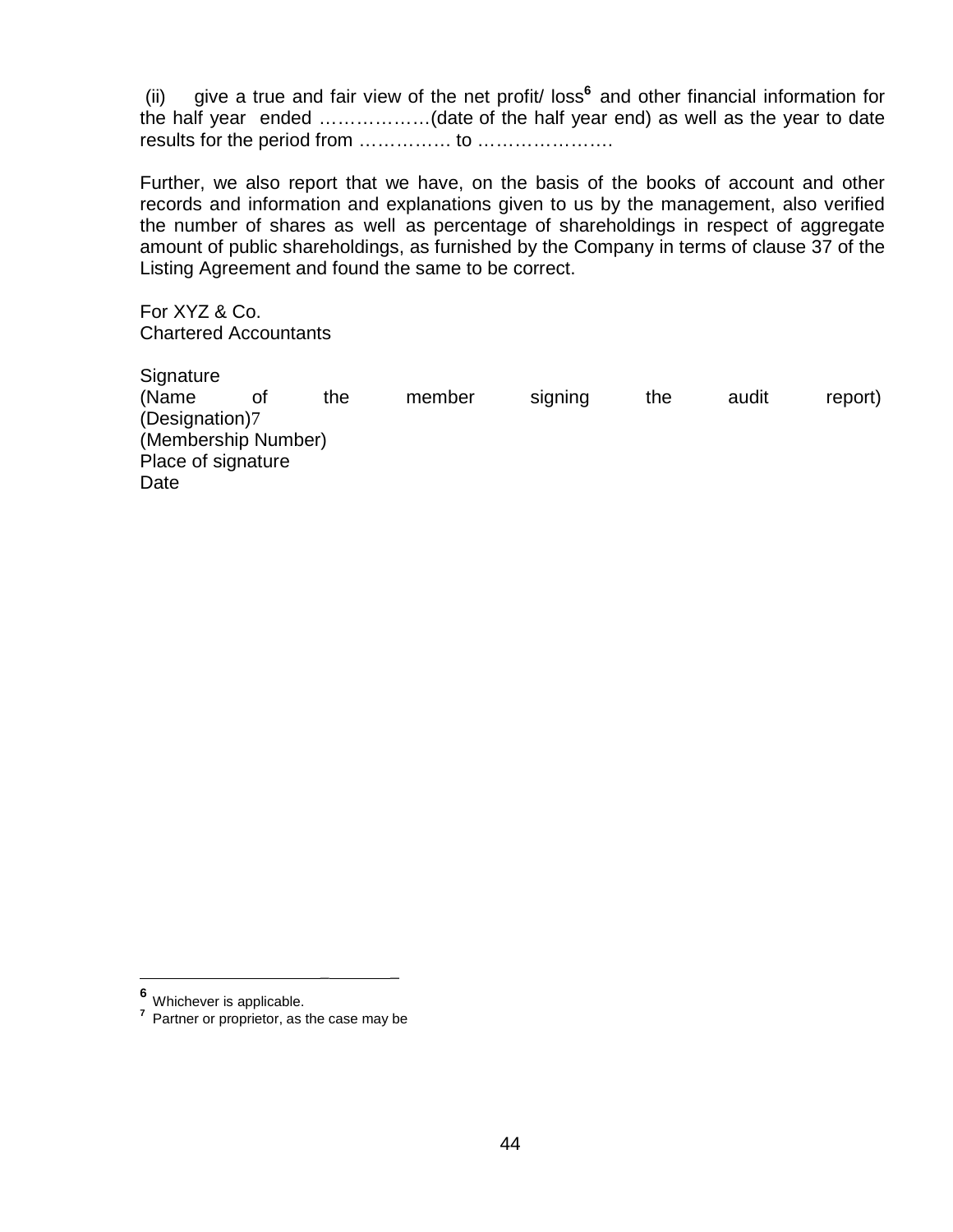**When an Unqualified Opinion is expressed on the Half yearly Consolidated Financial Results**

Auditor's Report on half yearly Consolidated Financial Results and Consolidated Year to Date Results of the Company Pursuant to the Clause 39 of the Listing Agreement

To

Board of Directors of ……………………. (name of the Company)

We have audited the half yearly consolidated financial results of ………………………(name of the Company) for the half year ended ………………………. (date of the half yearly end) and the consolidated year to date results for the period

……………. to …………………, attached herewith, being submitted by the Company pursuant to the requirement of clause 43 of the Listing Agreement except for the disclosures regarding 'Public Shareholding' and 'Promoter and Promoter Group Shareholding' which have been traced from disclosures made by the management and have not been audited by us. These consolidated half yearly financial results as well as the consolidated year to date financial results have been prepared from consolidated interim financial statements, which are the responsibility of the Company's management. Our responsibility is to express an opinion on these consolidated financial results based on our audit of such consolidated interim financial statements, which have been prepared in accordance with the recognition and measurement principles laid down in Accounting Standard (AS) 25, Interim Financial Reporting, issued pursuant to the Companies (Accounting Standards) Rules, 2006 as per Section 211(3C) of the Companies Act, 1956 or by the Institute of Chartered Accountants of Indiaand other accounting principles generally accepted in India.

We conducted our audit in accordance with the auditing standards generally accepted in India. Those standards require that we plan and perform the audit to obtain reasonable assurance about whether the financial results are free of material misstatement(s). An audit includes examining, on a test basis, evidence supporting the amounts disclosed as financial results. An audit also includes assessing the accounting principles used and significant estimates made by management. We believe that our audit provides a reasonable basis for our opinion.

We did not audit the financial statements of (number) subsidiaries included in the consolidated half yearly financial results and consolidated year to date results, whose consolidated interim financial statements reflect total assets of Rs. ………… as at …………….(year to date) and …………………… as at the half year ended ………………..(date of half year end); as well as the total revenue of Rs. ………… as at ................... (year to date) and Rs. ....................... as at the half year ended ………………..(date of half year end). These interim financial statements and other financial information have been audited by other auditors whose report(s) has (have) been furnished to us, and our opinion on the half yearly financial results and the year to date results, to the extent they have been derived from such interim financial statements is based solely on the report of such other auditors.

**8** Where, Issuer is not a company.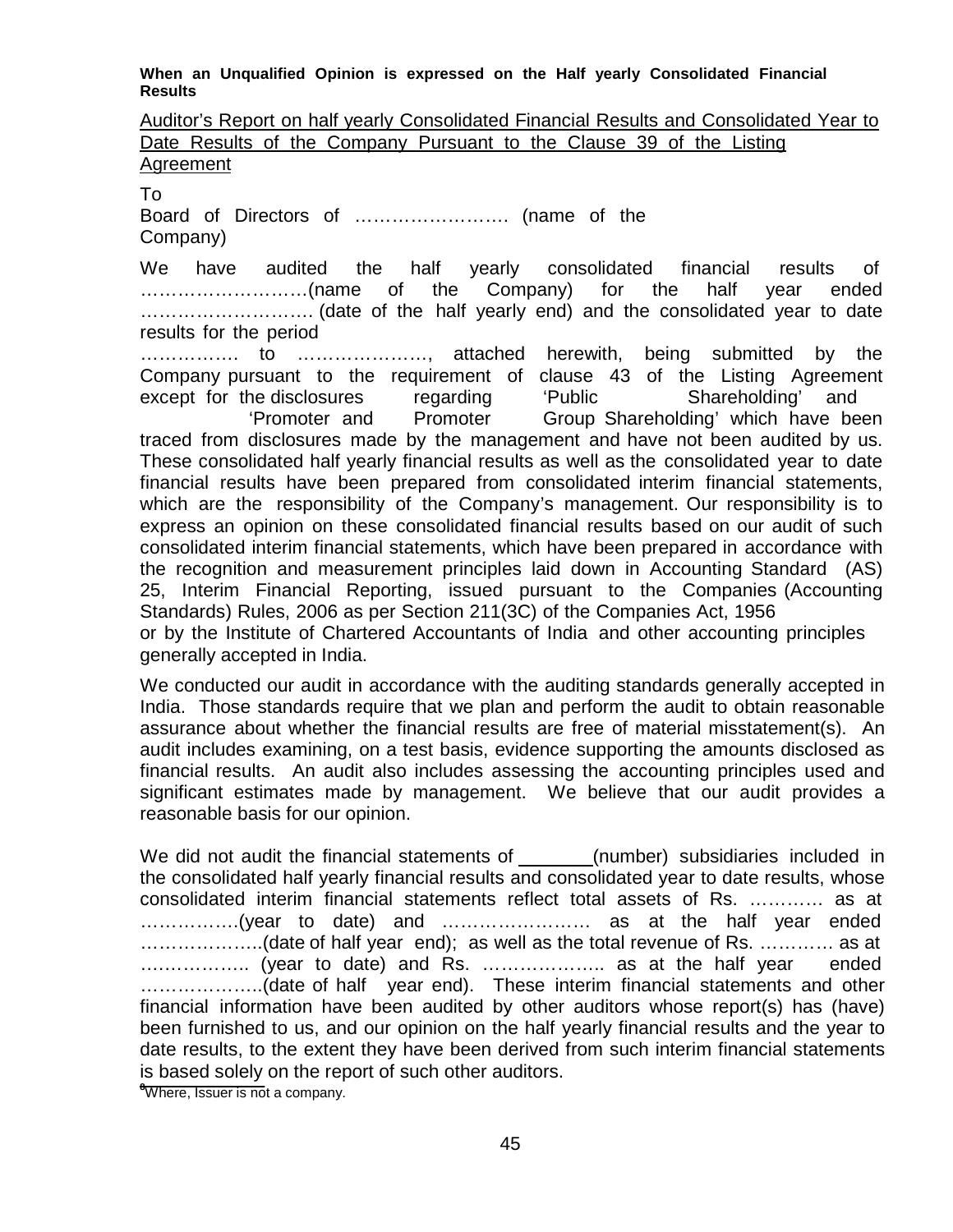In our opinion and to the best of our information and according to the explanations given to us these consolidated half yearly financial results as well as the consolidated year to date results:

(i) include the half yearly financial results and year to date of the following entities (list of entities included in consolidation);

(ii) have been presented in accordance with the requirements of clause 39 of the Listing Agreement in this regard; and

(iii) give a true and fair view of the consolidated net profit/loss**<sup>9</sup>**and other financial information for the half year ended ………………(date of the half year end) as well as the consolidated year to date results for the period from …………… to ………………….

Further, we also report that we have, on the basis of the books of account and other records and information and explanations given to us by the management, also verified the consolidated number of shares as well as percentage of shareholdings in respect of aggregate amount of consolidated public shareholdings, as furnished by the Company in terms of clause 34 of the Listing Agreement and found the same to be correct.

For XYZ & Co. **Chartered** Accountants

**Signature** (Name of the member signing the audit report)

(Designation)**<sup>10</sup>**(Membership Number) Place of signature Date

**<sup>9</sup>**Whichever is applicable.

**<sup>10</sup>**Partner or proprietor, as the case may be.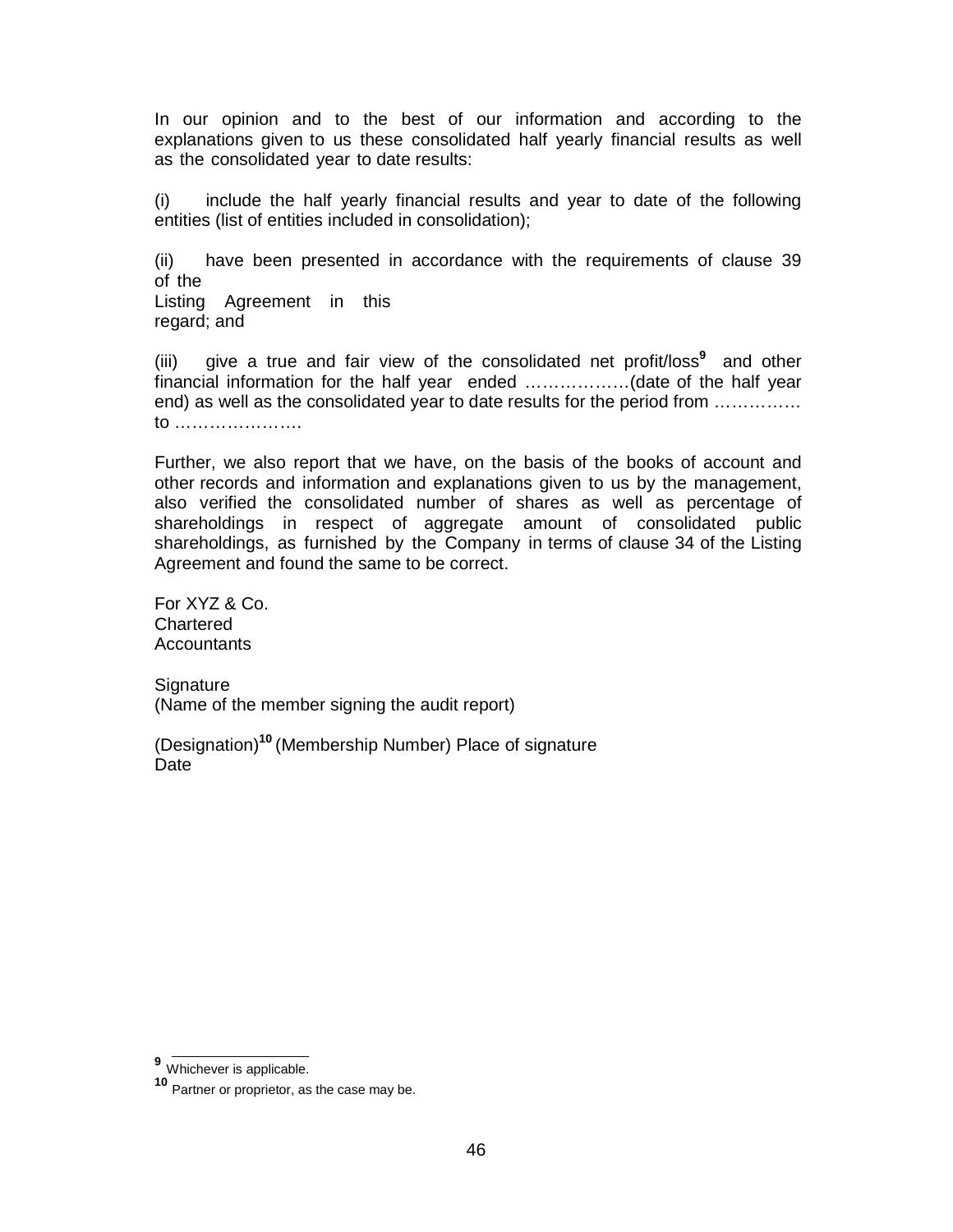## **Annexure VI to clause 39**

(Rs. in lakh)

| <b>Particulars</b>                                                                                                  | 6 months ended<br>(dd/mm/yyyy) | Corresponding 6 months<br>ended in the previous year<br>(dd/mm/yyyy) |
|---------------------------------------------------------------------------------------------------------------------|--------------------------------|----------------------------------------------------------------------|
|                                                                                                                     | Audited/                       | Audited/                                                             |
|                                                                                                                     | <b>Unaudited</b>               | Unaudited                                                            |
| <b>SHAREHOLDERS' FUNDS:</b>                                                                                         |                                |                                                                      |
| (a) Capital                                                                                                         |                                |                                                                      |
| (b) Reserves and Surplus                                                                                            |                                |                                                                      |
| <b>LOAN FUNDS</b>                                                                                                   |                                |                                                                      |
| <b>FIXED ASSETS</b>                                                                                                 |                                |                                                                      |
| <b>INVESTMENTS</b>                                                                                                  |                                |                                                                      |
| <b>CURRENT ASSETS, LOANS</b><br><b>AND ADVANCES</b>                                                                 |                                |                                                                      |
| (a) Inventories                                                                                                     |                                |                                                                      |
| (b) Sundry Debtors                                                                                                  |                                |                                                                      |
| (c) Cash and Bank balances                                                                                          |                                |                                                                      |
| (d) Other current assets                                                                                            |                                |                                                                      |
| (e) Loans and Advances                                                                                              |                                |                                                                      |
| Less: Current Liabilities<br>and<br>Provisions                                                                      |                                |                                                                      |
| (a) Liabilities                                                                                                     |                                |                                                                      |
| (b) Provisions                                                                                                      |                                |                                                                      |
| <b>MISCELLANEOUS</b><br><b>EXPENDITURE</b><br>(NOT<br><b>WRITTEN</b><br><b>OFF</b><br><b>OR</b><br><b>ADJUSTED)</b> |                                |                                                                      |
| <b>PROFIT AND LOSS ACCOUNT</b>                                                                                      |                                |                                                                      |
| <b>TOTAL</b>                                                                                                        |                                |                                                                      |

## **V) Display of financial results in website.**

The Company shall provide the financial results (full and complete balance sheet, P&L account and directors report) to the Stock Exchange within 15 minutes of conclusion of the board meeting where the financial results were approved and shall ensure that it is displayed on its website immediately.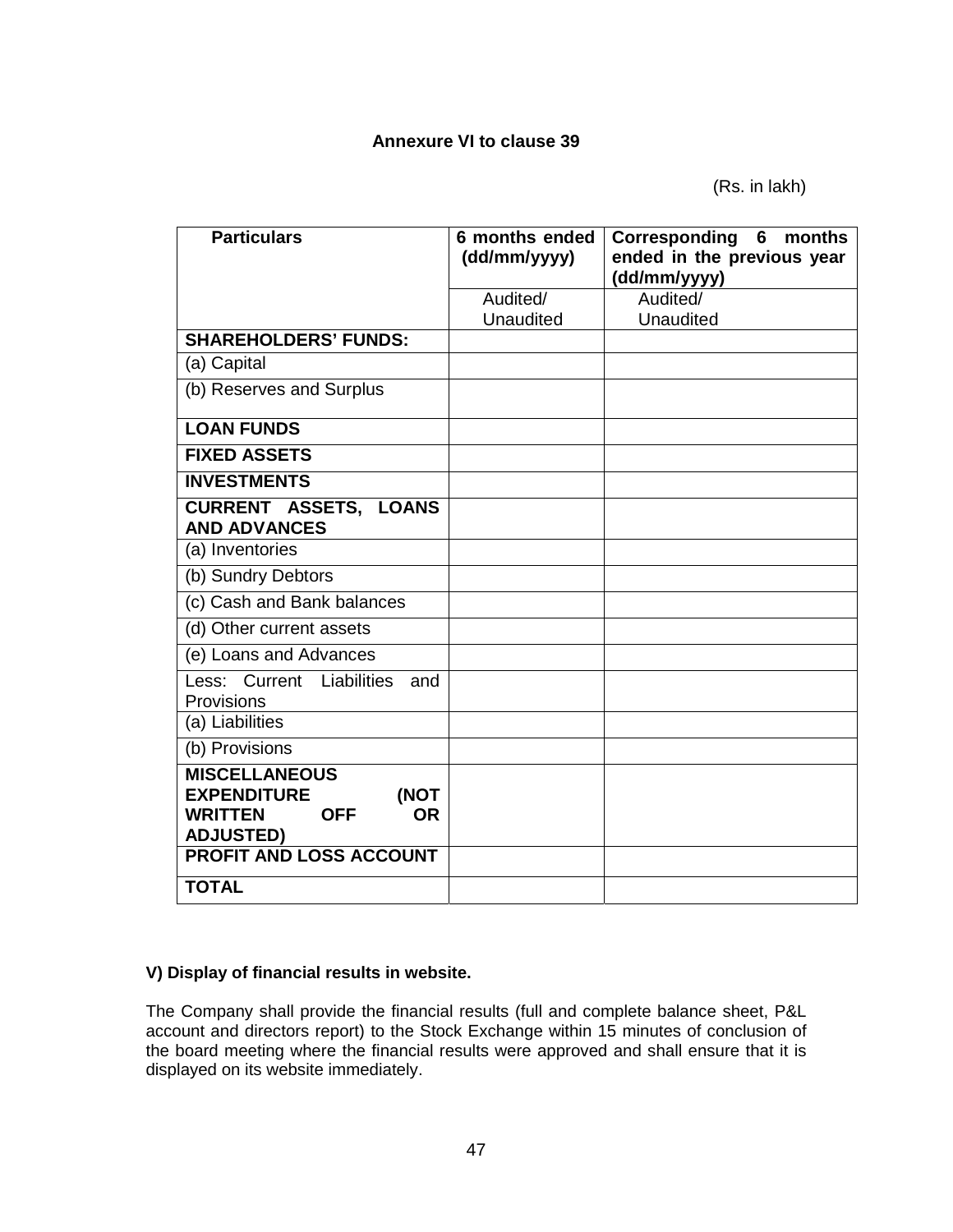**VI) Interpretation-**For the purposes of this clause, -

- a. "financial year" means the period of twelve months commencing on the first day of April every year, subject however to items (e) to (f);
- b. "annual results" mean the financial results prepared in accordance with this clause in respect of a financial year;
- c. "half yearly" means the period of six months commencing on the first day of April or October of a financial year;
- d. "summary half yearly results" mean the financial results prepared in accordance with this clause in respect of a half yearly;
- **40.** Without prejudice to any other provisions of this agreement, in general and its Clause 38 in particular as a condition for continued listing, the company shall comply with the provisions of the relevant Acts including the Securities Contracts(Regulation) Act, 1956, Securities Contracts(Regulation) Rules, 1957, Regulations/Guidelines issued from time to time by the Government and/or the Securities Exchange Board of India.
- **41.** The company shall co-operate with the Credit Rating Agencies in giving correct and adequate information for periodical review of the securities during lifetime of the rated securities.

## **42. Corporate Governance.**

The Company agrees to comply with the following provisions:

## **I. Board of Directors.**

#### **(A) Composition of Board.**

- (i) The Board of directors of the Company shall have an optimum combination of executive and non-executive directors with not less than fifty percent of the board of directors comprising of non-executive directors.
- (ii) Where the Chairman of the Board is a non-executive director, at least one-third of the Board should comprise of independent directors and in case he is an executive director, at least half of the Board should comprise of independent directors:

Provided that where the non-executive Chairman is a promoter of the Company or is related to any promoter or person occupying management positions at the Board level or at one level below the Board, at least one-half of the Board of the Company shall consist of independent directors.

Explanation.-For the purpose of the expression "related to any promoter" referred to in sub-clause (ii):

a. If the promoter is a listed entity, its directors other than the independent directors, its employees or its nominees shall be deemed to be related to it;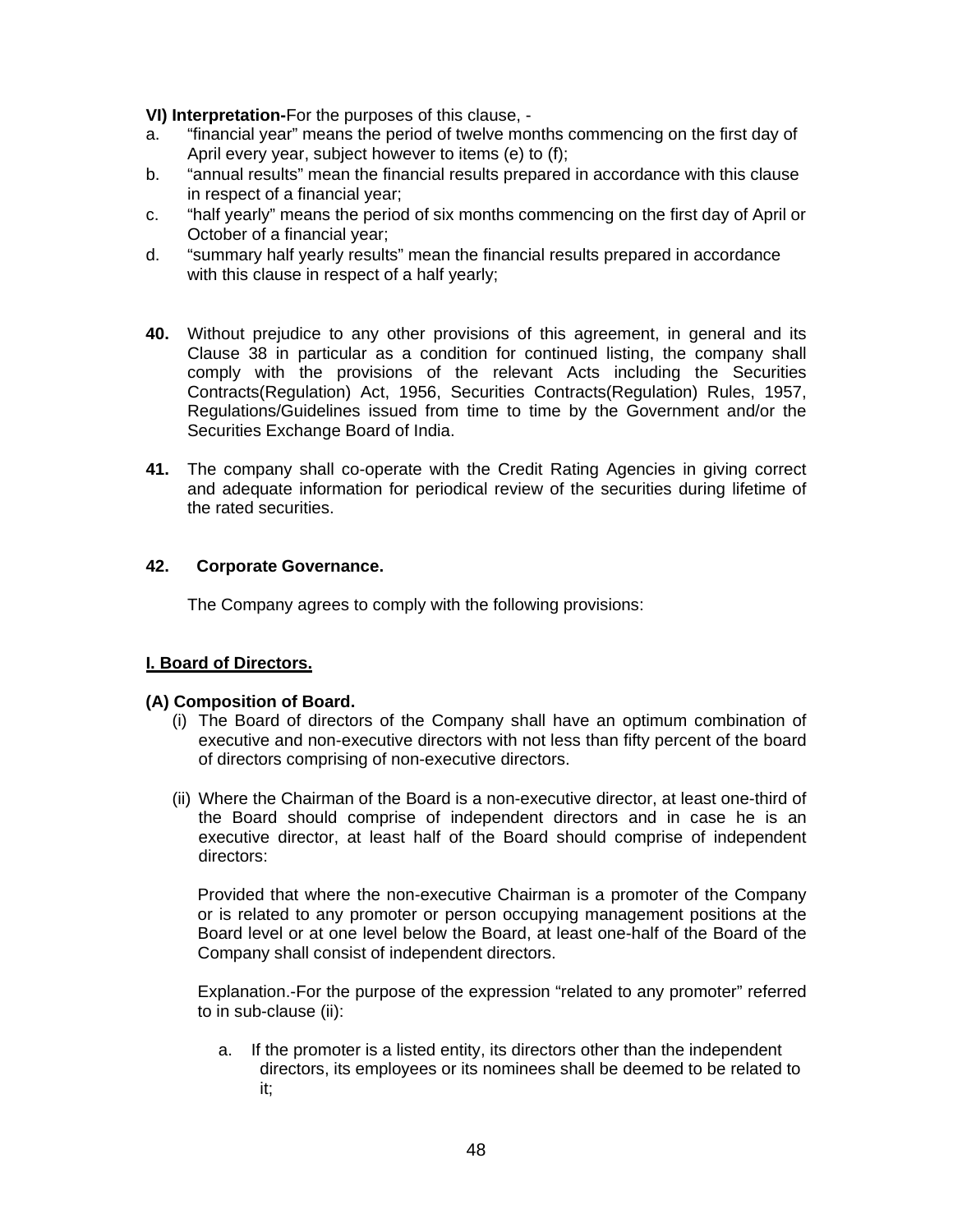- b. If the promoter is an unlisted entity, its directors, its employees or its nominees shall be deemed to be related to it.
- iii. For the purpose of the sub-clause (ii), the expression "independent director" shall mean a non-executive director of the Company who:
	- a. apart from receiving director's remuneration, does not have any material pecuniary relationships or transactions with the Company, its promoters, its directors, its senior management or its holding company, its subsidiaries and associates which may affect independence of the director;
	- b. is not related to promoters or persons occupying management positions at the board level or at one level below the board;
	- c. has not been an executive of the Company in the immediately preceding three financial years;
	- d. is not a partner or an executive or was not partner or an executive during the preceding three years, of any of the following:
		- i. the statutory audit firm or the internal audit firm that is associated with the Company, and
		- ii. the legal firm(s) and consulting firm(s) that have a material association with the Company.
	- e. is not a material supplier, service provider or customer or a lessor or lessee of the Company, which may affect independence of the director;
	- f. is not a substantial shareholder of the Company, i.e. ,owning two percent or more of the block of voting shares.
	- g. is not less than 21 years of age

**Explanation.-** For the purposes of the sub-clause (iii):

- a. Associate shall mean a Company which is an "associate" as defined in Accounting Standard (AS) 23, "Accounting for Investments in Associates in Consolidated Financial Statements", issued by the Institute of Chartered Accountants of India.
- b. "Senior management" shall mean personnel of the Company who are members of its core management team excluding Board of Directors. Normally, this would comprise all members of management one level below the executive directors, including all functional heads.
- c. "Relative" shall mean "relative" as defined in section 2(77) of the Companies Act, 2013 and section 6 read with Schedule IA of the Companies Act, 1956.
- d. Nominee directors appointed by an institution which has invested in or lent to the Company shall be deemed to be independent directors.

## **Explanation.-**

"Institution" for this purpose means a public financial institution as defined in section 2(72) of the Companies Act, 2013 or a "corresponding new bank" as defined in section 2(d) of the Banking Companies (Acquisition and Transfer of Undertakings) Act, 1970 or the Banking Companies (Acquisition and Transfer of Undertakings) Act, 1980 [both Acts]."

**(B) Non executive directors' compensation and disclosures-** All fees/compensation, if any paid to non-executive directors, including independent directors, shall be fixed by the Board of Directors and shall require previous approval of shareholders in general meeting. The shareholders" resolution shall specify the limits for the maximum number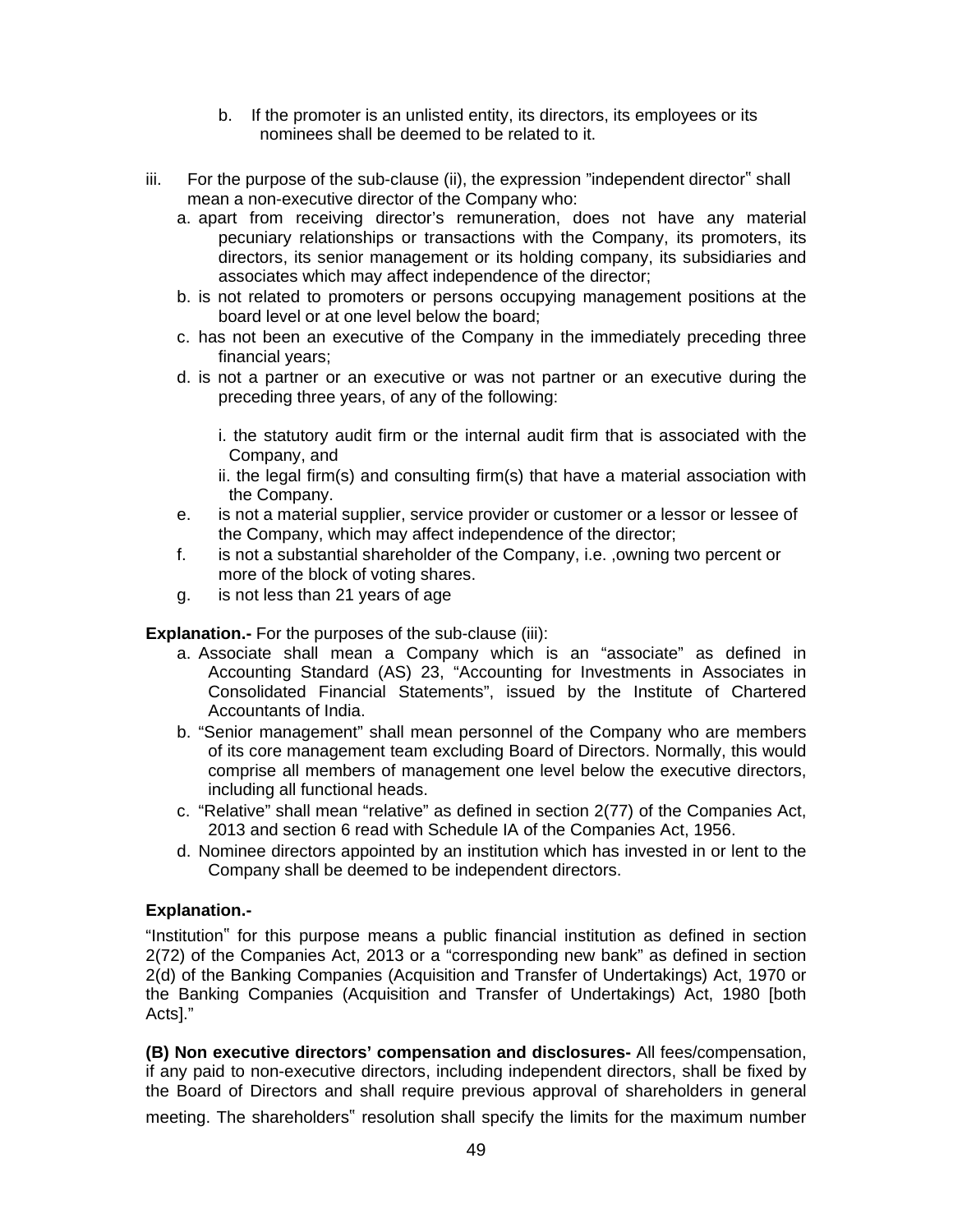of stock options that can be granted to non-executive directors, including independent directors, in any financial year and in aggregate. Provided that the requirement of obtaining prior approval of shareholders in general meeting shall not apply to payment of sitting fees to non-executive directors, if made within the limits prescribed under the Companies Act, 1956 for payment of sitting fees without approval of the Central Government.

### **(C) Other provisions as to Board and Committees:**

- (i) The board shall meet at least four times a year, with a maximum time gap of four months between any two meetings. The minimum information to be made available to the board is given in **Annexure– IA.**
- (ii) A director shall not be a member in more than 10 committees or act as Chairman of more than five committees across all companies in which he is a director. Furthermore, it should be a mandatory annual requirement for every director to inform the Company about the committee positions he occupies in other companies and notify changes as and when they take place.

### **Explanation.-**

- 1. For the purpose of considering the limit of the committees on which a director can serve, all public limited companies, whether listed or not, shall be included and all other companies including private limited companies, foreign companies and companies under section 25 of the Companies Act, 1956 shall be excluded.
- 2. For the purpose of reckoning the limit under this sub-clause, Chairmanship/membership of the Audit Committee and the Shareholders' Grievance Committee alone shall be considered.
- iii. The Board shall periodically review compliance reports of all laws applicable to the Company, prepared by the Company as well as steps taken by the Company to rectify instances of non-compliances.
- iv. An independent director who resigns or is removed from the Board of the Company shall be replaced by a new independent director within a period of not more than 180 days from the day of such resignation or removal, as the case may be:

Provided that where the Company fulfils the requirement of independent directors in its Board even without filling the vacancy created by such resignation or removal, as the case may be, the requirement of replacement by a new independent director within the period of 180 days shall not apply

## **(D) Code of Conduct.**

- i. The Board shall lay down a code of conduct for all Board members and senior management of the Company. The code of conduct shall be posted on the website of the Company.
- ii. All Board members and senior management personnel shall affirm compliance with the code on an annual basis. The Annual Report of the Company shall contain a declaration to this effect signed by the CEO.

**Explanation.-** For this purpose, the term "senior management" shall mean personnel of the Company who are members of its core management team excluding Board of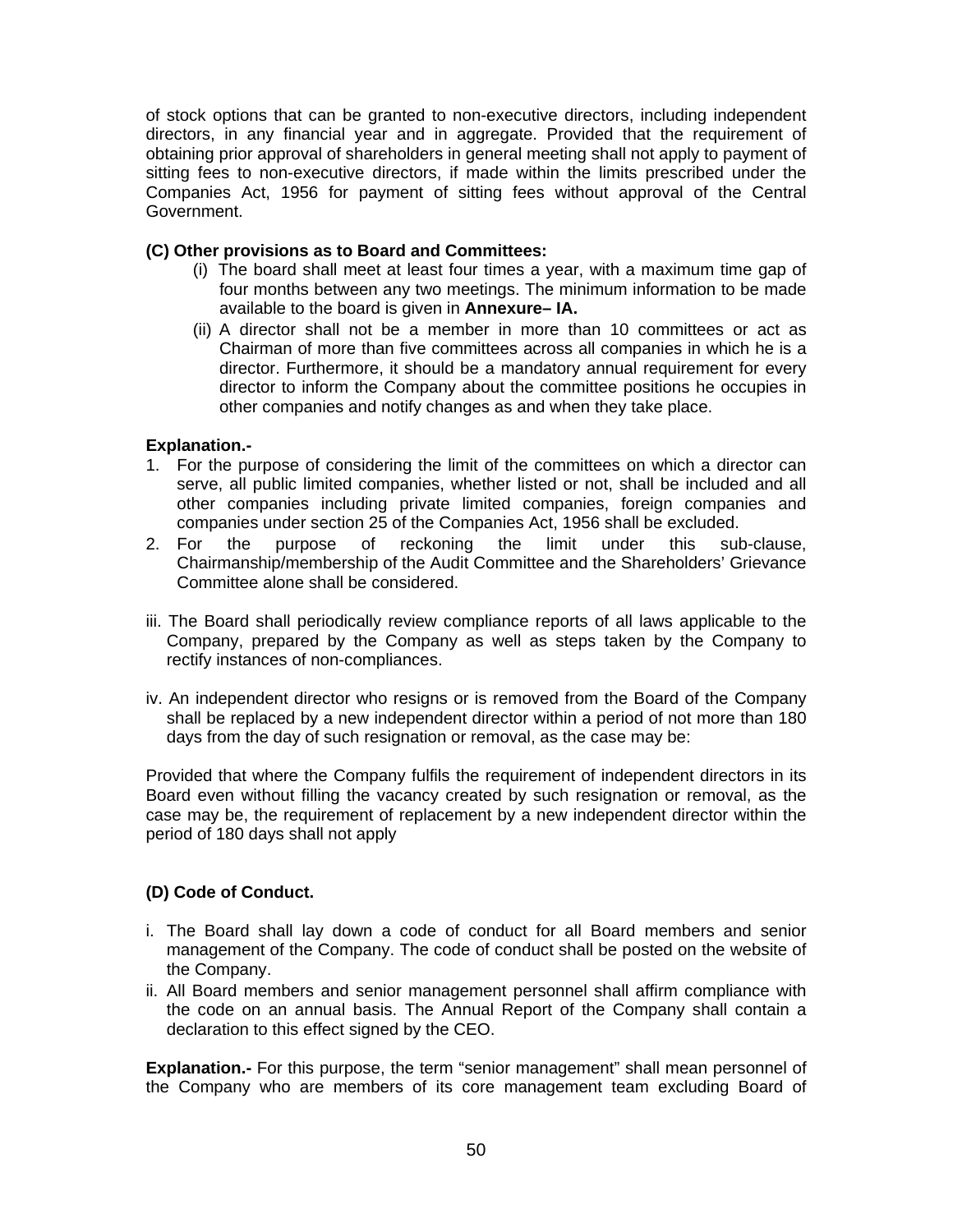Directors. Normally, this would comprise all members of management one level below the executive directors, including all functional heads.

# **II. Audit Committee.**

### **(A) Qualified and Independent Audit Committee**

A qualified and independent audit committee shall be set up, giving the terms of reference subject to the following:

- i. The audit committee shall have minimum three directors as members. Twothirds of the members of audit committee shall be independent directors.
- ii. All members of audit committee shall be financially literate and at least one member shall have accounting or related financial management expertise.

Explanation 1.- The term "financially literate" means the ability to read and understand basic financial statements i.e. balance sheet, profit and loss account, and statement of cash flows.

Explanation 2.- A member will be considered to have accounting or related financial management expertise if he or she possesses experience in finance or accounting, or requisite professional certification in accounting, or any other comparable experience or background which results in the individual's financial sophistication, including being or having been a chief executive officer, chief financial officer or other senior officer with financial oversight responsibilities.

- iii. The Chairman of the Audit Committee shall be an independent director;
- iv. The Chairman of the Audit Committee shall be present at Annual General Meeting to answer shareholder queries;
- v. The audit committee may invite such of the executives, as it considers appropriate (and particularly the head of the finance function) to be present at the meetings of the committee, but on occasions it may also meet without the presence of any executives of the Company. The finance director, head of internal audit and a representative of the statutory auditor may be present as invitees for the meetings of the audit committee;
- vi. The Company Secretary shall act as the secretary to the committee.

#### **(B) Meeting of Audit Committee.**

The audit committee should meet at least four times in a year and not more than four months shall elapse between two meetings. The quorum shall be either two members or one third of the members of the audit committee whichever is greater, but there should be a minimum of two independent members present.

### **(C) Powers of Audit Committee.**

The audit committee shall have powers, which should include the following:

- 1. To investigate any activity within its terms of reference.
- 2. To seek information from any employee.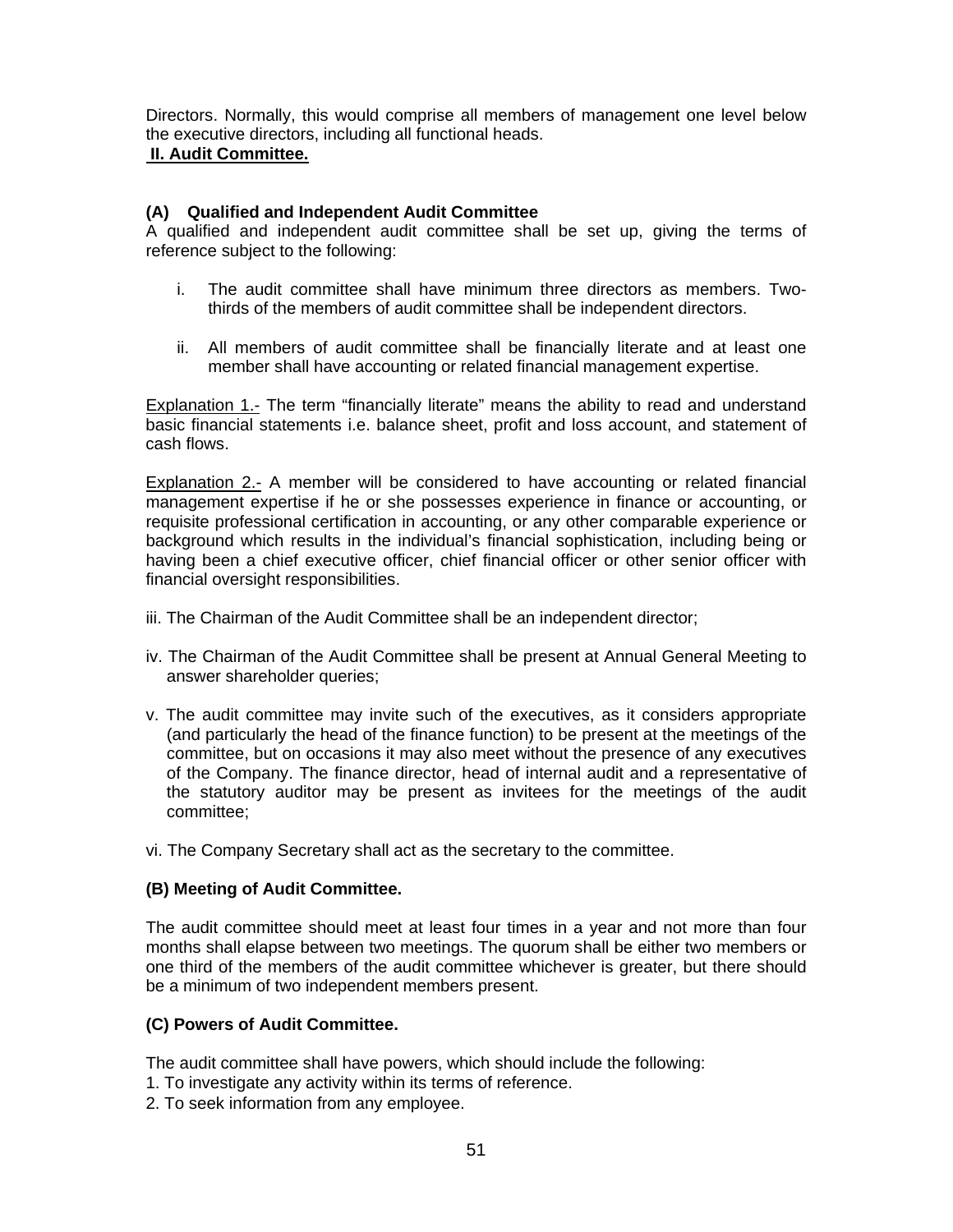- 3. To obtain outside legal or other professional advice.
- 4. To secure attendance of outsiders with relevant expertise, if it considers necessary.

## **(D) Role of Audit Committee.**

The role of the audit committee shall include the following:

- 1. Oversight of the Company's financial reporting process and the disclosure of its financial information to ensure that the financial statement is correct, sufficient and credible.
- 2. Recommending to the Board, the appointment, re-appointment and, if required, the replacement or removal of the statutory auditor and the fixation of audit fees.
- 3. Approval of payment to statutory auditors for any other services rendered by the statutory auditors.
- 4. Reviewing, with the management, the annual financial statements before submission to the board for approval, with particular reference to:
	- a. Matters required to be included in the Director's Responsibility Statement to be included in the Board's report in terms of clause (2AA) of section 217 of the Companies Act, 1956;
	- b. Changes, if any, in accounting policies and practices and reasons for the same
	- c. Major accounting entries involving estimates based on the exercise of judgment by management;
	- d. Significant adjustments made in the financial statements arising out of audit findings;
	- e. Compliance with listing and other legal requirements relating to financial statements;
	- f. Disclosure of any related party transactions;
	- g. Qualifications in the draft audit report.
- 5. Reviewing, with the management, the half yearly financial statements before submission to the board for approval.
- 6. Reviewing, with the management, the statement of uses / application of funds raised through an issue (public issue, rights issue, preferential issue, etc.), the statement of funds utilized for purposes other than those stated in the offer document/prospectus/notice and the report submitted by the monitoring agency monitoring the utilisation of proceeds of a public or rights issue, and making appropriate recommendations to the Board to take up steps in this matter.
- 7. Reviewing, with the management, performance of statutory and internal auditors, adequacy of the internal control systems.
- 8. Reviewing the adequacy of internal audit function, if any, including the structure of the internal audit department, staffing and seniority of the official heading the department, reporting structure coverage and frequency of internal audit.
- 9. Discussion with internal auditors any significant findings and follow up there on.
- 10. Reviewing the findings of any internal investigations by the internal auditors into matters where there is suspected fraud or irregularity or a failure of internal control systems of a material nature and reporting the matter to the board.
- 11. Discussion with statutory auditors before the audit commences, about the nature and scope of audit as well as post-audit discussion to ascertain any area of concern.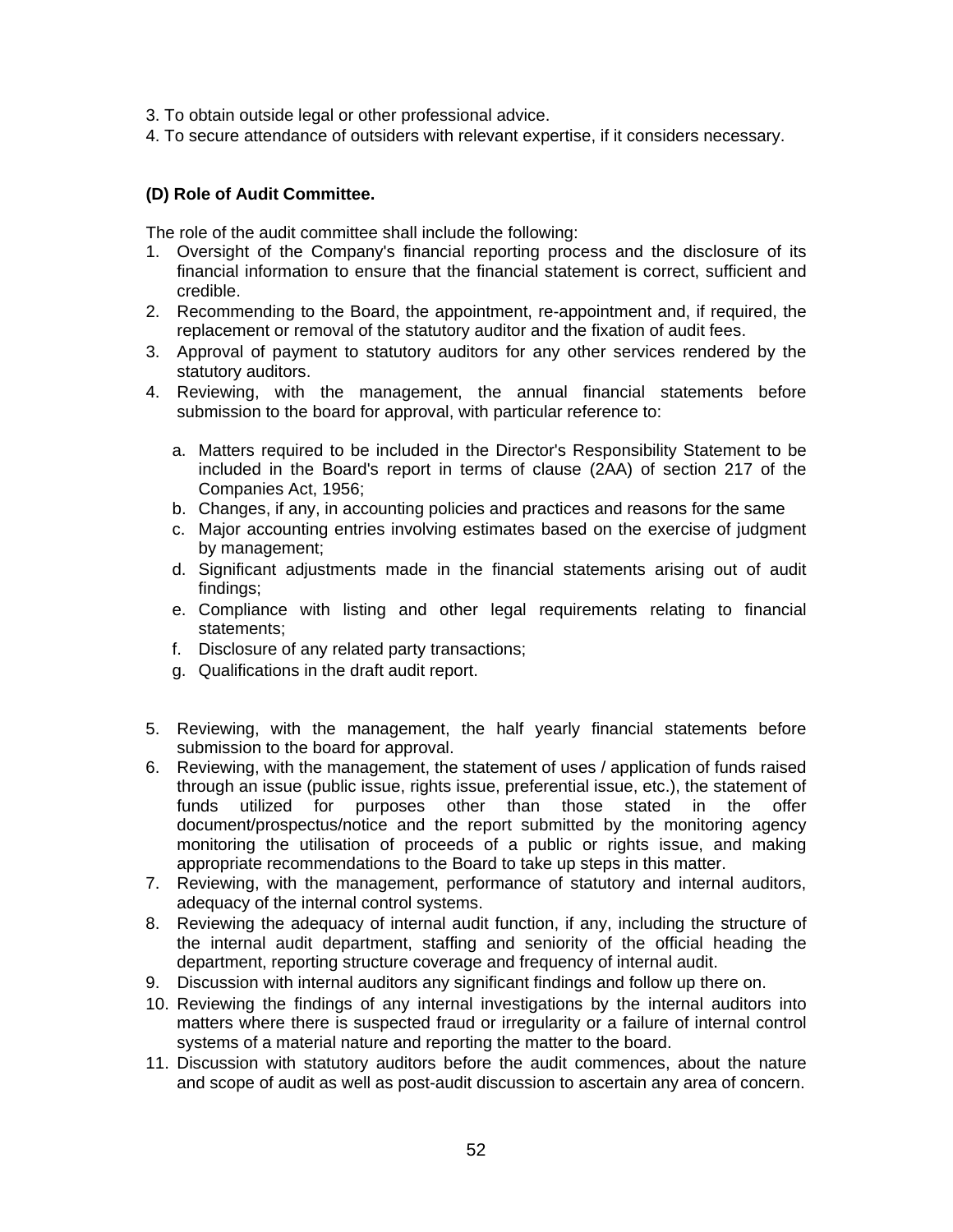- 12. To look into the reasons for substantial defaults in the payment to the depositors, debenture holders, shareholders (in case of non payment of declared dividends) and creditors.
- 13. To review the functioning of the Whistle Blower mechanism, in case the same is existing.
- 14. Approval of appointment of CFO (i.e., the whole-time Finance Director or any other person heading the finance function or discharging that function) after assessing the qualifications, experience & background, etc. of the candidate.
- 15. Carrying out any other function as is mentioned in the terms of reference of the Audit Committee.

Explanation (i).- The term "related party transactions" shall have the same meaning as contained in the Accounting Standard 18, Related Party Transactions, issued by The Institute of Chartered Accountants of India.

Explanation (ii).- If the Company has set up an audit committee pursuant to provision of the Companies Act, the said audit committee shall have such additional functions / features as is contained in this clause.

## **(E) Review of information by Audit Committee.**

The Audit Committee shall mandatorily review the following information:

- 1. Management discussion and analysis of financial condition and results of operations;
- 2. Statement of significant related party transactions (as defined by the audit committee), submitted by management;
- 3. Management letters / letters of internal control weaknesses issued by the statutory auditors;
- 4. Internal audit reports relating to internal control weaknesses; and
- 5. The appointment, removal and terms of remuneration of the Chief internal auditor shall be subject to review by the Audit Committee.

## **III. Subsidiary Companies.**

- (i) At least one independent director on the Board of Directors of the holding company shall be a director on the Board of Directors of a material non listed Indian subsidiary company.
- (ii) The Audit Committee of the listed holding company shall also review the financial statements, in particular, the investments made by the unlisted subsidiary company.
- (iii) The minutes of the Board meetings of the unlisted subsidiary company shall be placed at the Board meeting of the listed holding company. The management should periodically bring to the attention of the Board of Directors of the listed holding company, a statement of all significant transactions and arrangements entered into by the unlisted subsidiary company.

Explanation 1.- The term "material non-listed Indian subsidiary" shall mean an unlisted subsidiary, incorporated in India, whose turnover or net worth (i.e. paid up capital and free reserves) exceeds 20% of the consolidated turnover or net worth respectively, of the listed holding company and its subsidiaries in the immediately preceding accounting year.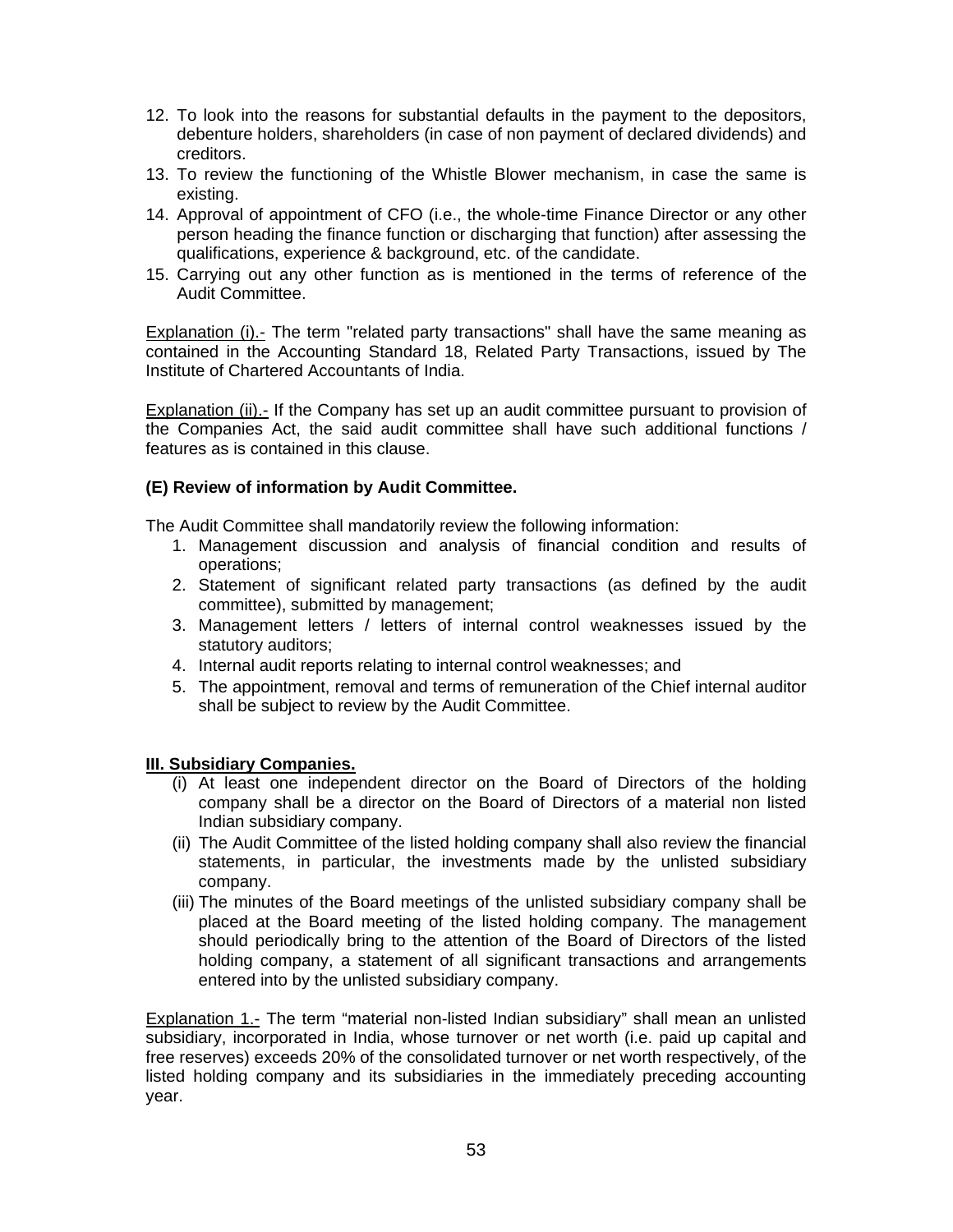Explanation 2.- The term "significant transaction or arrangement" shall mean any individual transaction or arrangement that exceeds or is likely to exceed 10% of the total revenues or total expenses or total assets or total liabilities, as the case may be, of the material unlisted subsidiary for the immediately preceding accounting year.

Explanation 3.- Where a listed holding company has a listed subsidiary which is itself a holding company, the above provisions shall apply to the listed subsidiary insofar as its subsidiaries are concerned.

## **IV. Disclosures.**

### **(A) Basis of related party transactions.**

- (i) A statement in summary form of transactions with related parties in the ordinary course of business shall be placed periodically before the audit committee.
- (ii) Details of material individual transactions with related parties which are not in the normal course of business shall be placed before the audit committee.
- (iii) Details of material individual transactions with related parties or others, which are not on an arm's length basis should be placed before the audit committee, together with Management's justification for the same.

**(B) Disclosure of Accounting Treatment** Where in the preparation of financial statements, a treatment different from that prescribed in an Accounting Standard has been followed, the fact shall be disclosed in the financial statements, together with the management's explanation as to why it believes such alternative treatment is more representative of the true and fair view of the underlying business transaction in the Corporate Governance Report.

**(C) Board Disclosures – Risk management-** The Company shall lay down procedures to inform Board members about the risk assessment and minimization procedures. These procedures shall be periodically reviewed to ensure that executive management controls risk through means of a properly defined framework.

**(D) Proceeds from public issues, rights issues, preferential issues etc.** When money is raised through an issue (public issues, rights issues, preferential issues etc.), it shall disclose to the Audit Committee, the uses / applications of funds by major category (capital expenditure, sales and marketing, working capital, etc), on a half yearly basis as a part of their half yearly declaration of financial results. Further, on an annual basis, the Company shall prepare a statement of funds utilized for purposes other than those stated in the offer document/prospectus/notice and place it before the audit committee. Such disclosure shall be made only till such time that the full money raised through the issue has been fully spent. This statement shall be certified by the statutory auditors of the Company. Furthermore, where the Company has appointed a monitoring agency to monitor the utilisation of proceeds of a public or rights issue, it shall place before the Audit Committee the monitoring report of such agency, upon receipt, without any delay. The audit committee shall make appropriate recommendations to the Board to take up steps in this matter.

#### **(E) Remuneration of Directors.**

i. All pecuniary relationship or transactions of the non-executive directors vis-à-vis the Company shall be disclosed in the Annual Report.

ii. Further the following disclosures on the remuneration of directors shall be made in the section on the corporate governance of the Annual Report: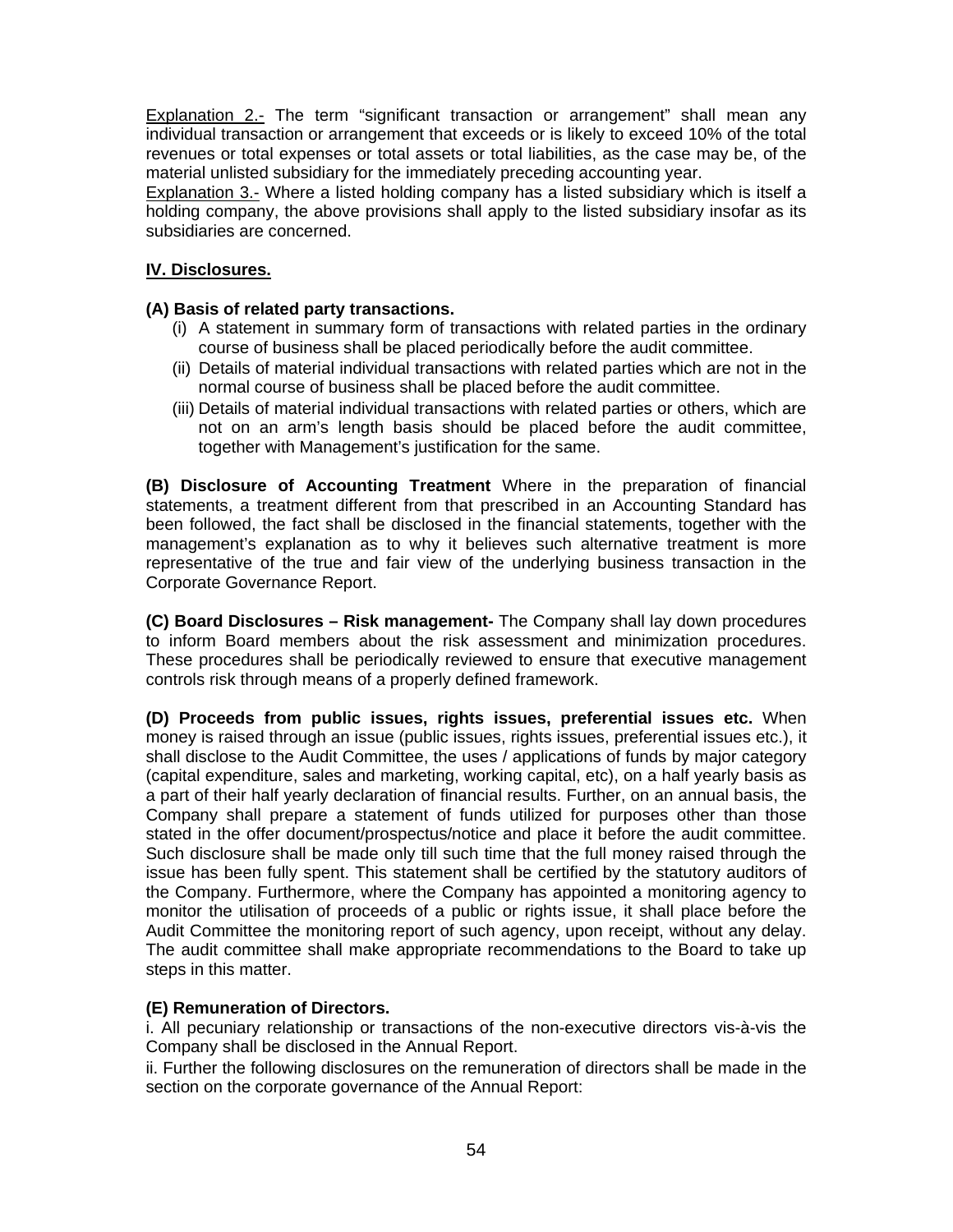a. All elements of remuneration package of individual directors summarized under major groups, such as salary, benefits, bonuses, stock options, pension, etc.

b. Details of fixed component and performance linked incentives, along with the performance criteria.

c. Service contracts, notice period, severance fees.

d. Stock option details, if any – and whether issued at a discount as well as the period over which accrued and over which exercisable.

iii. The Company shall publish its criteria of making payments to non-executive directors in its annual report. Alternatively, this may be put up on the Company's website and reference drawn thereto in the annual report.

iv. The Company shall disclose the number of shares and convertible instruments held by non-executive directors in the annual report.

v. Non-executive directors shall be required to disclose their shareholding (both own or held by / for other persons on a beneficial basis) in the listed Company in which they are proposed to be appointed as directors, prior to their appointment. These details should be disclosed in the notice to the general meeting called for appointment of such director.

#### **(F) Management.**

i. As part of the director's report or as an addition thereto, a Management Discussion and Analysis report should form part of the Annual Report to the shareholders. This Management Discussion & Analysis should include discussion on the following matters within the limits set by the Company's competitive position:

1. Industry structure and developments.

- 2. Opportunities and Threats.
- 3. Segment–wise or product-wise performance.
- 4. Outlook.
- 5. Risks and concerns.
- 6. Internal control systems and their adequacy.
- 7. Discussion on financial performance with respect to operational performance.

8. Material developments in Human Resources / Industrial Relations front, including number of people employed.

ii. Senior management shall make disclosures to the board relating to all material financial and commercial transactions, where they have personal interest, that may have a potential conflict with the interest of the Company at large (for e.g. dealing in Company shares, commercial dealings with bodies, which have shareholding of management and their relatives etc.)

Explanation.- For this purpose, the term "senior management" shall mean personnel of the Company who are members of its core management team excluding the Board of Directors). This would also include all members of management one level below the executive directors including all functional heads.

#### **(G) Shareholders**

i. In case of the appointment of a new director or re-appointment of a director the shareholders must be provided with the following information:

a. A brief resume of the director;

b. Nature of his expertise in specific functional areas;

c. Names of companies in which the person also holds the directorship and the membership of Committees of the Board; and

d. Shareholding of non-executive directors as stated in Clause 42 (IV) (E) (v) above.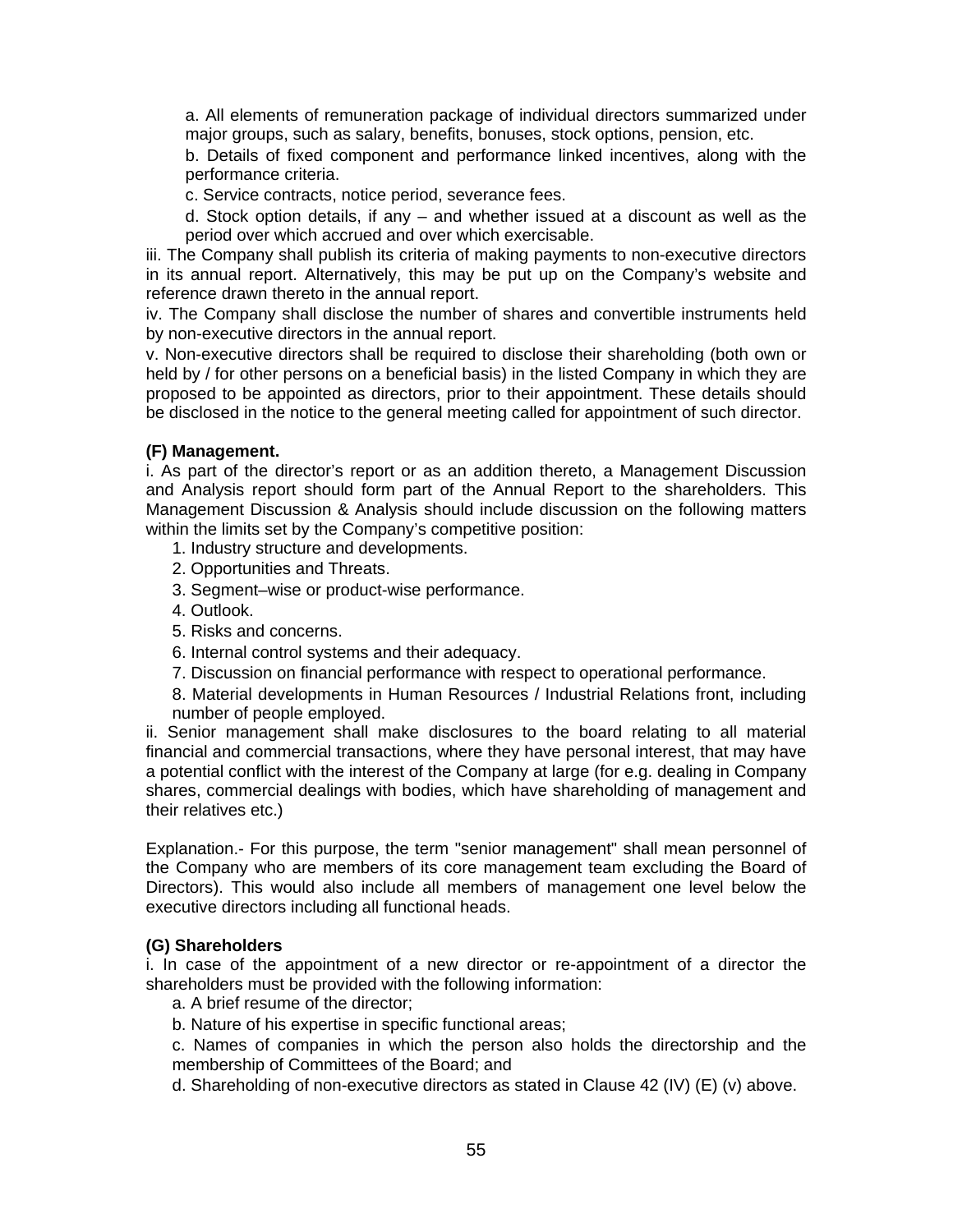ii. Disclosure of relationships between directors inter-se shall be made in the Annual Report, notice of appointment of a director, prospectus and letter of offer for issuances and any related filings made to the stock exchanges where the Company is listed.

iii. Half yearly results and presentations made by the Company to analysts shall be put on Company's web-site, or shall be sent in such a form so as to enable the Stock Exchange on which the Company is listed to put it on its own web-site.

iv. A board committee under the chairmanship of a non-executive director shall be formed to specifically look into the redressal of shareholder and investors complaints like transfer of shares, non-receipt of balance sheet, non-receipt of declared dividends etc. This Committee shall be designated as "Shareholders/Investors Grievance Committee".

v. To expedite the process of share transfers, the Board of the Company shall delegate the power of share transfer to an officer or a committee or to the registrar and share transfer agents. The delegated authority shall attend to share transfer formalities at least once in a fortnight.

## **V. CEO/CFO certification.**

The CEO, i.e. the Managing Director or Manager appointed in terms of the Companies Act, 1956 and the CFO, i.e. the whole-time Finance Director or any other person heading the finance function discharging that function shall certify to the Board that:

a. They have reviewed financial statements and the cash flow statement for the year and that to the best of their knowledge and belief:

i. these statements do not contain any materially untrue statement or omit any material fact or contain statements that might be misleading;

ii. these statements together present a true and fair view of the Company's affairs and are in compliance with existing accounting standards, applicable laws and regulations.

b. There are, to the best of their knowledge and belief, no transactions entered into by the Company during the year which are fraudulent, illegal or violative of the Company's code of conduct.

c. They accept responsibility for establishing and maintaining internal controls for financial reporting and that they have evaluated the effectiveness of internal control systems of the Company pertaining to financial reporting and they have disclosed to the auditors and the Audit Committee, deficiencies in the design or operation of such internal controls, if any, of which they are aware and the steps they have taken or propose to take to rectify these deficiencies.

d. They have indicated to the auditors and the Audit committee:

i. significant changes in internal control over financial reporting during the year;

ii. significant changes in accounting policies during the year and that the same have been disclosed in the notes to the financial statements; and

iii. instances of significant fraud of which they have become aware and the involvement therein, if any, of the management or an employee having a significant role in the Company's internal control system over financial reporting.

## **VI. Report on Corporate Governance.**

(i) There shall be a separate section on Corporate Governance in the Annual Reports of Company, with a detailed compliance report on Corporate Governance. Non-compliance of any mandatory requirement of this clause with reasons thereof and the extent to which the non-mandatory requirements have been adopted should be specifically highlighted. The suggested list of items to be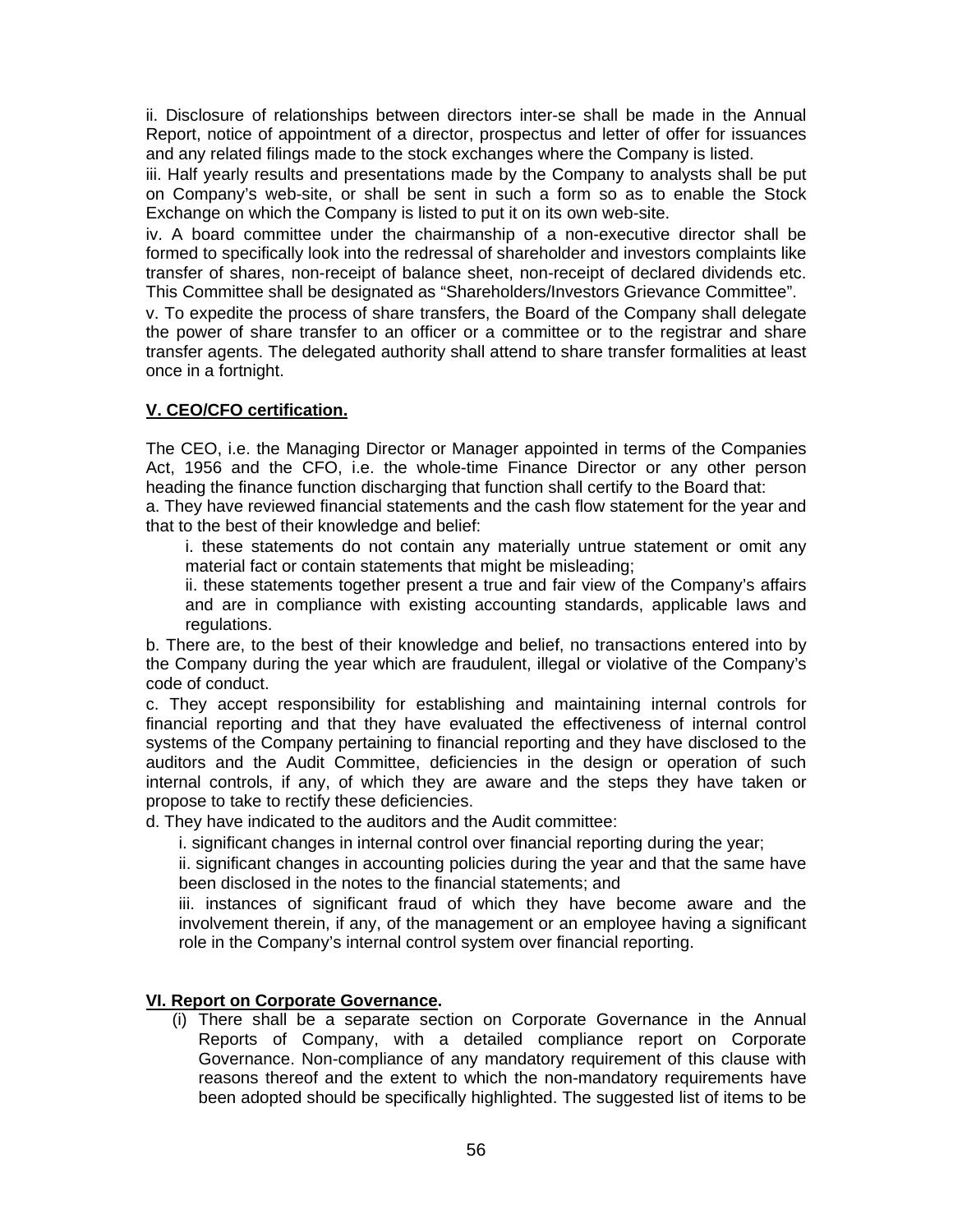included in this report is given in **Annexure- I C** and list of non-mandatory requirements is given in **Annexure – I D.** 

(ii) The companies shall submit a quarterly compliance report to the stock exchanges within 15 days from the close of each quarter as per the format given in **Annexure I B**. The report shall be signed either by the Compliance Officer or the Chief Executive Officer of the Company

### **VII. Compliance.**

- 1. The Company shall obtain a certificate from either the auditors or practicing Company Secretaries regarding compliance of conditions of corporate governance as stipulated in this clause and annex the certificate with the directors" report, which is sent annually to all the shareholders of the Company. The same certificate shall also be sent to the Stock Exchanges along with the annual report filed by the Company.
- 2. The non-mandatory requirements given in **Annexure I D** may be implemented as per the discretion of the Company. However, the disclosures of the compliance with mandatory requirements and adoption (and compliance) / nonadoption of the non-mandatory requirements shall be made in the section on corporate governance of the Annual Report.

### **Annexure I A**

#### **Information to be placed before Board of Directors.**

- 1. Annual operating plans and budgets and any updates.
- 2. Capital budgets and any updates.
- 3. Half yearly results for the Company and its operating divisions or business segments.
- 4. Minutes of meetings of audit committee and other committees of the board.
- 5. The information on recruitment and remuneration of senior officers just below the board level, including appointment or removal of Chief Financial Officer and the Company Secretary.
- 6. Show cause, demand, prosecution notices and penalty notices which are materially important.
- 7. Fatal or serious accidents, dangerous occurrences, any material effluent or pollution problems.
- 8. Any material default in financial obligations to and by the Company, or substantial nonpayment for goods sold by the Company.
- 9. Any issue, which involves possible public or product liability claims of substantial nature, including any judgement or order which, may have passed strictures on the conduct of the Company or taken an adverse view regarding another enterprise that can have negative implications on the Company.
- 10. Details of any joint venture or collaboration agreement.
- 11. Transactions that involve substantial payment towards goodwill, brand equity, or intellectual property.
- 12. Significant labour problems and their proposed solutions. Any significant development in Human Resources/ Industrial Relations front like signing of wage agreement, implementation of Voluntary Retirement Scheme etc.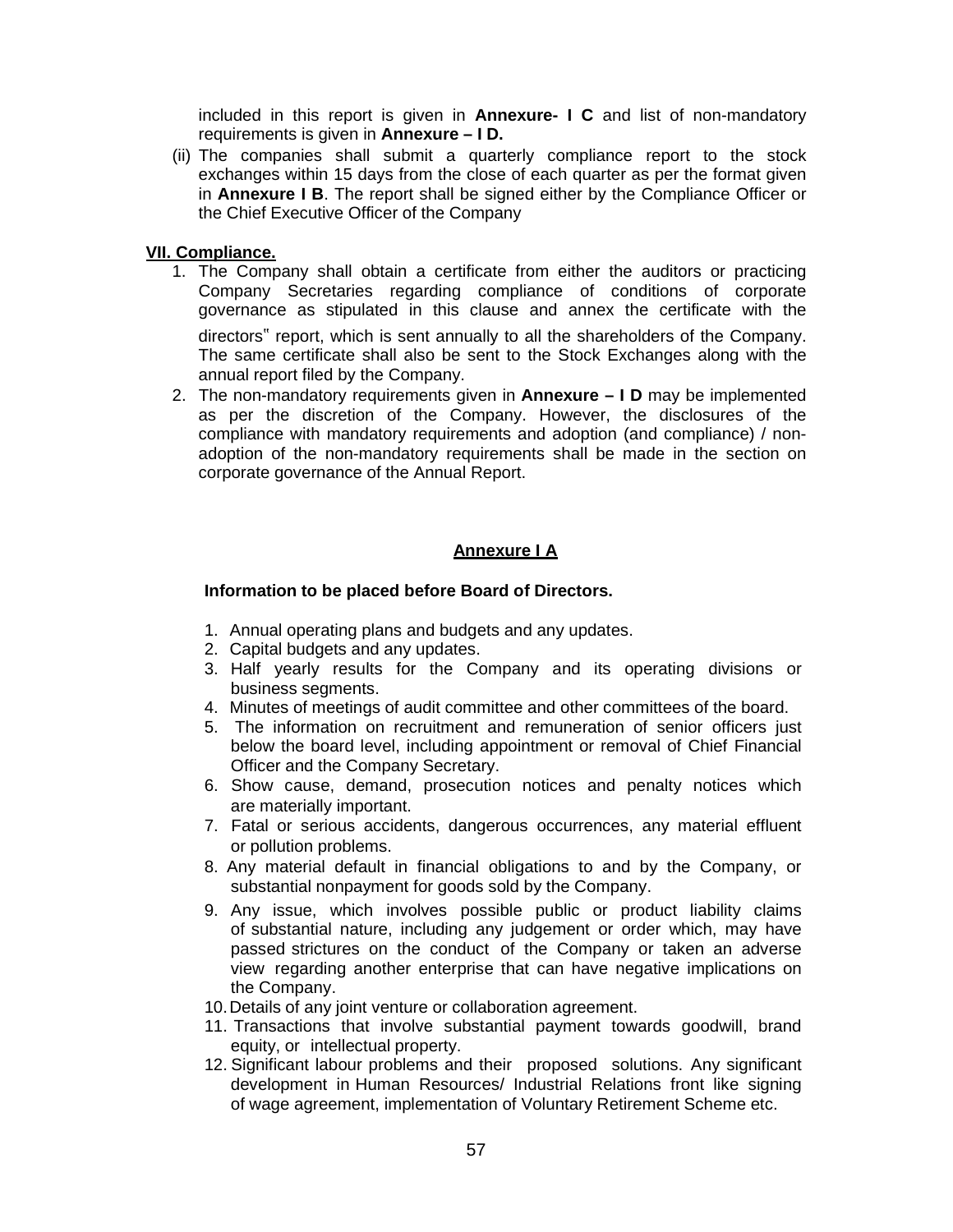- 13. Sale of material nature, of investments, subsidiaries, assets, which is not in normal course of business.
- 14. Quarterly details of foreign exchange exposures and the steps taken by management to limit the risks of adverse exchange rate movement, if material.
- 15. Non-compliance of any regulatory, statutory or listing requirements and shareholders service such as non-payment of dividend, delay in share transfer etc.

## **Annexure I B**

#### **Format of Quarterly Compliance Report on Corporate Governance**

**Name of the Company: Quarter** 

**ending on:**

| <b>Particulars</b>                                                          | <b>Clause</b><br>of <sub>1</sub><br><b>Listing</b> | <b>Compliance</b><br><b>Status</b> | <b>Remarks</b> |
|-----------------------------------------------------------------------------|----------------------------------------------------|------------------------------------|----------------|
|                                                                             | agreement                                          | Yes/No                             |                |
| I. Board of Directors                                                       | $42 -$                                             |                                    |                |
| (A) Composition of Board                                                    | 42 (IA)                                            |                                    |                |
| Directors'<br>Non-executive<br>(B)<br>compensation & disclosures            | 42 (IB)                                            |                                    |                |
| (C) Other provisions as to Board and<br>Committees                          | 42 (IC)                                            |                                    |                |
| (D) Code of Conduct                                                         | 42 (ID)                                            |                                    |                |
| <b>II. Audit Committee</b>                                                  | 42 (II)                                            |                                    |                |
| (A) Qualified & Independent<br>Audit<br>Committee                           | 42 (IIA)                                           |                                    |                |
| (B) Meeting of Audit Committee                                              | 42 (IIB)                                           |                                    |                |
| (C) Powers of Audit Committee                                               | 42 (IIC)                                           |                                    |                |
| (D) Role of Audit Committee                                                 | 42 II(D)                                           |                                    |                |
| (E) Review of Information by Audit<br>Committee                             | 42 (IIE)                                           |                                    |                |
| <b>III. Subsidiary Companies</b>                                            | 42 (III)                                           |                                    |                |
| <b>IV. Disclosures</b>                                                      | 42 (IV)                                            |                                    |                |
| (A) Basis of related party transactions                                     | 42 (IV A)                                          |                                    |                |
| Disclosure<br>(B)<br>Accounting<br>of<br>Treatment                          | 42 (IV B)                                          |                                    |                |
| (C) Board Disclosures                                                       | 42 (IV C)                                          |                                    |                |
| (D) Proceeds from public issues, rights<br>issues, preferential issues etc. | 42 (IV D)                                          |                                    |                |
| (E) Remuneration of Directors                                               | 42 (IV E)                                          |                                    |                |
| (F) Management                                                              | 42 (IV F)                                          |                                    |                |
| (G) Shareholders                                                            | 42 (IV G)                                          |                                    |                |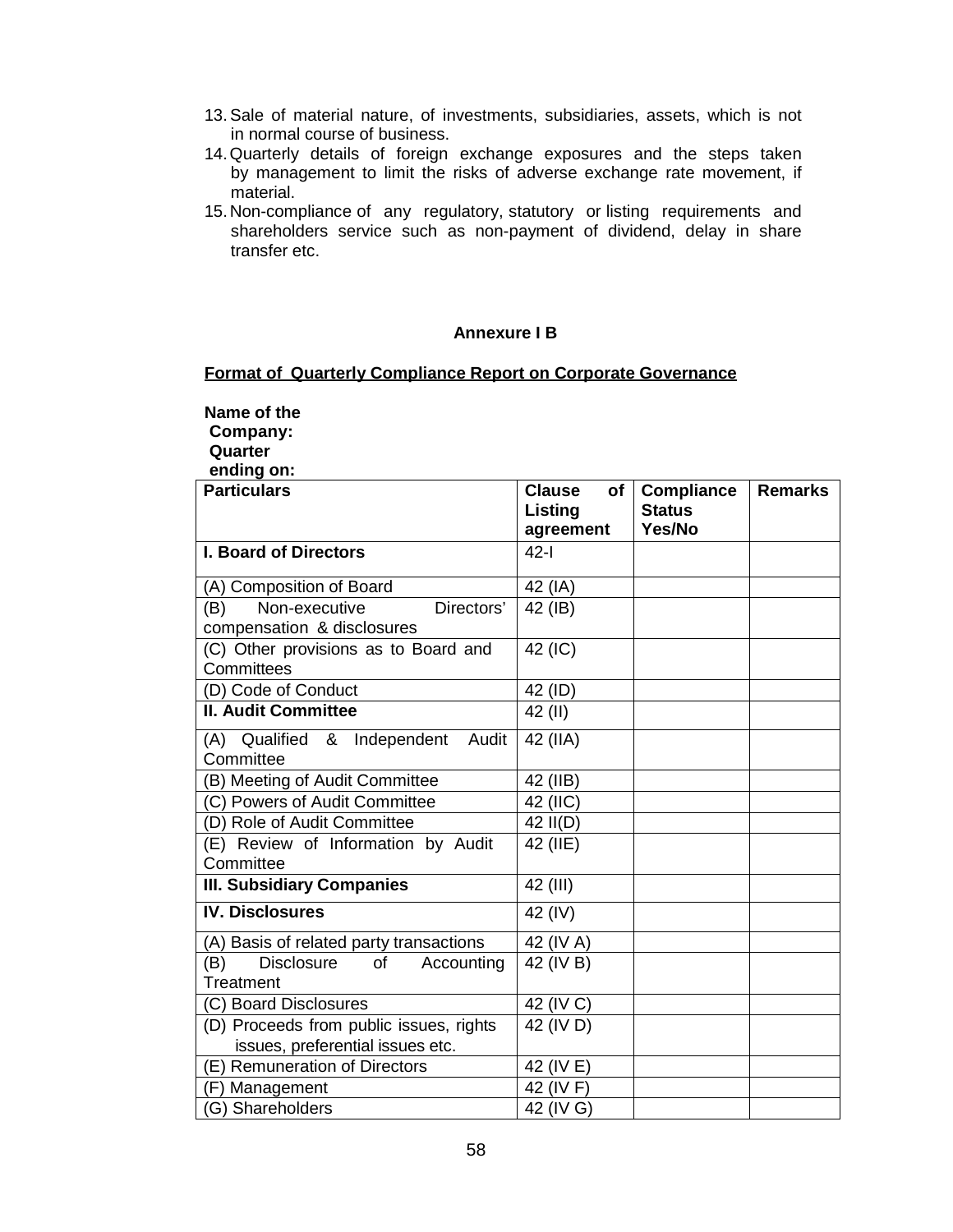| V. CEO/CFO Certification           | 42 (V)   |  |
|------------------------------------|----------|--|
| VI. Report on Corporate Governance | 42 (VI)  |  |
| <b>VII. Compliance</b>             | 42 (VII) |  |

#### **Note:**

- 1. The details under each head shall be provided to incorporate all the information required as per the provisions of the Clause 52 of the Listing Agreement.
- 2. In the column No.3, compliance or non-compliance may be indicated by Yes/No/N.A.. For example, if the Board has been composed in accordance with the Clause 52 I of the Listing Agreement, "Yes" may be indicated. Similarly, in case the Company has no related party transactions, the words "N.A." may be indicated against 52 (IV A)
- 3. In the remarks column, reasons for non-compliance may be indicated, for example, in case of requirement related to circulation of information to the shareholders, which would be done only in the AGM/EGM, it might be indicated in the "Remarks" column as – "will be complied with at the AGM". Similarly, in respect of matters which can be complied with only where the situation arises, for example, "Report on Corporate Governance" is to be a part of Annual Report only, the words "will be complied in the next Annual Report" may be indicated.

#### **Annexure I C**

### **Suggested List of Items to Be Included In the Report on Corporate Governance in the Annual Report of Companies**

- 1. A brief statement on Company's philosophy on code of governance.
- 2. Board of Directors:
	- a. Composition and category of directors, for example, promoter, executive, non-executive, independent non-executive, nominee director, which institution represented as lender or as equity investor.
	- b. Attendance of each director at the Board meetings and the last AGM.
	- c. Number of other Boards or Board Committees in which he/she is a member or Chairperson.
	- d. Number of Board meetings held, dates on which held.

#### 3. Audit Committee:

- i. Brief description of terms of reference;
- ii. Composition, name of members and Chairperson;
- iii. Meetings and attendance during the year.
- 4. Remuneration Committee:
	- i. Brief description of terms of reference;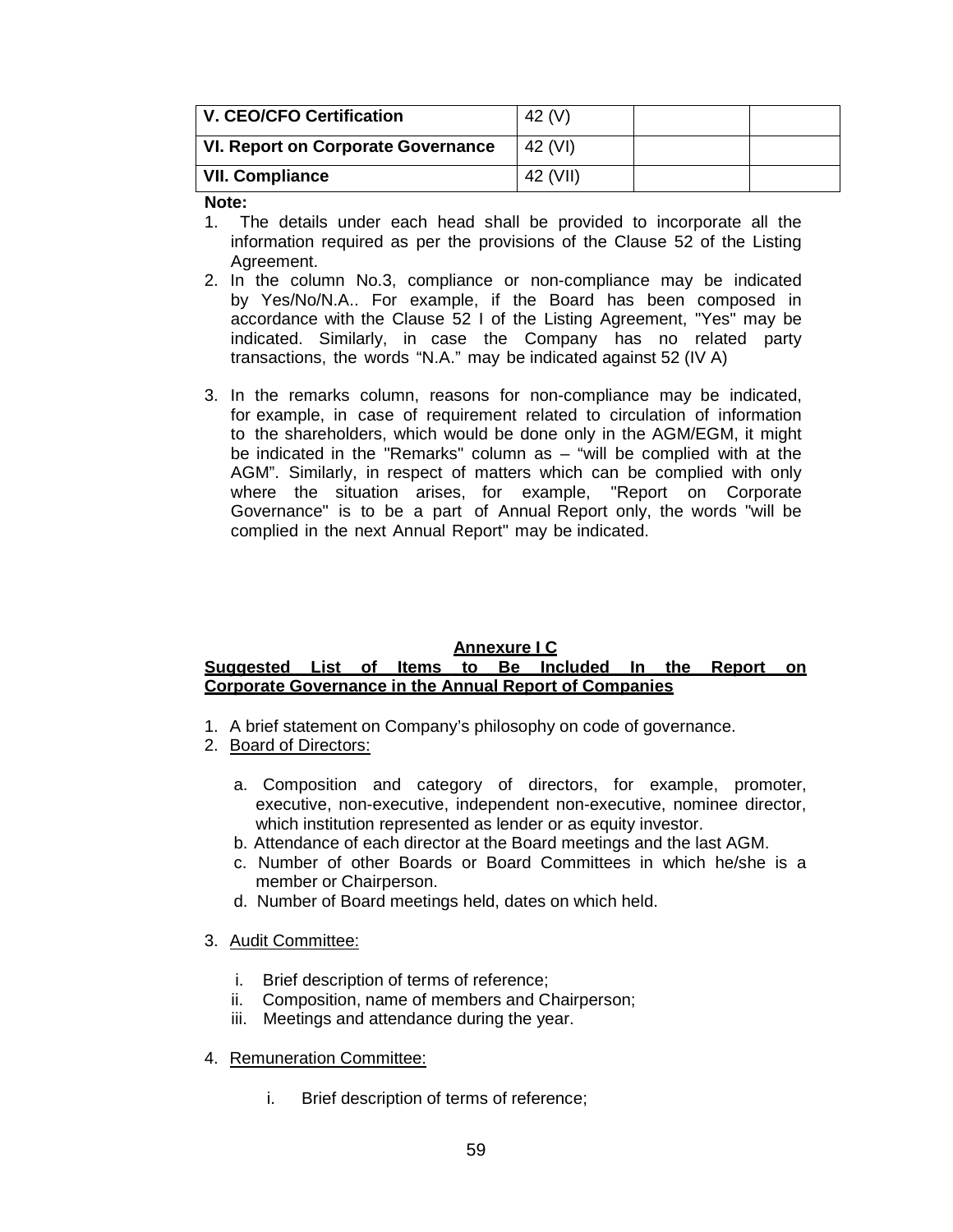- i. Composition, name of members and Chairperson;
- ii. Attendance during the year;
- iii. Remuneration policy;
- iv. Details of remuneration to all the directors, as per format in main report.
- 5. Shareholders Committee:
	- i. Name of non-executive director heading the committee;
	- ii. Name and designation of compliance officer;
	- iii. Number of shareholders' complaints received so far;
	- iv. Number not solved to the satisfaction of shareholders;
	- v. Number of pending complaints;

#### 6. General Body meetings:

- i. Location and time, where last three AGMs held;
- ii. Whether any special resolutions passed in the previous 3 AGMs;
- iii. Whether any special resolution passed last year through postal ballot–details of voting pattern;
- iv. Person who conducted the postal ballot exercise;
- v. Whether any special resolution is proposed to be conducted through postal ballot;
- vi. Procedure for postal ballot.

#### 7. Disclosures:

- i. Disclosures on materially significant related party transactions that may have potential conflict with the interests of Company at large.
- ii. Details of non-compliance by the Company, penalties, strictures imposed on the Company by Stock Exchange or SEBI or any statutory authority, on any matter related to capital markets, during the last three years.
- iii. Whistle Blower policy and affirmation that no personnel has been denied access to the audit committee.
- iv. Details of compliance with mandatory requirements and adoption of the non-mandatory requirements of this clause

#### 8. Means of communication.

- i. half yearly results
- ii. Any website, where displayed
- iii. Whether it also displays official news releases; and
- iv. The presentations made to institutional investors or to the analysts.
- 9. General Shareholder information:
	- i. AGM : Date, time and venue ii. Financial year
	- iii. Date of Book closure
	- iv. Dividend Payment Date
	- v. Listing on Stock Exchanges vi. Stock Code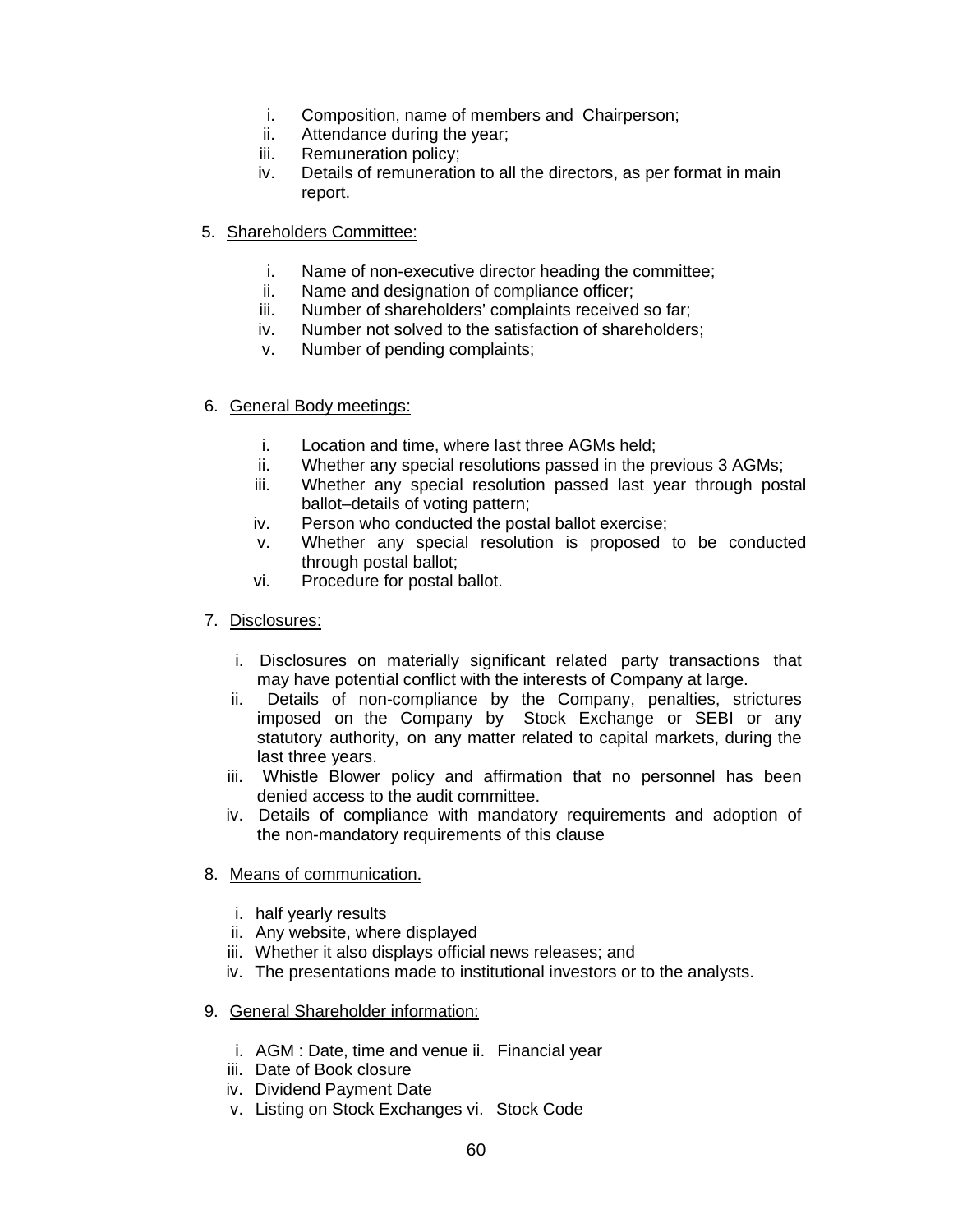- vii. Market Price Data : High., Low during each month in last financial year
- viii. Performance in comparison to broad-based indices such as BSE Sensex, CRISIL index etc.
- ix. Registrar and Transfer Agents x. Share Transfer System
- xi. Distribution of shareholding
- xii. Dematerialization of shares and liquidity
- xiii. Outstanding GDRs/ADRs/Warrants or any Convertible instruments, conversion date and likely impact on equity
- xiv. Plant Locations
- xv. Address for correspondence

### **Annexure I D**

#### **Non-Mandatory Requirements**

#### **1. The Board**

The Board - A non-executive Chairman may be entitled to maintain a Chairman's office at the Company's expenses and also allowed reimbursement of expenses incurred in performance of his duties. Independent Directors may have a tenure not exceeding, in the aggregate, a period of nine years, on the Board of a Company. The Company may ensure that the person who is being appointed as an independent director has the requisite qualifications and experience which would be of use to the Company and which, in the opinion of the Company, would enable him to contribute effectively to the Company in his capacity as an independent director.

#### **2. Remuneration Committee**

- i. The board may set up a remuneration committee to determine on their behalf and on behalf of the shareholders with agreed terms of reference, the Company's policy on specific remuneration packages for executive directors including pension rights and any compensation payment.
- ii. To avoid conflicts of interest, the remuneration committee, which would determine the remuneration packages of the executive directors may comprise of at least three directors, all of whom should be non- executive directors, the Chairman of committee being an independent director.
- iii. All the members of the remuneration committee could be present at the meeting.
- iv. The Chairman of the remuneration committee could be present at the Annual General Meeting, to answer

 the shareholder queries. However, it would be up to the Chairman to decide who should answer the queries.

#### **3. Shareholder Rights**

A half-yearly declaration of financial performance including summary of the significant events in last six-months, may be sent to each household of shareholders.

#### **4. Audit qualifications**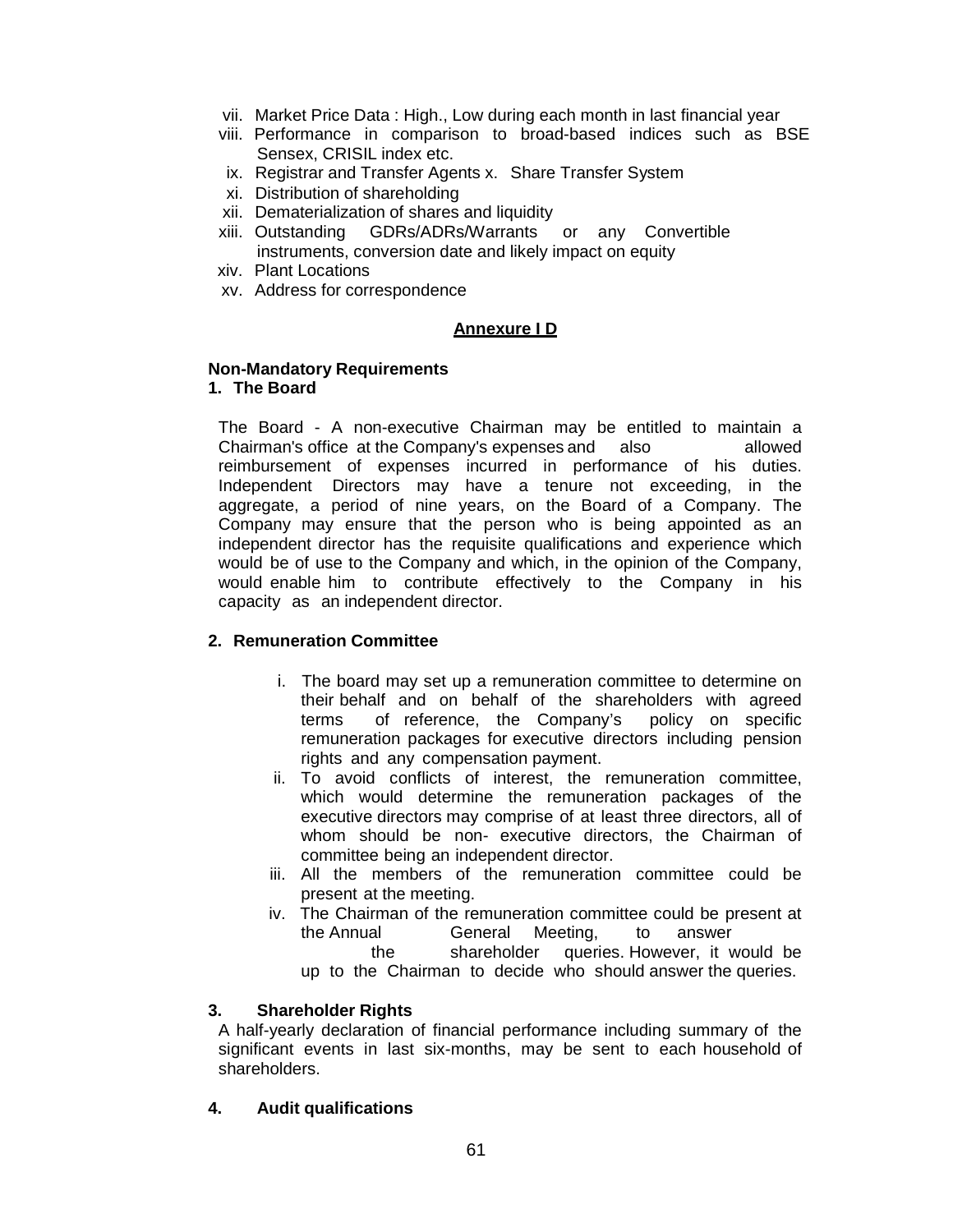Company may move towards a regime of unqualified financial statements.

## **5. Training of Board Members**

An Company may train its Board members in the business model of the Company as well as the risk profile of the business parameters of the Company, their responsibilities as directors, and the best ways to discharge them.

## **6. Mechanism for evaluating non-executive Board Members**

The performance evaluation of non-executive directors could be done by a peer group comprising the entire Board of Directors, excluding the director being evaluated; and Peer Group evaluation could be the mechanism to determine whether to extend / continue the terms of appointment of non-executive directors.

## **7. Whistle Blower Policy**

The Company may establish a mechanism for employees to report to the management concerns about unethical behaviour, actual or suspected fraud or violation of the Company's code of conduct or ethics policy. This mechanism could also provide for adequate safeguards against victimization of employees who avail of the mechanism and also provide for direct access to the Chairman of the Audit committee in exceptional cases. Once established, the existence of the mechanism may be appropriately communicated within the organization.

**43.** Company shall comply with all the Accounting Standards issued by ICAI from time to time.

PROVIDED ALWAYS AND THE COMPANY HEREBY IRREVOCABLY AGREES AND DECLARES THAT unless the Stock Exchange agrees otherwise the Company will not without the previous permission in writing of the Central Government/SEBI withdraw its adherence to this agreement for listing its securities.

AND THE COMPANY HEREBY FURTHER AGREES AND DECLARES THAT any of its securities listed on the Stock Exchange shall remain on the list entirely at the pleasure of the Stock Exchange AND THAT nothing herein contained shall restrict or be deemed to restrict the right of the Stock Exchange to suspend or remove from the list the said securities at any time and for any reason which the Stock Exchange considers proper in its absolute discretion.

If the Company fails to comply with the provisions of the listing agreement or relevant Acts or provisions prescribed by the Statutory and Regulatory Bodies, the Stock Exchange has the right to take suitable action as it deems fit including levy of fines/penalties, suspension of security for dealings and delistings.

IN WITNESS WHEREOF the Company has caused these presents to be executed and its Common Seal to be hereunto affixed as of the day and year first above written.

The common seal of .................................. was hereunto affixed pursuant to a resolution passed at a meeting of the Board of Directors of the Company held on ...................day of ........................in the presence of \*……………………………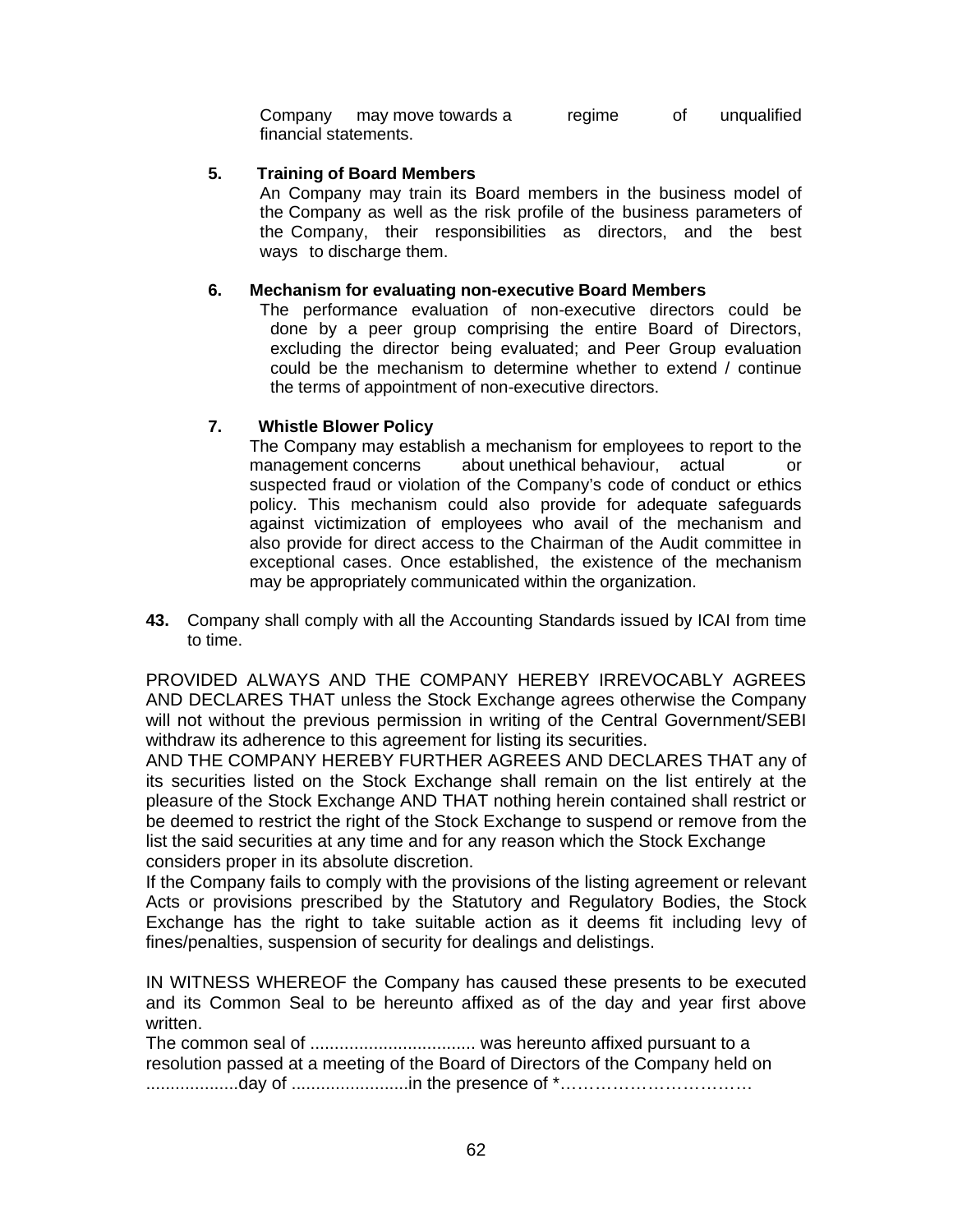**Signature** 

.................................................................................................

(Name & Designation)

As required in the Articles of Association of the Company

## **Schedule I**

#### **Company's listed Securities (for shares only)**

| Kind<br>$\circ$ f<br>Security<br>(Shares) | Number<br>$\mathsf{s}$<br>Issued | Nominal<br>Value<br>Per<br>share<br>Rs. | Paid-up<br>Value<br>Per<br>Share<br>Rs. | Total<br>Nominal<br>Value<br>Rs. | <b>Total Paid-up</b><br>Value<br>Rs. | <b>Distinctive</b><br>Numbers |
|-------------------------------------------|----------------------------------|-----------------------------------------|-----------------------------------------|----------------------------------|--------------------------------------|-------------------------------|
|                                           |                                  |                                         |                                         |                                  |                                      |                               |
|                                           |                                  |                                         |                                         |                                  |                                      |                               |
|                                           |                                  |                                         |                                         |                                  |                                      |                               |
|                                           |                                  |                                         |                                         |                                  |                                      |                               |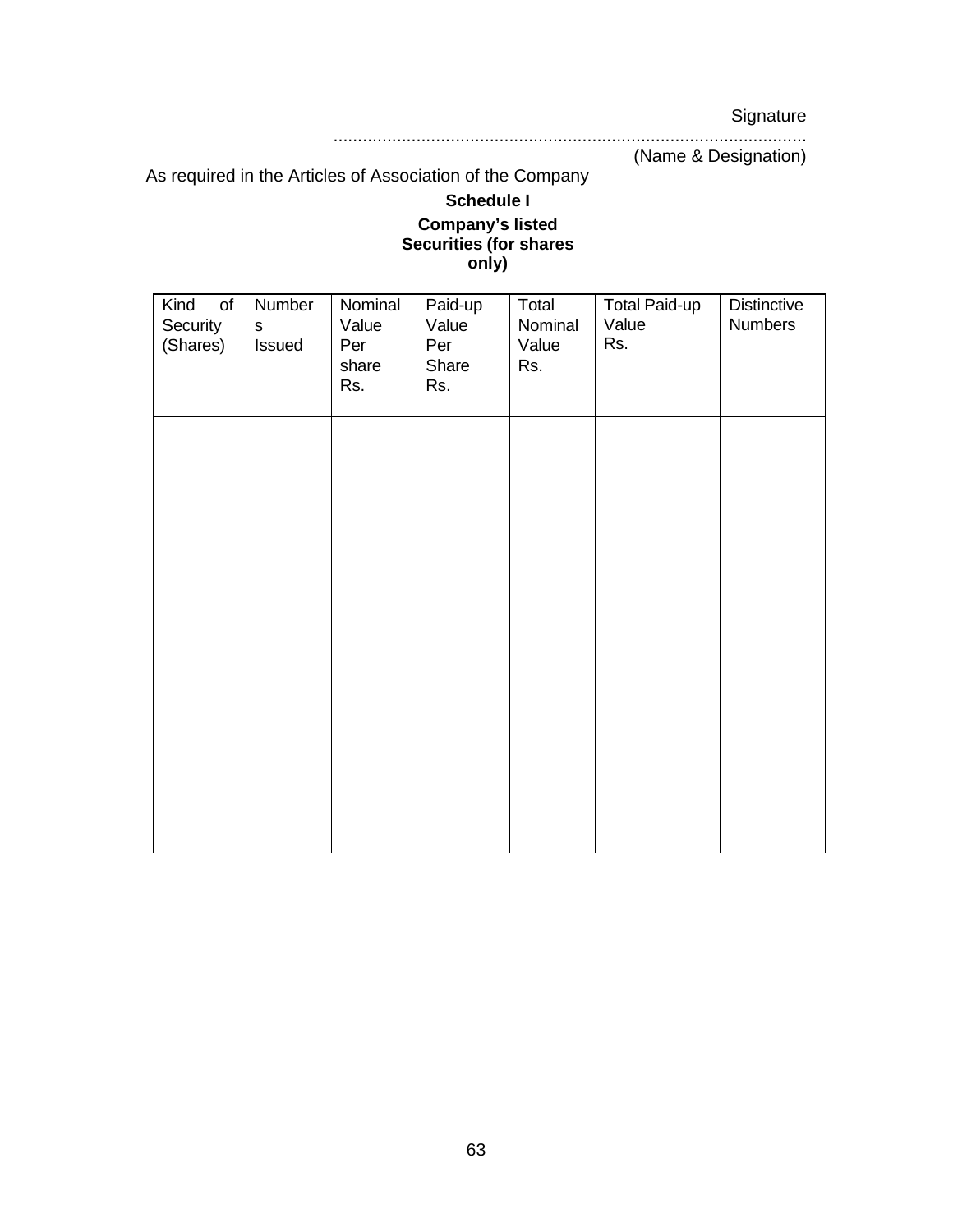# **Schedule II**

#### **Company's listed Securities (for securities other than shares)**

| Kind<br>of      | Amount | Unit  | Rate<br>of | <b>Interest</b> | <b>Date</b><br>$\overline{of}$ | <b>Distinctiv</b> |
|-----------------|--------|-------|------------|-----------------|--------------------------------|-------------------|
| <b>Security</b> | (Rs.)  | (Rs.) | Interest % | due             | Redemptio                      | $\mathbf e$       |
|                 |        |       |            | <b>Date</b>     | n                              | <b>Numbers</b>    |
|                 |        |       |            |                 |                                |                   |
|                 |        |       |            |                 |                                |                   |
|                 |        |       |            |                 |                                |                   |
|                 |        |       |            |                 |                                |                   |
|                 |        |       |            |                 |                                |                   |
|                 |        |       |            |                 |                                |                   |
|                 |        |       |            |                 |                                |                   |
|                 |        |       |            |                 |                                |                   |
|                 |        |       |            |                 |                                |                   |
|                 |        |       |            |                 |                                |                   |
|                 |        |       |            |                 |                                |                   |
|                 |        |       |            |                 |                                |                   |
|                 |        |       |            |                 |                                |                   |
|                 |        |       |            |                 |                                |                   |
|                 |        |       |            |                 |                                |                   |
|                 |        |       |            |                 |                                |                   |
|                 |        |       |            |                 |                                |                   |
|                 |        |       |            |                 |                                |                   |
|                 |        |       |            |                 |                                |                   |
|                 |        |       |            |                 |                                |                   |
|                 |        |       |            |                 |                                |                   |
|                 |        |       |            |                 |                                |                   |
|                 |        |       |            |                 |                                |                   |
|                 |        |       |            |                 |                                |                   |
|                 |        |       |            |                 |                                |                   |
|                 |        |       |            |                 |                                |                   |
|                 |        |       |            |                 |                                |                   |
|                 |        |       |            |                 |                                |                   |
|                 |        |       |            |                 |                                |                   |
|                 |        |       |            |                 |                                |                   |
|                 |        |       |            |                 |                                |                   |
|                 |        |       |            |                 |                                |                   |
|                 |        |       |            |                 |                                |                   |
|                 |        |       |            |                 |                                |                   |
|                 |        |       |            |                 |                                |                   |
|                 |        |       |            |                 |                                |                   |
|                 |        |       |            |                 |                                |                   |